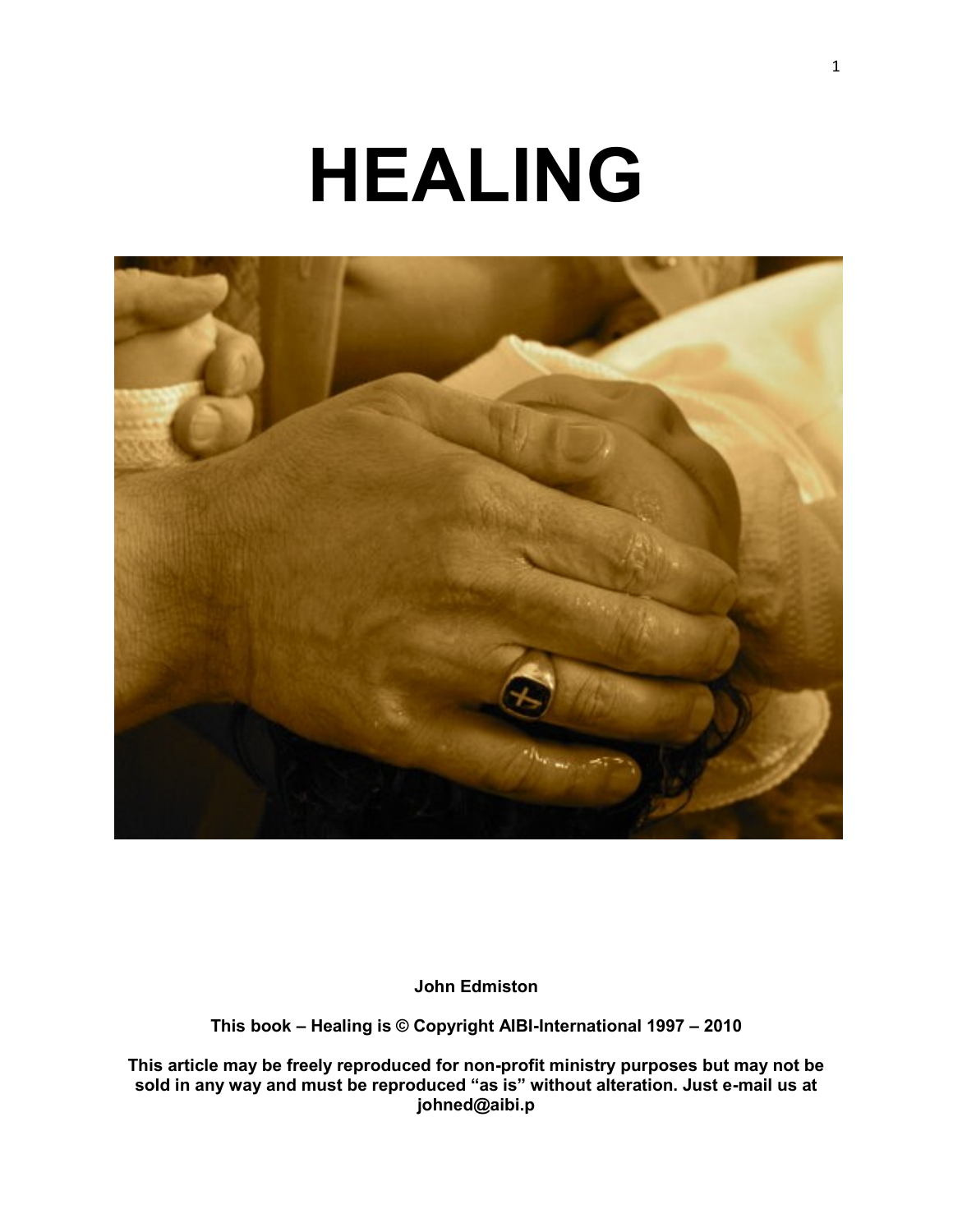# **Table of Contents**

| The Baptism and Early Ministry of Jesus  | 3  |
|------------------------------------------|----|
| The Healing Ministry of Jesus            | 8  |
| Jesus and Healing                        | 13 |
| The Mercy of God and Healing             | 18 |
| Our Bodies Are Temple of the Holy Spirit | 21 |
| <b>Twelve Points On Healing</b>          | 28 |
| <b>Common Questions On Healing</b>       | 32 |
| Healing, Health and Medicine             | 37 |
| <b>Demons Defeated</b>                   | 39 |
| <b>Bible Verses On Healing</b>           | 48 |
| <b>Healing Service Procedure</b>         | 50 |
| How to Minister Healing                  | 52 |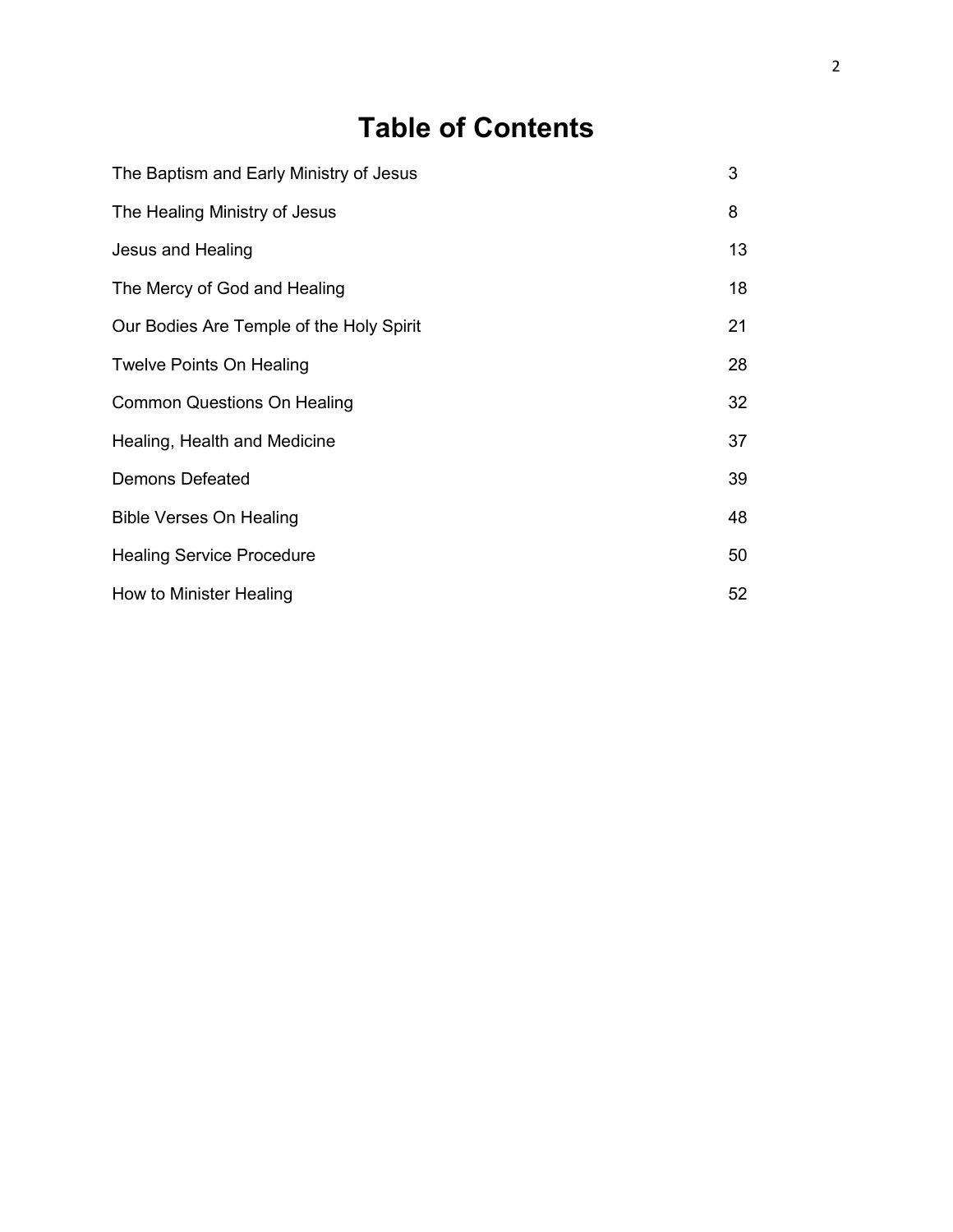# **The Baptism and Early Ministry of Jesus**

Then Jesus came from Galilee to John at the Jordan to be baptized by him. {14} And John tried to prevent Him, saying, "I need to be baptized by You, and are You coming to me?" {15} But Jesus answered and said to him, "Permit it to be so now, for thus it is fitting for us to fulfill all righteousness." Then he allowed Him. {16} When He had been baptized, Jesus came up immediately from the water; and behold, the heavens were opened to Him, and He saw the Spirit of God descending like a dove and alighting upon Him. {17} And suddenly a voice came from heaven, saying, "This is My beloved Son, in whom I am well pleased." (Matthew 3:13-17 NKJV)

It came to pass in those days that Jesus came from Nazareth of Galilee, and was baptized by John in the Jordan. {10} And immediately, coming up from the water, He saw the heavens parting and the Spirit descending upon Him like a dove. {11} Then a voice came from heaven, "You are My beloved Son, in whom I am well pleased." (Mark 1:9-11 NKJV)

When all the people were baptized, it came to pass that Jesus also was baptized; and while He prayed, the heaven was opened. {22} And the Holy Spirit descended in bodily form like a dove upon Him, and a voice came from heaven which said, "You are My beloved Son; in You I am well pleased." (Luke 3:21-22 NKJV)

The next day John saw Jesus coming toward him, and said, "Behold! The Lamb of God who takes away the sin of the world! {30} "This is He of whom I said, 'After me comes a Man who is preferred before me, for He was before me.' {31} "I did not know Him; but that He should be revealed to Israel, therefore I came baptizing with water." {32} And John bore witness, saying, "I saw the Spirit descending from heaven like a dove, and He remained upon Him. {33} "I did not know Him, but He who sent me to baptize with water said to me, 'Upon whom you see the Spirit descending, and remaining on Him, this is He who baptizes with the Holy Spirit.' {34} "And I have seen and testified that this is the Son of God." (John 1:29-34 NKJV)

### **The Redemptive Qualities of The Baptism of Jesus**

The baptism of Jesus represents His initiation into Spirit-empowered ministry. Jesus was born of the Holy Spirit and indwelt by the Holy Spirit from His mothers womb. This gave Him exceptional natural giftings unmarred by sin and a clear mind, filled with exceptional wisdom that could challenge the rabbis of His day from an early age. But as wonderful as these gifts were He still needed something more if He was to bear the burdens of the world in ministry. His identification with sinners at the Jordan and His plunging Himself into the stream of human misery and conflict represent a moving into public life and the bearing of not just His own burdens but the burdens of all the lost.

Jesus needed an empowering by the Holy Spirit before He moved out to proclaim the Kingdom of God. This may sound slightly heretical - after all wasn't He God - the fulness of Deity in bodily form, the incarnate Word full of grace and truth? (Col 2:9, John 1:14-18) Yes!! Absolutely, He was, is and always will be God. He did not "become divine" at His baptism or any other time. He was the "Lamb slain before the foundation of the world" - He was God before the world began and was intimately involved in its creation. (John 1:3, Col 1:17). However, as God He "took on the nature of a Servant" and in this limitedness He was born of a woman, grew up as a child in submission to His parents and like anyone else entering ministry needed the anointing of the Holy Spirit before He took on the burden of proclaiming the Kingdom, healing the sick, raising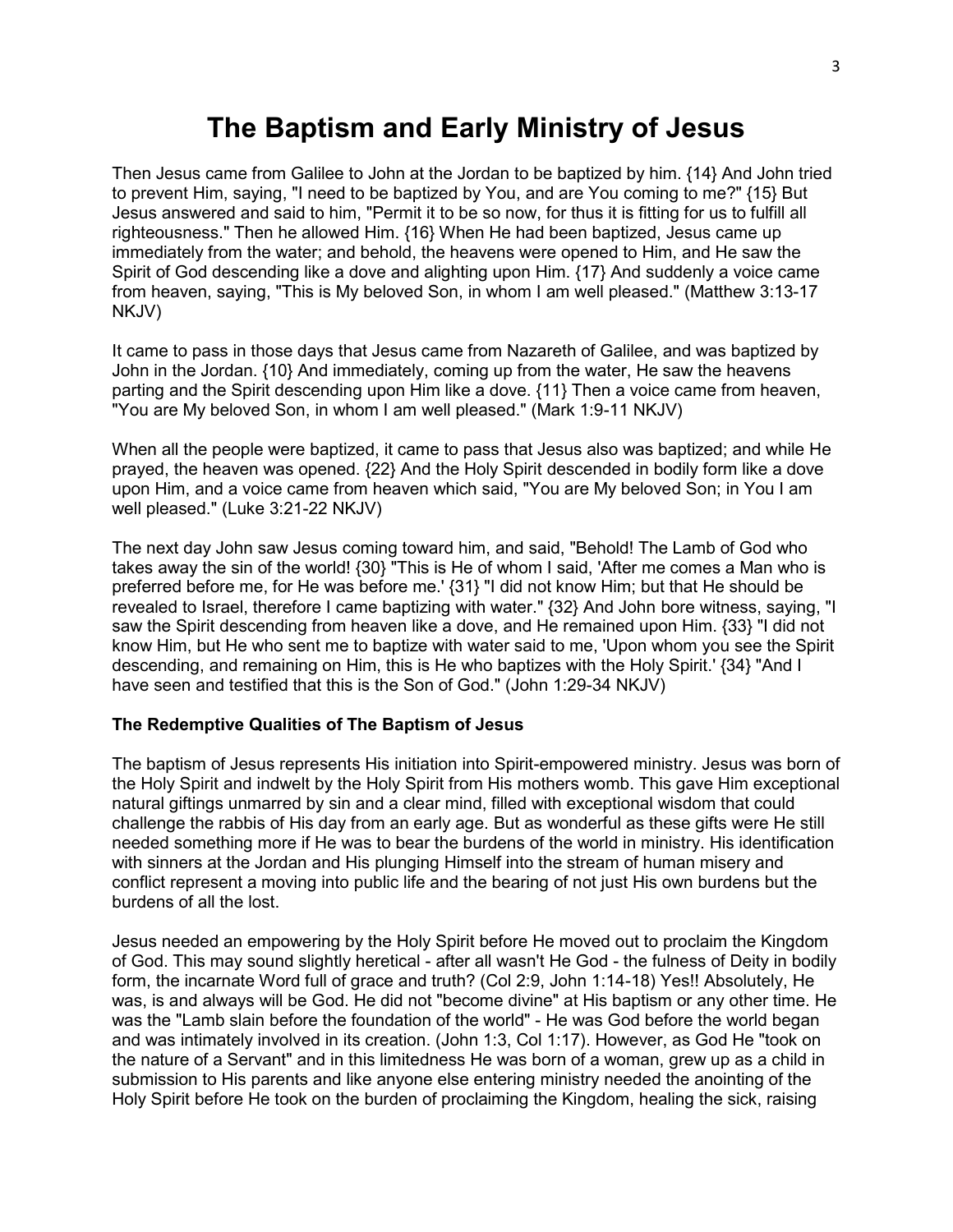the dead and suffering for righteousness' sake. In some way he limited Himself to what " a perfect believer " can do. He even said to His disciples that: (John 14:12 NKJV) "Most assuredly, I say to you, he who believes in Me, the works that I do he will do also; and greater works than these he will do, because I go to My Father." Somehow in the economy of God the believer ("he who believes in Me") CAN accomplish the works that Christ did on earth ("the works I do he shall do also") plus a bit extra (and greater works than these he will do because I go the Father).

Now let"s put that in context - Jesus is talking about the works He did in front of the disciples,during His earthly ministry but before He went to the cross (the words were uttered during the last supper). We cannot work the works He did while in heaven - such as Creation. Neither can we take the sins of the world on our shoulders. He has done that and that is His glory alone. But in the power of the Holy Spirit which has been given to us since Jesus has gone to the Father we can work the works He did between His baptism and the cross. Don't take my word for it - its Jesus who said it! And the book of Acts certainly reinforces the idea that the Spirit-empowered believer can do great things for God. Now turning this on its head for a minute... if Jesus said "those who believe" could do what He did during His ministry then His earthly ministry must have been "limited" to that of the "perfect believer". It is as the "perfect believer" that Jesus went and got baptized and it is as the "Spirit-empowered perfect believer" that he went forth in ministry. This leads me to a little theological hypothesis, that the life of the "perfect believer" has two stages. Stage one is that of perfect piety when we fear God and grow in wisdom. We become good in ourselves. Stage two is the stage of public proclamation when we receive God's power in ministry and our piety and wisdom becomes the foundation for a Spirit-filled life where we become "rivers of living water" to a world in desperate need. I must very quickly add that stage two is not "superior" to stage one. Without a foundation in ethics and goodness ministry can be a dangerous place. Its the wrong place to learn wisdom. No-one despises a doctor for going to medical school even though he may minister to no-one there. We understand preparation in secular things and we should be prepared to do the preparatory work on our own life. Power without ethics and wisdom is the last thing God wants in your life. Both stages are necessary if "the perfect believer" is to do and be all that God wants.

New Testament Christians were generally baptized immediately upon profession of faith. The day of their conversion was also the day of their water baptism. So they spoke of the day of their conversion as "the day of my baptism", not because baptism saves us but because it was the unique external event that occurred on the day they professed faith in Christ. Also, in the revival conditions of the early church their baptism was often accompanied by the laying on of hands and the impartation of a spiritual gift to the new believer in Spirit baptism. This occasionally was not the case.(Acts 18:24-19:7) Apollos was a believer with a great deal of natural speaking ability yet still needed to understand the baptism in the Spirit if he was to proclaim the gospel "accurately". Also some believers who knew only the "baptism of John" and had not "even heard that there was a Holy Spirit". This is not unusual even today as some Christians receive very little teaching due to isolation, misunderstanding or inadequate ministry. Ideally all three aspects of baptism belong together. But they have wandered apart. We have people who are baptized but not changed. We have converts who have never had water baptism. And we have strong Christians who have not received the empowering ministry of the Holy Spirit.

We need to press on and to desire to be Spirit-filled proclaimers of God's Kingdom. If we are to move beyond this accumulation of wisdom and truly minister to others in an effective way we need a "baptism in the Holy Spirit". This simply means we need an all-encompassing immersion in the God-head that empowers us for ministry. Baptism in the Spirit is not a private thing and it doesn't belong to any one denomination. It is not always accompanied by speaking in tongues or prophesy. Jesus' baptism had neither. The miracles came after the baptism. This baptism is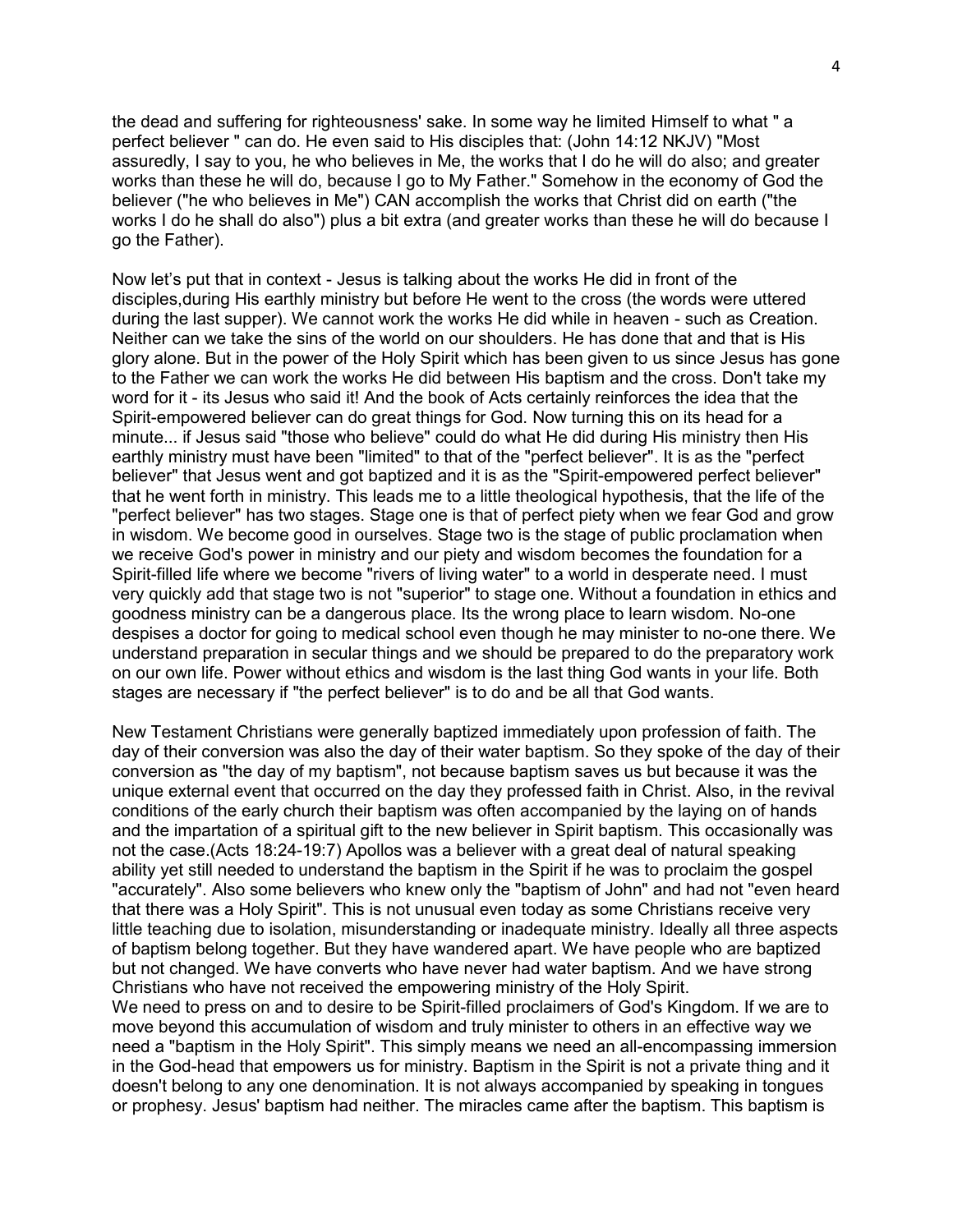an initiation not just into the church but into the power of the Kingdom. This baptism is what happened to Jesus as he moved from an obscure life to center stage. It happened to the disciples at Pentecost who finally got plunged into full revival ministry themselves. And it happened to Wesley and countless other leaders of the Christian faith. The Jordan is a place where we get the power to stand in the flood of human souls and minister Christ to them.

The "baptism in the Spirit" is real, powerful and moves us out of our private pietism into public proclamation of the Kingdom of God. For me this happened unsought when God confronted me with the utter self-centeredness of my faith. I saw that I needed to cleanse out the filthy black mess of sin that remained in my life. It was an encounter with the awfulness of selfishness. It was evident that I had no hope apart from what Christ could do in me and with me. This was not a conversion, it was a dealing with the sin that entangled me, I was set free to run the race and I did. I led a huge number of people to God in the ensuing weeks. I was on fire with God because I had met Him in power. It was Jacob at Bethel all over again. This encounter with God, this "deeper experience" was not ecstatic - except that in the middle of it I did have a vision of my sin and of God. It took my faith from the private realm to the public realm; from self-edification to spirit-filled ministry; from a complaining Christian to a proclaiming herald.

Jesus did not have all this selfish sin to deal with, but He did need the power that God would provide in response to humble obedience. And He identified with sinners and "went down the front" with all the people being ministered to. I still struggle with "going down the front", how can I, a Christian leader, admit that I too have needs. I should "be an example" a stainless steel "there's nothing wrong with me" Christian. There is a real live Pharisee in me just waiting to get out. Its hypocritical to say I don't need ministry, that somehow my faith puts me a cut above the ordinary Christian. I do need ministry - lots of it. I go down the front now perhaps more than ever. It still hurts to do it. But Jesus wandered out there and said He was in need of God. He said that "it was fitting to fulfill all righteousness". Many preachers have felt like John the Baptist when they give an appeal and some real saint of God comes down the front and wants prayer to be a better Christian. I think "I need ministry from you, not you from me..." but the saints attitude is "this is fitting..." It's a humble person who can accept ministry from someone who is "unworthy to untie the thongs of their sandals".

A few quick correctives - the "baptism in the Holy Spirit" that we speak of here is NOT the same as the initial indwelling. All believers are indwelt with the Holy Spirit from the moment of their "new birth" just as Jesus was indwelt with the Holy Spirit from conception. Perhaps a better term would be "the empowering of the Holy Spirit", it is certainly less confusing. Three things are united in one term in the New Testament - water baptism, conversion and Spirit baptism. At Pentecost they all seemed to occur together. Water baptism is associated with repentance from sin and the appeal to God for a good conscience (1 Peter 3:21,22 Acts 2:38). Conversion represents the change of being old man to new man that comes as God re-creates the sinner into a "saint" (holy one, believer) (Eph 5:8,9; Col 1:13,14).

"Spirit baptism" involves being empowered to take up our place in the body of Christ in the exercise of whatever spiritual gifts have been imparted to us. (1 Cor 12:13) Just as it is bad manners to see a person as a lesser Christian if they have not had water baptism so it is not gracious to categorize people as "spirit-filled" and "un-spirit-filled". Such distinctions are divisive. Certainly to do as Priscilla and Aquila did and take someone aside and explain the way of God more accurately (and in love) is fine and helpful. However, I sense a certain spiritual pride in some believers in spirit baptism that leads me to urge caution in the way we approach the issue. Also there is no hint in the New Testament that "tarrying", seeking, or any prolonged anguish is necessary as preparation. It is not some exalted spiritual but a frequently misunderstood part of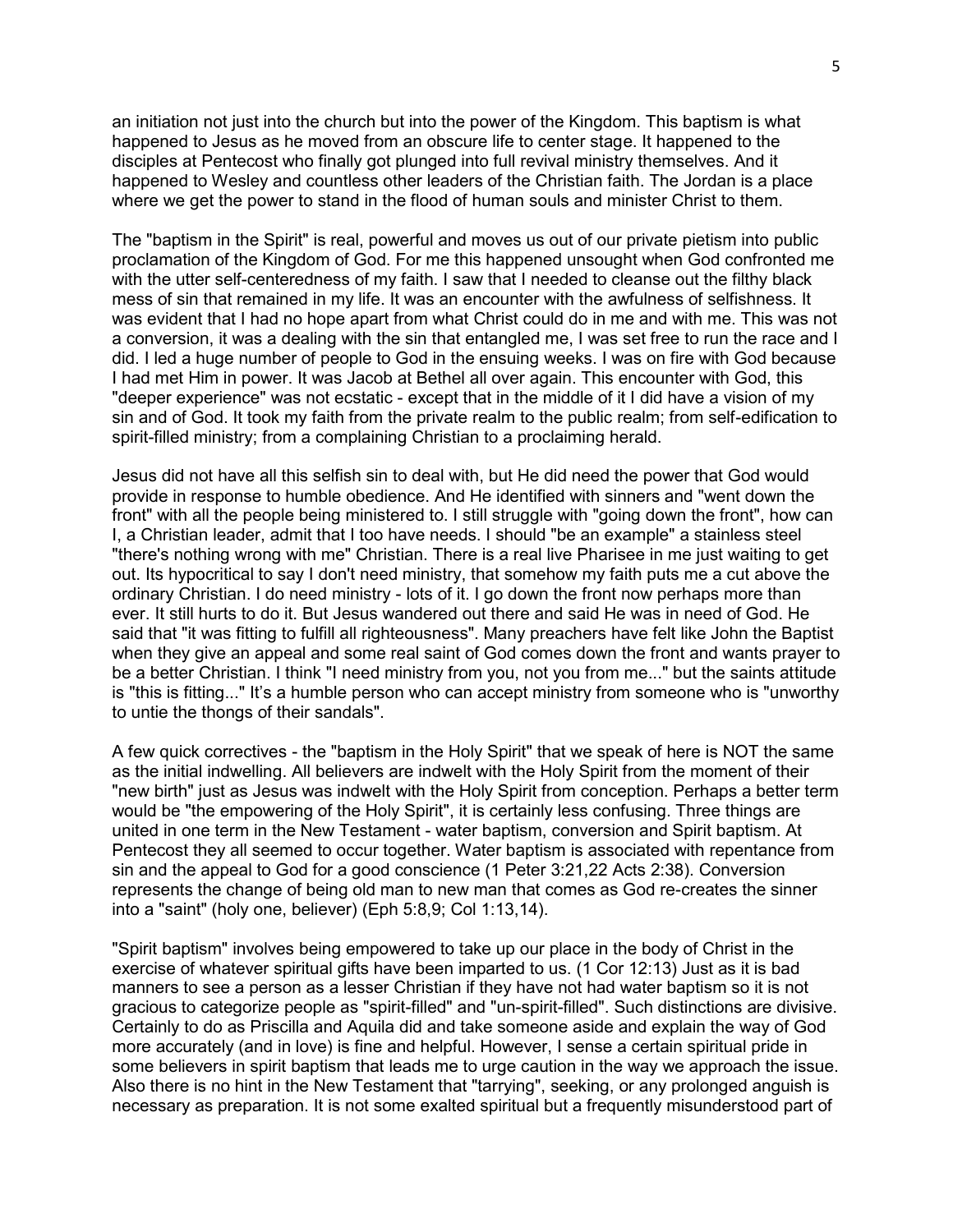the gospel along with water baptism and conversion. It is for all believers and like everything else is received by faith in the proclaimed word of Christ.

### **The Early Ministry**

The early ministry of Christ is an outworking and authentication of His baptismal experience. I will deal with the temptations separately next month but here in His early ministry he comes primarily as the anointed one with the power to resist evil and to bring in the Kingdom of God in power.

(Matthew 4:13-25 NKJV). And leaving Nazareth, He came and dwelt in Capernaum, which is by the sea, in the regions of Zebulun and Naphtali, {14} that it might be fulfilled which was spoken by Isaiah the prophet, saying: {15} "The land of Zebulun and the land of Naphtali, By the way of the sea, beyond the Jordan, Galilee of the Gentiles: {16} The people who sat in darkness have seen a great light, And upon those who sat in the region and shadow of death Light has dawned." {17} From that time Jesus began to preach and to say, "Repent, for the kingdom of heaven is at hand." {18} And Jesus, walking by the Sea of Galilee, saw two brothers, Simon called Peter, and Andrew his brother, casting a net into the sea; for they were fishermen. {19} Then He said to them, "Follow Me, and I will make you fishers of men." {20} They immediately left their nets and followed Him. {21} Going on from there, He saw two other brothers, James the son of Zebedee, and John his brother, in the boat with Zebedee their father, mending their nets. He called them, {22} and immediately they left the boat and their father, and followed Him. {23} And Jesus went about all Galilee, teaching in their synagogues, preaching the gospel of the kingdom, and healing all kinds of sickness and all kinds of disease among the people. {24} Then His fame went throughout all Syria; and they brought to Him all sick people who were afflicted with various diseases and torments, and those who were demon-possessed, epileptics, and paralytics; and He healed them. {25} Great multitudes followed Him; from Galilee, and from Decapolis, Jerusalem, Judea, and beyond the Jordan.

The anointing received at his baptism leads Him into a widespread ministry of proclamation. Matt 4:23a "And Jesus went about all Galilee, teaching in their synagogues, preaching the gospel of the kingdom,". From Galilee in north of Israel the word went out and many people were attracted to the "great light" (Matt 4:16). His fame caused people to travel hundreds of miles to see Him, people came from Syria in the north, Jerusalem in the south and from beyon the Jordan to the west. People came from the Greek speaking Decapolis and the Hebrew speaking Judea. Like moths to a flame multitudes were drawn to the ministry of Jesus. The anointing has "drawing power".

Secondly, the baptism of the Spirit produces a public and obvious concern with holiness. Not that Jesus was unconcerned with holiness before! But now it is out in the open - His message is "Repent for the Kingdom of God is at hand..". This holiness is also reflected in a calling of others into ministry to lead lives separated from worldly concerns in the pursuit of the Kingdom. Simon and Andrew are called by Jesus not to be "nice people" but to be "fishers of men", to be apostles of a new Kingdom not just improved worldlings. The baptism in the Spirit imparts that eternal perspective that makes the Kingdom the only thing that really matters.

Thirdly, the anointing has power to heal - after His baptism He healed "all kinds of sickness and all kinds of disease...". Before His baptism not a single healing is recorded. After it He puts the physicians out of business. All who came to Him were healed not by His diagnostic ability or His knowledge of herbs but by the power that flowed from Him that He received when the Spirit came upon Him. If we desire to heal others in body or in soul we will end up struggling to heal a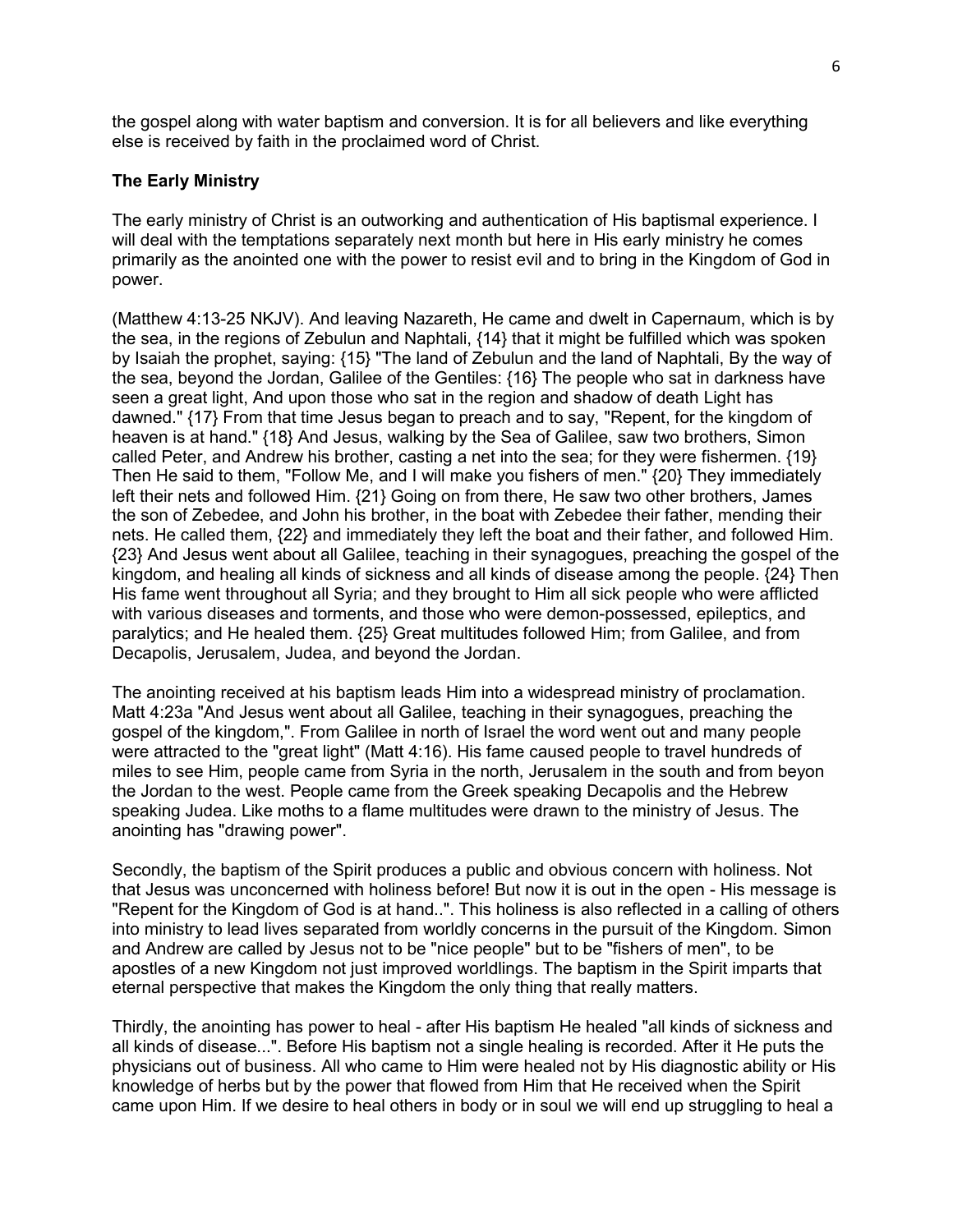handful by our own strength but we may heal thousands if God so chooses to impart His Spirit of healing in power upon us.

The final authentication of His baptism in the Spirit is the possession of extraordinary spiritual authority over the powers of darkness. This was, of course latent in Jesus from the beginning but it became obvious to all when His public ministry began and He moved in the continual power of the anointing of God. After Pentecost the apostles moved in this same power to heal the sick and to exorcise demons. These abilities are "graces" - no ordinary mortal by their own knowledge can heal the sick with a word or cast out a demon by their own authority. And they certainly cannot do it on the scale that Jesus or the apostles did it. And on Jesus authority we can know that we who believe can "do these works" and "even greater works" not because we are special but because Christ has gone to the Father. Because of this the Holy Spirit - who is God and who can do these things, has been poured out upon us. Jesus early ministry clearly shows that our effectiveness is not of ourselves but lies entirely in the power of God.

# **Summary**

The "baptism in the Holy Spirit" as experienced by Jesus resulted in :

(1)The proclamation of the gospel of the Kingdom.

(2) An attractiveness to others that draws people widely to hear God's message, this is not natural attractiveness (of which Jesus apparently had very little) but a suernatural blessedness that draws people in like moths to a flame.

(3) A concern with holiness that calls others to lead a repentant and separated lifestyle.

(4) Healing of the sick that is way beyond normal expectations in its scope. This wide scope is both in the numbers healed and in the great range of maladies that are cured -including "incurable" conditions such as epilepsy and paralysis. (Matt 4:24)

(5) Authority over the powers of darkness.

These five things are among the works of Jesus that we can replicate and even exceed (John 14:12) though few have done so or gone anywhere near it. They are the marks of an authentic baptism of the Spirit. They are the fruit produced by an empowered and prepared believer whose character is without fault. Next month we will take up the relationship between tested character and spiritual empowerment when we look at the temptation in the wilderness - the subject of Milton's "Paradise Regained".

### **Prayer**

"Lord, so work in me that I may be a fit vessel for your empowering. I acknowledge that any results I may see are because You indwell me or anoint me. I place myself before You and in obedience ask for an empowering of the Spirit suited for this hour and this time and for the mission you have called me to. Proclaim Your Kingdom through me in holiness and in Truth. May I testify to your Kingdom through healing and deliverance. May I set You forth so clearly that many flock to find You. Amen."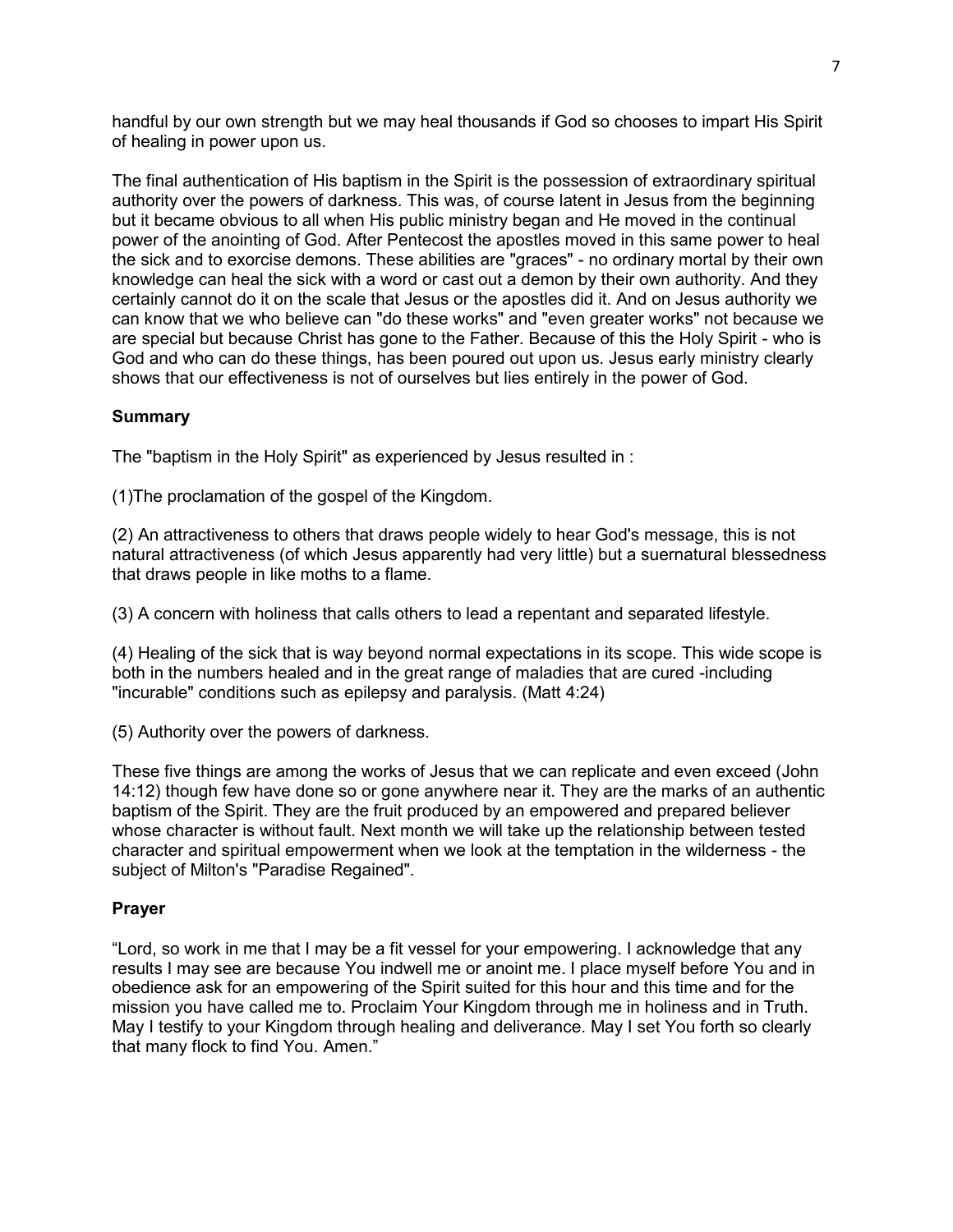# **The Healing Ministry of Jesus**

The healing ministry of Jesus is one of the most acknowledged and most controversial parts of His redemptive work. There are those who see healing as being "in the cross" and thus automatically and instantly available to the believer. Others see physical healing as outside of redemption which they confine to dealing with sin. Both views are, to my mind, a little less than fully biblical. Jesus did indeed bear our illnesses - but not first of all on the cross, but during His earthly ministry to the sick. Matthew clearly sees the fulfillment of the prophecy being while Jesus was alive and ministering!

### **When evening had come, they brought to Him many who were demon-possessed. And He cast out the spirits with a word, and healed all who were sick, {17} that it might be fulfilled which was spoken by Isaiah the prophet, saying: "He Himself took our infirmities And bore our sicknesses." (Matthew 8:16-17 NKJV)**

However, that fact that Jesus has ceased His earthly ministry does not mean that He has ceased His healing ministry because healing is part of the nature and goodness of God and that does not change. The ministry of healing is as unchanged as Christ Himself.

### **Jesus Christ is the same yesterday, today, and forever. (Hebrews 13:8 NKJV)**

The healing ministry of Jesus can be broken into two parts:

That which He did before the cross and which He taught His disciples to do (Matthew 10:8, Luke 10:1,9, Acts 5:16) and which we can participate in by faith today (John 14:12, James 5:13-15) That which He did in the cross itself. This is a unique and completed work and we simply proclaim its benefits. This is the healing of our spirits from sin , death and going astray. (1 Peter 2:24,25).

I will deal with the second part in a later part of this series on redemption. For now I will concentrate on physical healing, exorcism and raising the dead as typified by Jesus earthly ministry before the Cross and which He continues today through His servants. (Acts 4:22, 30; 5:16; James 5:13-15)

### **Physical healing**

Even among unbelievers there is a general perception of Jesus as a healer of the sick. It is closely entwined with who He is and how He acts towards needy people. People see Jesus as someone who is supposed to meet their deepest needs including the need for physical healing. When people see healing take place in Jesus' name it strengthens their faith in His nature and in the gospels thus enabling many to believe for salvation. Healing the sick and preaching were often associated in Jesus' ministry. But to confine healing to something that validates the gospel is to miss Christ's compassion for the sick and to turn healing into little more than an attentiongaining religious publicity stunt. Jesus was genuinely moved out of compassion for the sick. For Him healing was an essential part of His ministry to hurting people and not merely an "opener" before the message. Jesus associated healing with the Presence of His Kingdom (Luke 10:9). The Kingdom has not yet arrived and still needs to be proclaimed with power and authority. Jesus through His body the Church needs to confront evil in all its forms - physical, emotional, spiritual and systemic. Thus we can expect His healing ministry to be manifested today to some degree in the redemption of our physical bodies from the effects of evil. This will be finally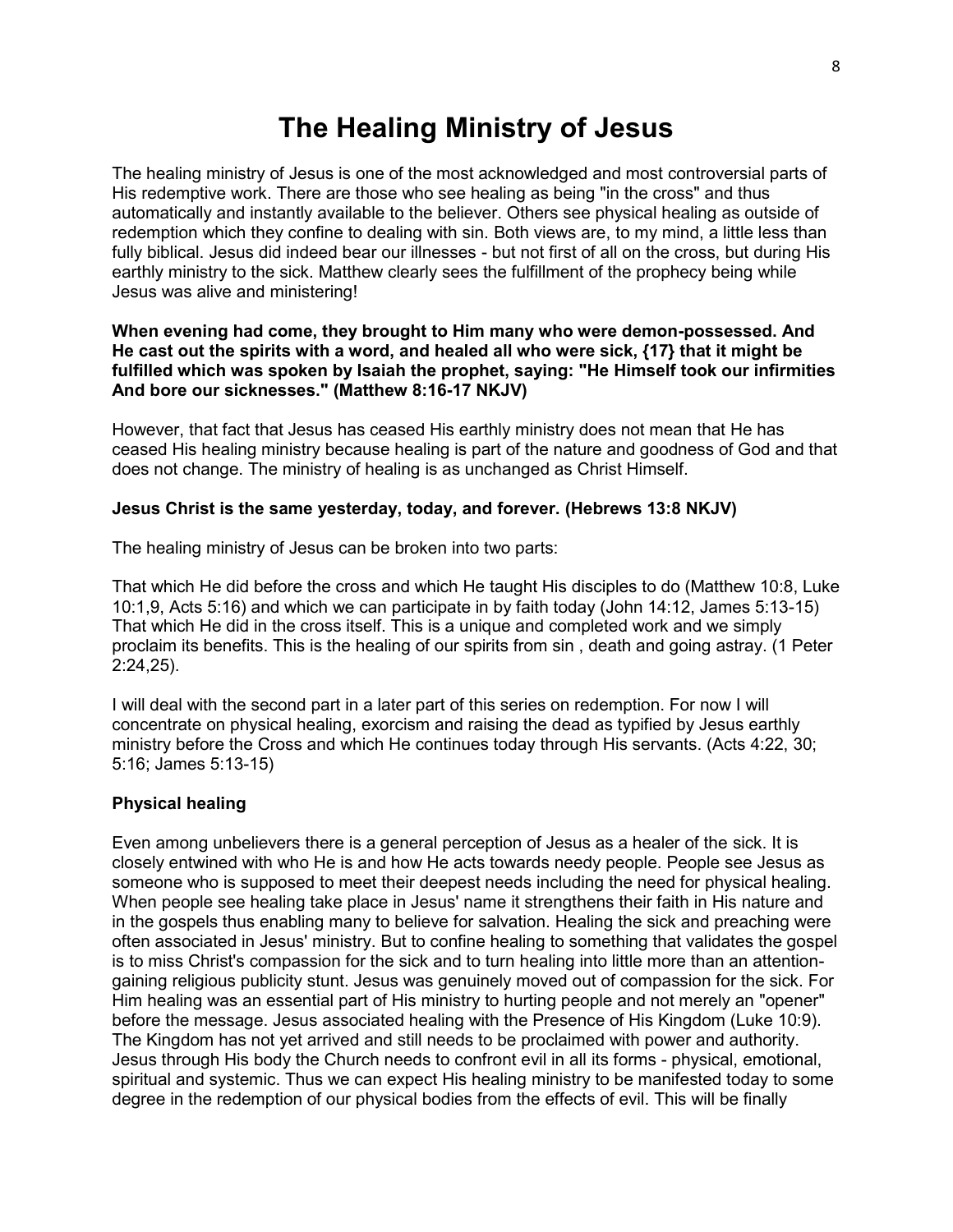accomplished at the resurrection but is accomplished in part and as a foretaste through His healing ministry today. So we see that Jesus is still the same yesterday, today and forever and is still healing the sick. Each day thousands of people around the world experience healing in answer to prayer. Sure not all are healed, sure a lot more should/could be healed, but the Church is reawakening to the Presence of Jesus in our midst as our healing Redeemer. The following six points provide a brief theological tour of the reasons underlying Jesus' healing ministry. I am sure you can diligently search the Scriptures to find even more!

As the incarnation of God. One of the names of God is YHWH Rapha "The Lord Your Healer". Our God has always been a healing God and this is His nature. Therefore Jesus as incarnate deity represented this by healing the sick. **(Exodus 15:26 NKJV) and said, "If you diligently heed the voice of the LORD your God and do what is right in His sight, give ear to His commandments and keep all His statutes, I will put none of the diseases on you which I have brought on the Egyptians. For I am the LORD who heals you**.

**As an intercessor against evil and bearer of sin. Jesus confronted all forms of evil and lifted it off people. (This is perhaps a more literal translation to bear). As the Confronter and demolisher of evil He took on sickness and the toll it takes on suffering humanity.** (1 John 3:8 NKJV) He who sins is of the devil, for the devil has sinned from the beginning. For this purpose the Son of God was manifested, that He might destroy the works of the devil**. [See also Matt 8:16,17, Isaiah 53:4,5]** 

**As One who did "the Father's will" and only did what He saw the Father doing He enacted God's "Father-heart" toward His Creation. If as human fathers we want our children well how much more does God want His images healed - both physically and spiritually?**  (John 5:19-21 NKJV) Then Jesus answered and said to them, "Most assuredly, I say to you, the Son can do nothing of Himself, but what He sees the Father do; for whatever He does, the Son also does in like manner. {20} "For the Father loves the Son, and shows Him all things that He Himself does; and He will show Him greater works than these, that you may marvel. {21} "For as the Father raises the dead and gives life to them, even so the Son gives life to whom He will. **[See also Luke 11:10-13] Note: These verses tell us that all His works flowed from an intimate relationship of obedience to the Father so that Jesus knew His actual will in all things. This was not some quick presumption of what His will "should be" (like we tend to do) and knowing the Fathers will from an intimate relationship with Him is perhaps one of the keys to healing people today.** 

Out of mercy - God's relenting in judgment on sinners - and consequent bestowing of blessing. The blind men cried "Have mercy on us Son of David..." and were healed. Many of Jesus' miracles flowed from His compassion for hurting humanity.

**As a fulfillment of Old Testament prophecy and His nature as the Messiah. For instance in Malachi it says:** (Malachi 4:2 NKJV) But to you who fear My name The Sun of Righteousness shall arise With healing in His wings; And you shall go out And grow fat like stallfed calves.

**As a demonstration of the Spirit's power and the Presence of the Kingdom of God.** (Luke 10:9 NKJV) "And heal the sick there, and say to them, 'The kingdom of God has come near to you.'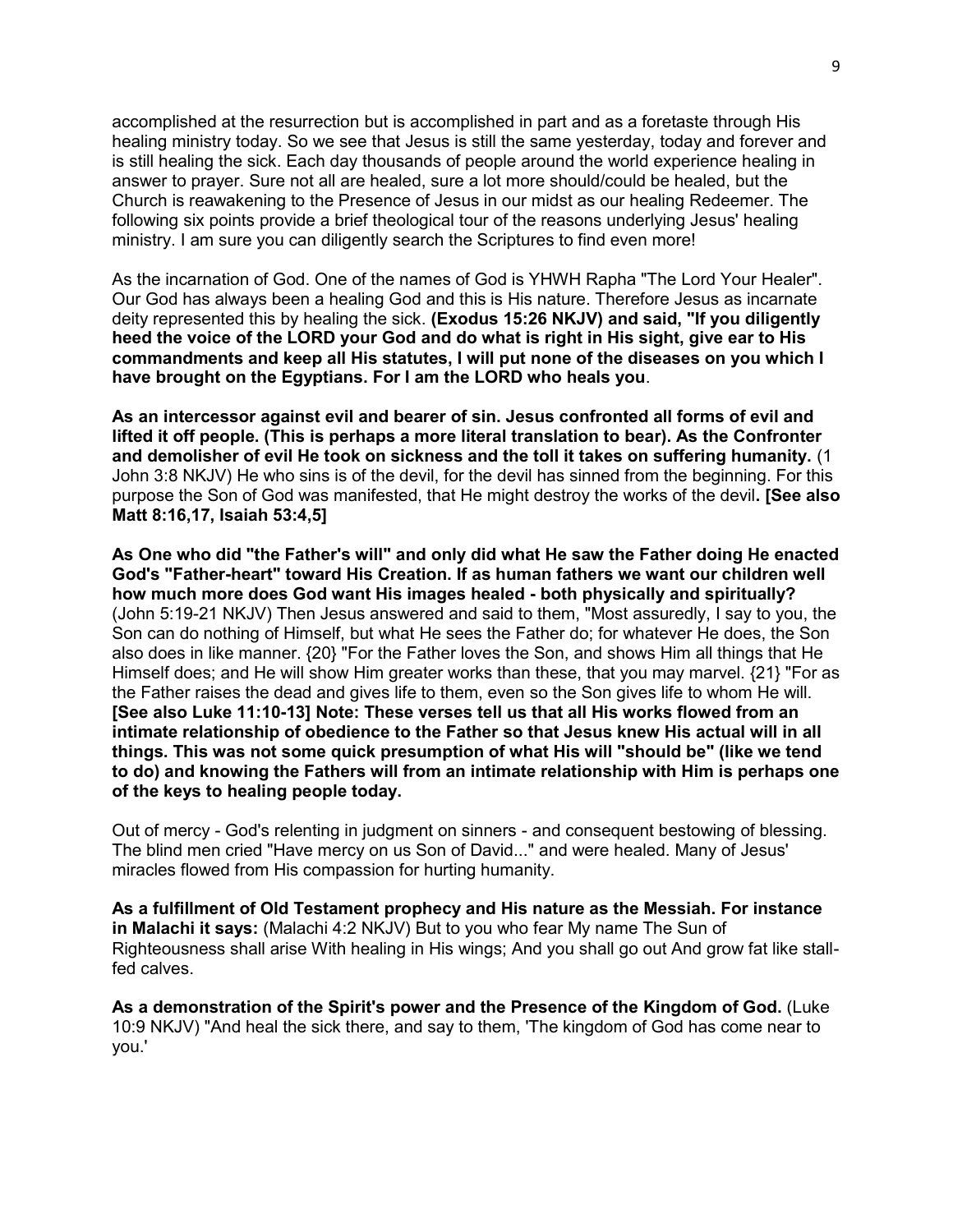### **Exorcism**

Then one was brought to Him who was demon-possessed, blind and mute; and He healed him, so that the blind and mute man both spoke and saw. {23} And all the multitudes were amazed and said, "Could this be the Son of David?" {24} Now when the Pharisees heard it they said, "This fellow does not cast out demons except by Beelzebub, the ruler of the demons." {25} But Jesus knew their thoughts, and said to them: "Every kingdom divided against itself is brought to desolation, and every city or house divided against itself will not stand. {26} "If Satan casts out Satan, he is divided against himself. How then will his kingdom stand? {27} "And if I cast out demons by Beelzebub, by whom do your sons cast them out? Therefore they shall be your judges. {28} "But if I cast out demons by the Spirit of God, surely the kingdom of God has come upon you. {29} "Or how can one enter a strong man's house and plunder his goods, unless he first binds the strong man? And then he will plunder his house. (Matthew 12:22-29 NKJV)

**There is increasing recognition today of an evil spiritual kingdom arrayed against the Kingdom of God. Movies such as "The Exorcist" and "The Omen" and sensationalized reports of exorcisms gone wrong have done little to help the Church. They have instead created a paralyzing fear of tackling the demonic realm. Yet for Jesus His authority over the demonic realm was undisputed and absolute. He cast out demons with a word (Matthew 8:16; Mark 1:27) and relieved the symptoms of their possession (Luke 13:11- 13). He also passed this authority to the Twelve and later to the 70.** (Luke 10:17-22 NKJV) Then the seventy returned with joy, saying, "Lord, even the demons are subject to us in Your name." {18} And He said to them, "I saw Satan fall like lightning from heaven. {19} "Behold, I give you the authority to trample on serpents and scorpions, and over all the power of the enemy, and nothing shall by any means hurt you. {20} "Nevertheless do not rejoice in this, that the spirits are subject to you, but rather rejoice because your names are written in heaven." {21} In that hour Jesus rejoiced in the Spirit and said, "I thank You, Father, Lord of heaven and earth, that You have hidden these things from the wise and prudent and revealed them to babes. Even so, Father, for so it seemed good in Your sight. {22} "All things have been delivered to Me by My Father, and no one knows who the Son is except the Father, and who the Father is except the Son, and the one to whom the Son wills to reveal Him."

This is a great perspective statement. It puts authority over spirits in the second rank of blessings behind those associated with salvation (v. 20). Yet it clearly states that even "babes" the ordinary Christians who are neither "wise" or "prudent"(v. 21) can operate in spiritual power and authority providing they operate within the scope of Jesus' redeeming Name (v. 17-19). Demons do not respect knowledge. They only respect authority and power. God gives His authority and power to all who believe and operate in his name. The humblest believer can be endowed with great authority from God. The apostles were certainly "unschooled" miracle workers (Acts 4:13,14).

**The power to deal with the demonic comes from God through faith in the name of Jesus and is part of His works that He trained His Church to do (Matt 10:8). The Presence of the Kingdom demands the absence of the demonic and evicting evil powers is a battle of heavenly proportions that the Church is called to wage.** (2 Corinthians 10:3-5 NKJV) For though we walk in the flesh, we do not war according to the flesh. {4} For the weapons of our warfare are not carnal but mighty in God for pulling down strongholds, {5} casting down arguments and every high thing that exalts itself against the knowledge of God, bringing every thought into captivity to the obedience of Christ, **and** (Ephesians 6:10-12 NKJV) Finally, my brethren, be strong in the Lord and in the power of His might. {11} Put on the whole armor of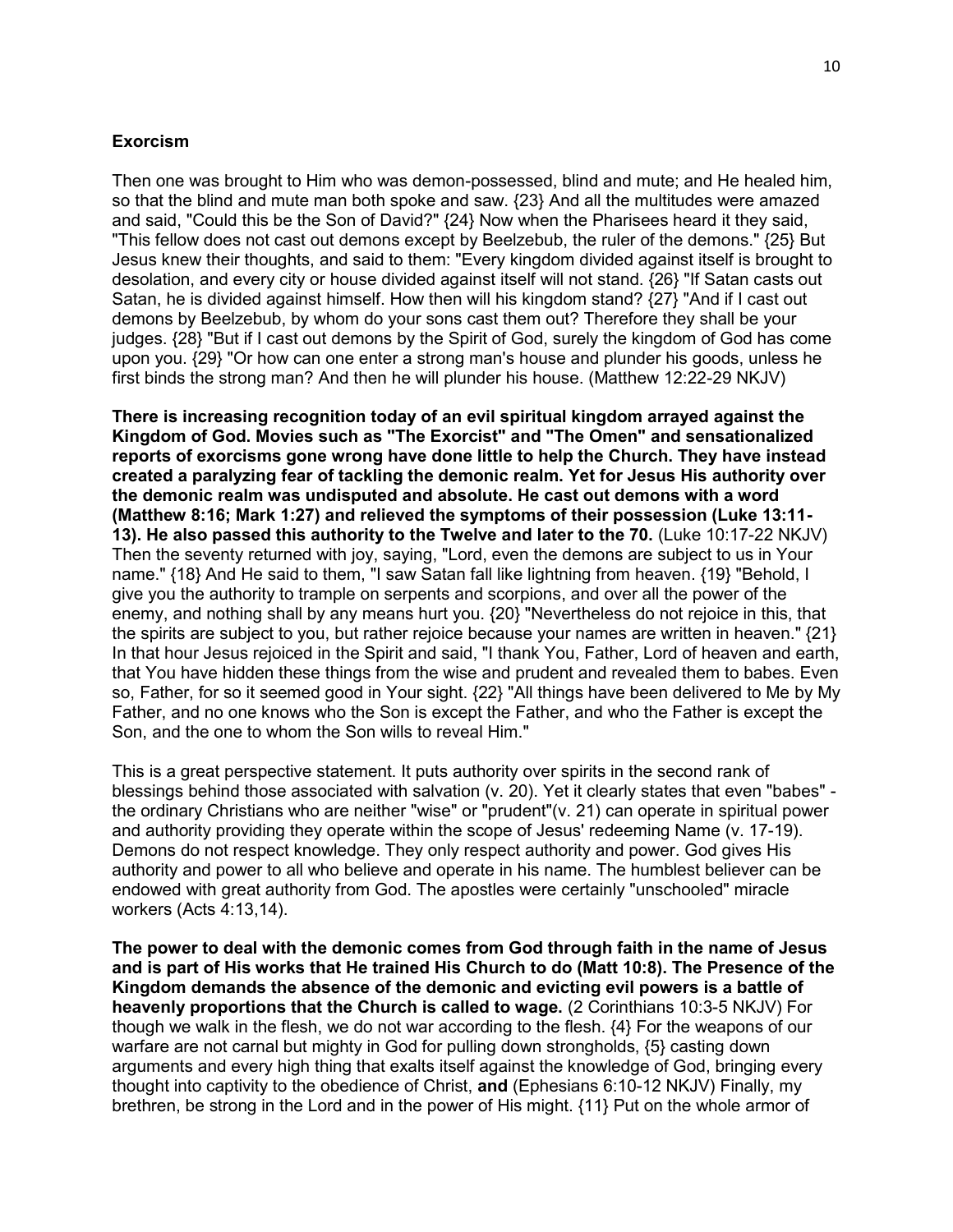God, that you may be able to stand against the wiles of the devil. {12} For we do not wrestle against flesh and blood, but against principalities, against powers, against the rulers of the darkness of this age, against spiritual hosts of wickedness in the heavenly places**.** 

**We cannot wage this battle in our own strength but only with weapons that are given to us from God and with His delegated power and authority. We only have a right to this authority because of what Jesus did on the cross in "spoiling" , capturing and defeating and "looting" the "principalities and powers...".** (Colossians 2:15 NKJV) {15} Having disarmed principalities and powers, He made a public spectacle of them, triumphing over them in it.(the cross)**. The Christian is by definition "in Christ" and participates in this victory of his Master just as a mere private participates in the victory of a General. When one wartime commander defeats another even a private in the winning army has authority over a general in the losing army. Christ has won the battle for us and God has given us authority to defeat evil (Luke 10:19, Romans 16:20). Demons are afraid of 1)The blood of Jesus Christ 2)The bold testimony of Christians 3) The authority of Christ and His saints. (Revelation 2:11; Ephesians 1:20; 2;6).When Christians resist evil even Satan himself is forced to flee (James 4:7).** 

How can we tell if a demon is involved? In brief demonic activity most frequently stems from the person's or their immediate families involvement in occult activity, destructive addictions or promiscuity/pornography. These are very strong life-controlling things that affect our spirits directly. When illness results from such a lifestyle and proves largely untreatable (some alleviation may be experienced but never freedom) then pray and ask God if evil spirits could be involved in the person's subjugation. There were two main groups of symptoms of demon activity that were alleviated when Jesus cast out evil spirits - 1) Chronic untreatable illness 2) Mental instability , inner torment and derangement. On liberation from demonic activity epileptics were healed (Mark 9:17-27), infirm cripples straightened up,(Luke 13:11-13) blind and mute people received speech and sight (Matt 9:32-34) and people were relieved from inner torment (Luke 6:18, 8:29-35). This is not to say that all chronic illness or mental instability is due to demonic activity but merely that when it is due to evil spirits that we have the authority in Christ Jesus to alleviate the distress. I can recommend Ed Murphy's "Handbook of Spiritual Warfare" for a balanced and thorough treatment of this topic.

# **Raising the Dead**

**One of the most obvious effects of Jesus redeeming us is that we will all one day be raised from the dead.** (1 Corinthians 15:51-55 NKJV) Behold, I tell you a mystery: We shall not all sleep, but we shall all be changed; {52} in a moment, in the twinkling of an eye, at the last trumpet. For the trumpet will sound, and the dead will be raised incorruptible, and we shall be changed. {53} For this corruptible must put on incorruption, and this mortal must put on immortality. {54} So when this corruptible has put on incorruption, and this mortal has put on immortality, then shall be brought to pass the saying that is written: "Death is swallowed up in victory." {55} "O Death, where is your sting? O Hades, where is your victory?"

Jesus is "the resurrection and the life"(John 11:25,26). He is able to impart life to our mortal bodies through the power of the indwelling Spirit (Romans 8:11). The final wonder-filled resurrection to glory is pre-figured in gospel events such as the raising of Lazarus from the dead (John 11:1-45). However, raising the dead in the here and now as a result of the faith-filled prayers of the saints is in the category of "great wonders". Raising the dead was a rare event even in the ministry of Jesus and the apostles and only occurred a handful of times. It is never implied that all who die should be raised to life. It always seems an extraordinary mercy of God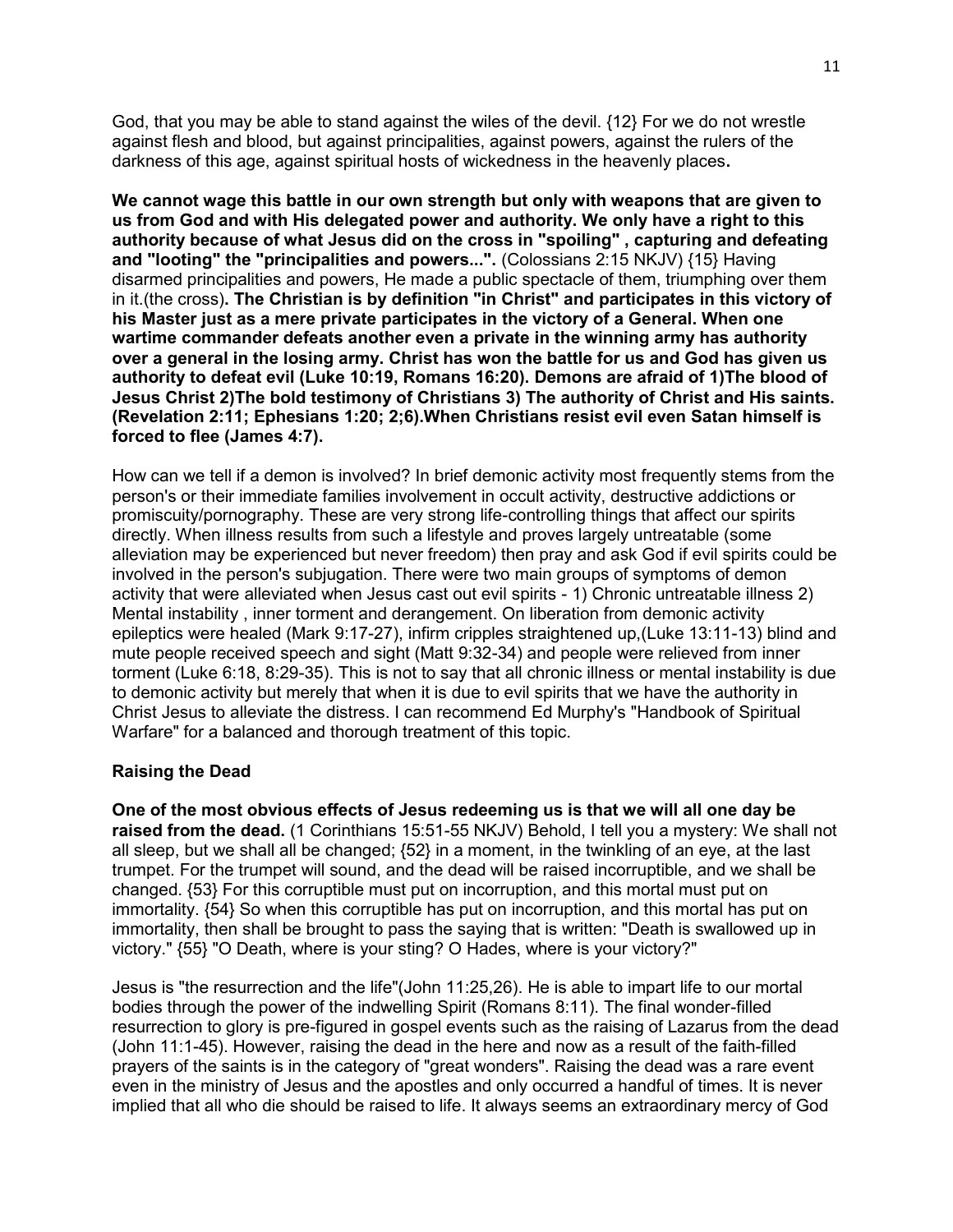toward some person "deserving" of that mercy because of great need or a life of good works. While the New Testament amplifies at length on the healing ministry of the church and the gift of healing and commands the elders to pray for healing there is only one recorded injunction to "raise the dead" - that given to the twelve by Jesus when sending them out into ministry (Matthew 10:8). Thus the New Testament raises the possibility of believers being able to do this work of Jesus but seems , frustratingly, to leave it there. There have been various reports of the dead being raised even today. However, they are nowhere near as common as that of healings or exorcisms. Those raising from the dead that have occurred in modern times seem to have mainly been in conditions of exceptional revival. I think this is generally its proper context.

Despite all this caution we should remember that Jesus is the Lord of Life - in all its forms (not just spiritual life) and that He can raise the dead and give people a second chance at life. After all "nothing is impossible with God"(Luke 1:37). The possibility of the dead being raised in answer to prayer exists because Jesus has chosen to confront and defeat Death "the last enemy"(1 Cor 15:26). While Death will be the last enemy to be defeated some victories are possible here and now though most will undoubtedly wait until the resurrection of the dead when Christ returns.

### **Summary and Conclusion**

Jesus' redemption of mankind has opened up possibilities for the believer in healing the sick, raising the dead and in casting out demons. Two of these - healing and exorcism seem to have been common place in the early church while raising the dead seems to be much rarer. Jesus confronted evil in all its forms and has borne not just our spiritual afflictions such as sin and judgment but our physical illnesses and emotional griefs. He began to bear these latter things during His earthly ministry (Matt 8:16,17) and culminated this lifting of burdens on the Cross. Since then He has continued to heal the sick through the ministry of His body the Church.

**Where to from here? There is not sufficient space for me to fully outline a balanced and compassionate and Biblical theology of healing. That would take a book. What I can recommend is starting with a concordance or computer Bible program go through and study every biblical reference to healing, exorcism and raising the dead. Test your theories against the biblical data and pray, pray, pray for the sick. They need your prayers and Christ's help.**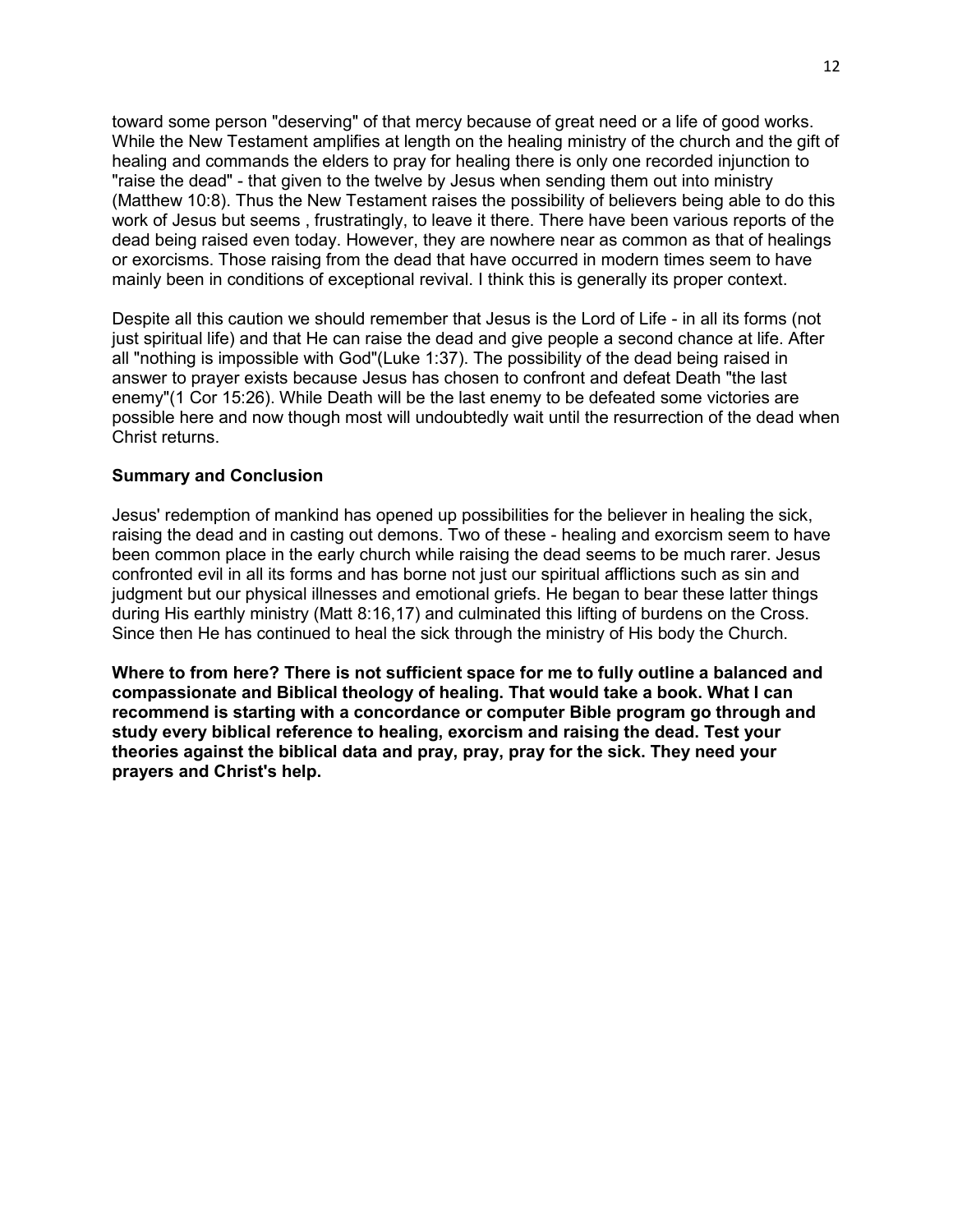# **Jesus and Healing**

### **Introduction**

Jesus' attitude is always the "plumbline" for our attitudes. Things "straighten up" when we see things from His point of view. This study aims to work out what Jesus' attitude was towards healing. It's a controversial area for us today but it was very much part of Jesus' life and ministry and as we watch Him in action - we may just learn something. May God bless you as you read this.

Let's start with the obvious!

### **Jesus always saw sickness as something to be healed**

Whenever Jesus came across sickness His attitude was to heal it. (Matthew 4;23-25, 8:16,17, 9:35) Jesus had compassion on the sick. Just as we automatically have compassion on our own children when they are ill. It would be a most cruel and unusual parent that seeing one of their own children ill would think "This child should suffer some more in order to learn a lesson". These natural instincts we have are part of the image of God in us and reflect the heart of God. All who came to Jesus for healing, were healed. None were told to wait until ... (put whatever you like in the gap).

### **Jesus sometimes saw sickness as the direct work of the devil.**

Sickness can come from the Devil in two main ways - as a direct attack on the life of a righteous person, permitted by God but not "God's will". Job's sores (Job 2:4-7) and the sickness of the woman bound in the spirit of infirmity (Luke 18:10-16) seem to be in this category.

### **Jesus sometimes saw sickness as the direct result of sin.**

Throughout the Old and New Testament there has always been a strong connection between sin and sickness. Except for the book of Job and some cases of barren but righteous women there was an almost universal causal connection between the disruption of fellowship with God and bodily illness. This flows from the Bible's view of the person as a whole being body-soulspirit knitted into one with each part affecting the other. Consequently spiritual health can also impart physical health and quicken our mortal bodies. (Romans 8:11) There is no record of Jesus being ill, though He was mortal and human and subject to the normal exigencies of human flesh. While Jesus broadens the OT understanding so that not all sickness was due to sin he twice indicated that a person's illness was based in prior sin. (Mark 2:5, John 5:14) Paul is more explicit about it in his writings to the Corinthians who had a strong triumphalistic streak. He indicated that sickness could be the result of Church discipline for gross immorality - "handing someone over to Satan for the destruction of the flesh.." (1 Corinthians 5:1-5) . The abuse of the Lord's supper was also seen to result in physical illness (1 Corinthians 11: 28-32). In extreme cases sin may even result in physical death. ( 1 Corinthians 11:30; Acts 5:5-10; Romans 1:26-28). The normal aim of such illness is repentance and the soul being saved on the day of salvation. (1 Cor 5:1-5; 11:28-32). Thus it is wise for the person seeking healing to confess any known sin and to get right with God before prayer is administered. This naturally leads to the question **Should we heal someone that the Lord is chastening?** The answer to this is simple. If they turn to God in their illness and submit themselves to the elders of the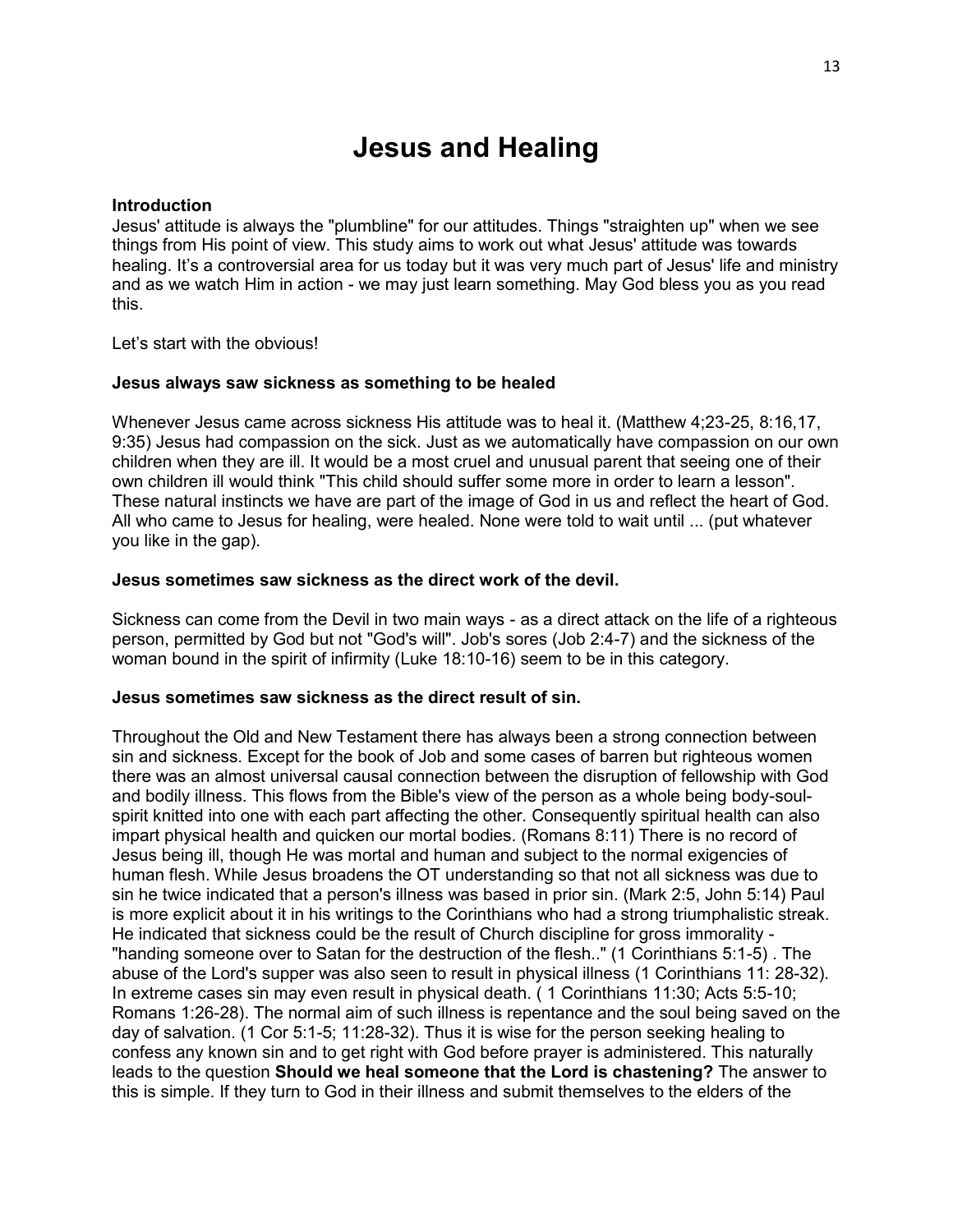church, confessing their sins and asking for healing (as in James 5) then the chastening has done the work of leading them to repentance and we should heal them. Thus there is no contradiction between "healing all who ASK for it" and allowing the Lord to chasten people unto repentance. The very act of asking is a sign of seeking God. Later we will cover how to help people when repentance is needed prior to healing. *While Jesus and the apostles acknowledged a connection between sin and physical illness they never blamed anyone for being ill (or even lacking faith in their healing) but rather always sought to heal them.* 

### **Jesus often drew a direct connection between faith and healing.**

Healing is a manifestation of the kingdom of God in our mortal bodies and I think a prefigurement of the resurrection. Like all Kingdom realities healing is received by faith. Jesus explicitly acknowledges this in Matt 8:10, 9:28,29; 15:28; Mark 2:5; 9:24; 10:52 and the parallel passages.

### **Jesus saw healing as one of the signs of the Presence of the Kingdom**

In Matt 4:23, 9:35, and Luke 9:11 healing and the preaching of the Kingdom are tied together In Jesus ministry. The ministry of the disciples(the 12 and the 70) is to have both aspects the Kingdom proclamation and the demonstration of Kingdom power (Matt 10:7,8, Luke 9:2). Luke 10:9 is quite explicit (Luke 10:9 NKJV) "And heal the sick there, and say to them, 'The kingdom of God has come near to you.' In Matt 12:28, Jesus associates exorcism in His name with the Presence of the Kingdom (Matthew 12:28 NKJV) "But if I cast out demons by the Spirit of God, surely the kingdom of God has come upon you." This role of healing in demonstrating the validity of the gospel and the Presence of the Kingdom is graphically demonstrated when the imprisoned John the Baptist sends his disciples to Jesus...(Luke 7:19-23 NKJV){19} And John, calling two of his disciples to him, sent them to Jesus, saying, "Are You the Coming One, or do we look for another?" {20} When the men had come to Him, they said, "John the Baptist has sent us to You, saying, 'Are You the Coming One, or do we look for another?'" {21} And that very hour He cured many of infirmities, afflictions, and evil spirits; and to many blind He gave sight. {22} Jesus answered and said to them, "Go and tell John the things you have seen and heard: that the blind see, the lame walk, the lepers are cleansed, the deaf hear, the dead are raised, the poor have the gospel preached to them. {23} "And blessed is he who is not offended because of Me." Jesus saw healing as a demonstration of the real Presence of the Kingdom that would encourage those who struggled to believe.

# **Jesus saw healing as a work that His disciples and His church could also work**

This is partly covered above. Here are a few verses indicating the spread of healing from the 12 to the 70 to the wider church:

And when He had called His twelve disciples to Him, He gave them power over unclean spirits, to cast them out, and to heal all kinds of sickness and all kinds of disease. (Matthew 10:1 NKJV) After these things the Lord appointed seventy others also, and sent them two by two before His face into every city and place where He Himself was about to go... "And heal the sick there, and say to them, 'The kingdom of God has come near to you.' (Luke 10:1,9 NKJV)

Also a multitude gathered from the surrounding cities to Jerusalem, bringing sick people and those who were tormented by unclean spirits, and they were all healed. (Acts 5:16 NKJV)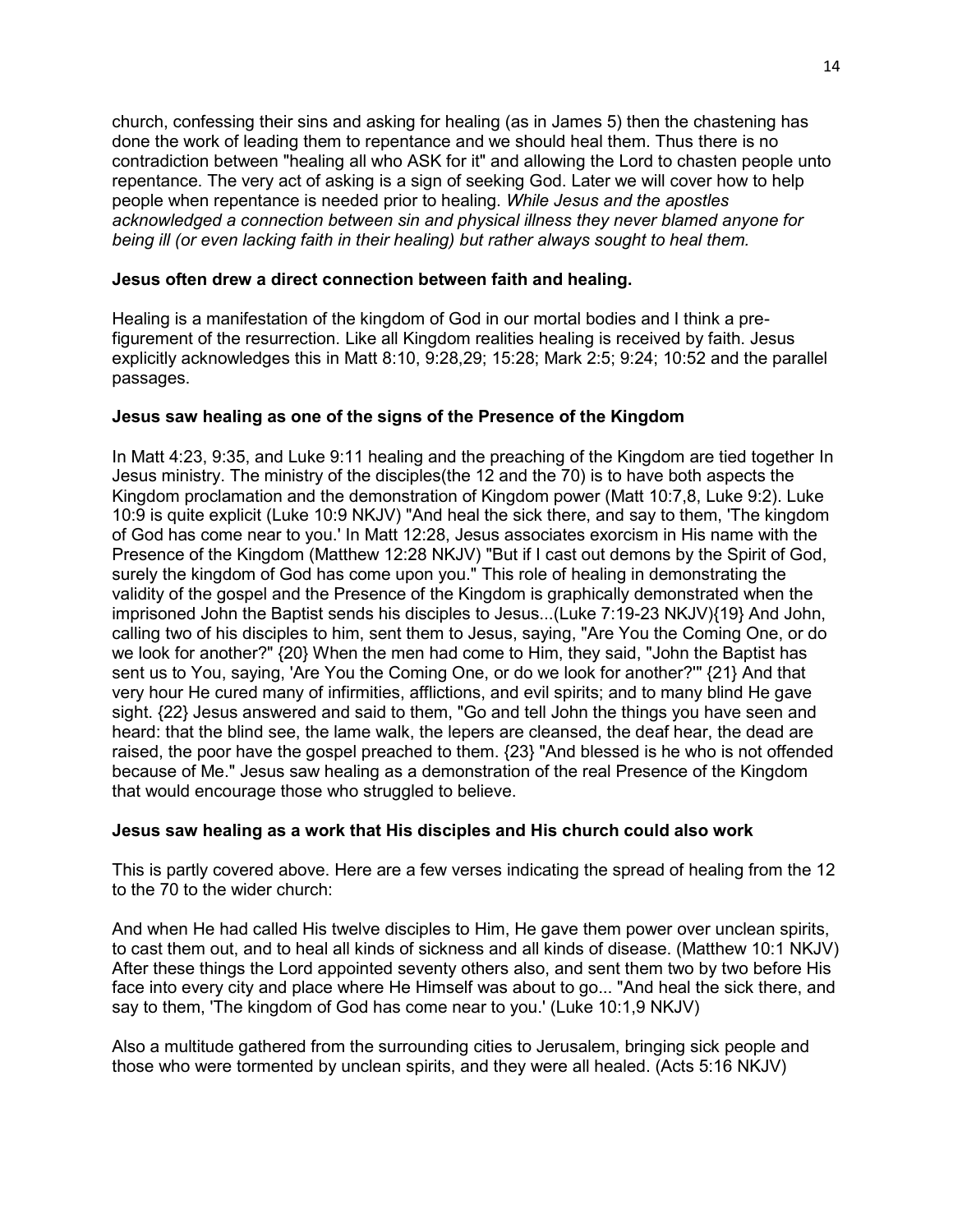Is anyone among you suffering? Let him pray. Is anyone cheerful? Let him sing psalms. {14} Is anyone among you sick? Let him call for the elders of the church, and let them pray over him, anointing him with oil in the name of the Lord. {15} And the prayer of faith will save the sick, and the Lord will raise him up. And if he has committed sins, he will be forgiven (James 5:13-15 NKJV).

The theological mandate for this is found in the empowering Presence of God experienced by Jesus at His baptism and experienced by the Church at Pentecost. With this is mind Jesus could say to his disciples (John 14:10-12 NKJV) "Do you not believe that I am in the Father, and the Father in Me?...{11} "Believe Me that I am in the Father and the Father in Me, or else believe Me for the sake of the works themselves. {12} "Most assuredly, I say to you, he who believes in Me, the works that I do he will do also; and greater works than these he will do, because I go to My Father. "The works" spoken of here are the works Jesus did between His baptism and the cross. It is indicated that the Spirit-filled believer (discussed elsewhere in this chapter and very much in mind) "will do also" some of these works and perhaps do "greater works" because the Spirits power will be manifest in the believer and in the believing community. We cannot do Jesus' works of creation or redemption but we can do the works He did during his ministry -preaching the Kingdom , healing the sick, driving out demons etc. Jesus seemed disappointed and in fact angry when His empowered and called disciples failed to do these works (Luke 9:39-42) and doing them seemed to be an integral part of his approach to training them for ministry (Luke 9 and 10).

### **Jesus saw healing as a demonstration of God's mercy and compassion, it was never "earned".**

Mercy is a somewhat neglected concept. It means that you have the right to punish or destroy but do not do so. It was used technically when someone had lost a duel and the victorious party had every right to kill them. The victor could lift his sword point thus showing mercy. God's mercy goes much further than "not killing' but even unto restoring the person to wholeness. Jesus gladly responded to those who appealed for healing on the basis of the mercy of God (Matthew 9:27; 15:22; 17:15; 20:30,31). Jesus also frequently healed out of compassion (Matt 14:14; 20;34; Mark 1:41; 5;19; 9:22-24; Luke 7:13-15). *Compassion is Christ's practical response to human need*. It includes the practical action of the Good Samaritan and of Christ feeding the hungry multitudes (Luke 10:33; Mark 8:2) it is never just an empty sentiment. The power of God is linked to the compassion of God. However, God's mercy and compassion is His to command and should never be taken for granted (Romans 9:15). The gospel record though should lead us to believe that His compassion is readily available to all who seek it. Remarkably it was this aspect, more than almost any other, that enraged the religious leaders of His day. They often sternly opposed Jesus' healings being angered at the mercy He demonstrated.(Matt 9:9-13; 32-34; 12:10-15; Jn 9:13-34) The Pharisaical mindset sees healings as "rewards" perhaps due to the saintly righteous but certainly not due to sinners. I cannot recall a single Pharisee being healed. This leads to three rough rules of thumb "You will only receive as much grace as you think you need." (Luke 18:9-14) and "No grace comes to those who think they deserve it."(Luke 18:9-14; Galatians 3:2-5; 5:1-11; Romans 11:6) and "You receive more grace than you give but you have to give it first" (Luke 6:35-38).

### **Jesus saw healing as a sovereign work of the Father not as an act of "Christian magic".**

There is a fine line between the "magical" and the "Christian" uses of supernatural power. Supernatural power becomes "magical" when it is seen to operate separately from the will of the Father. For instance the bronze serpent that Moses held up in the wilderness eventually had to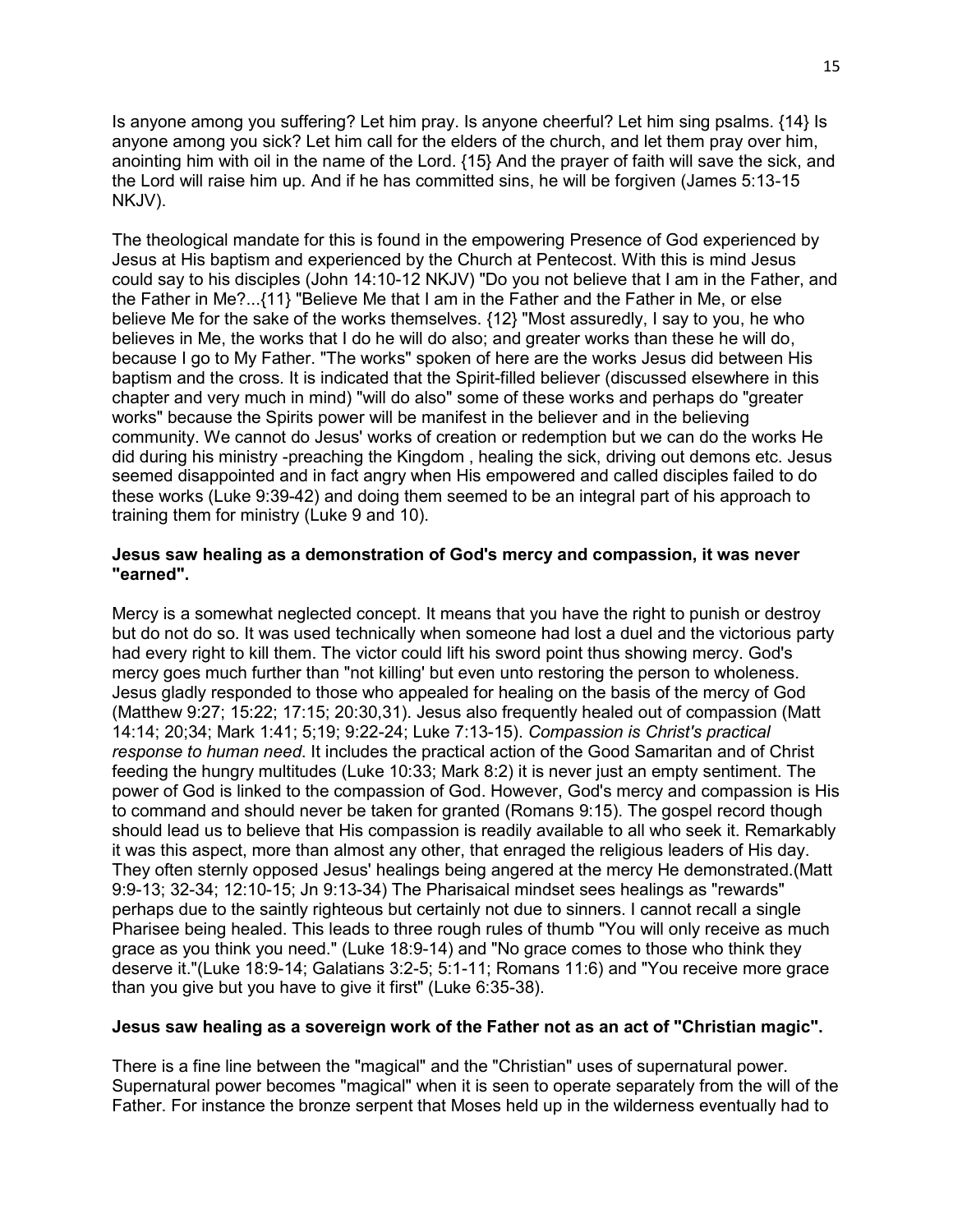be destroyed because its healing properties were attributed to it separately from YHWH and it thus became an idol (2 Kings 18:4). A similar thing happened to the ark of the covenant in the days of Eli (1 Samuel 4:3,4) when it, not the Lord, was credited with victory for Israel. Consequently it went into captivity for a while (1 Samuel 4&5). The temptations Satan used on Jesus were temptations to achieve the purposes of God by means divorced from the will of God. He was asked to turn stones into bread for his own gratification. He was asked to use His new endowment of supernatural power for the purposes of showmanship and jump from the Temple. Finally He was to conquer the world - but acknowledge Satan as the source of his Kingdom. The word of God and fasting kept Jesus from these temptations. It strikes me that these must be very powerful temptations to be able to be used on Jesus and it does seem that certain Christians are in their grip - to their very great spiritual peril (Matt 7:21-23). Jesus kept His integrity in ministry by only doing that which He saw the Father doing (John 5:19,20; 36; 10:32,37,38; 14:10-12). Relationship with God and obedience were keys to His overcoming this most subtle of temptations. Thus the safest way to minister is to minister in an attitude of holy fear, reverence, praise and worship. Therefore preparatory worship is more than emotionally satisfying it also draws us into the necessary state of humility and obedience that can safeguard us from wrong desires. Paul Tournier treats this aspect of the temptation to magic in healing well in his book "A Doctor's Casebook In The Light Of The Bible" pages 113-116 (written in 1954! ). He finishes up by saying " There are then two contrary errors: to refrain, for fear of magic, from every kind of bold and sensational act, even when God requires it of us; this course has been all too common in the Church, and is what has made us as poor as it is today in manifestations of God's power. And, on the other hand, through zeal to demonstrate that power, to run after the sensational, even when God does not will it, and so fall into magic; certain religious sects are guilty of this. In the Gospel, the skeptics sneered at the miracles in Galilee and at the Cross: 'He saved others; let Him save Himself, if this is the Christ of God, His chosen' (Luke 23:35). Neither the miracles nor the Cross can be taken out of the gospel without distorting it."

# **Jesus always healed what the person wanted healed**

There is a tendency to be wiser than the patient when one is in healing ministry and doctors, counselors and psychiatrists are particularly guilty of this and I am afraid some Christians are getting in on the act. If a person wanted to be healed of leprosy or blindness that was what got fixed. Even though Jesus knew the hearts of people He did not say "Your real problem is...". Jesus took people's problems at face value and healed them. He was not an arrogant know all and He left people with their dignity.

# **Jesus remembered the social context when He gave instructions after healing.**

Jesus treated the sick as part of a social structure that needed to accept that the person had been healed. Lepers had to show themselves to the priest and be certified as clean so they could resume their place in society (Matthew 8:2-4; Luke 17:12-19). Certain illnesses can relapse (particularly schizophrenia) if the family does not incorporate the person as "healed" but still views them as "sick". Jesus frequently gives instructions to the family or the sick person that initiates a resumption of normality. (Matt 8:14,15; 9:6; Mark 5:43; 10:52; John 11:44).

# **Even though Jesus had a powerful healing ministry it was not His top priority.**

His redemptive work on the cross, the training of the disciples and the proclamation of the good news of the Kingdom were all given a higher priority than healing the multitudes at various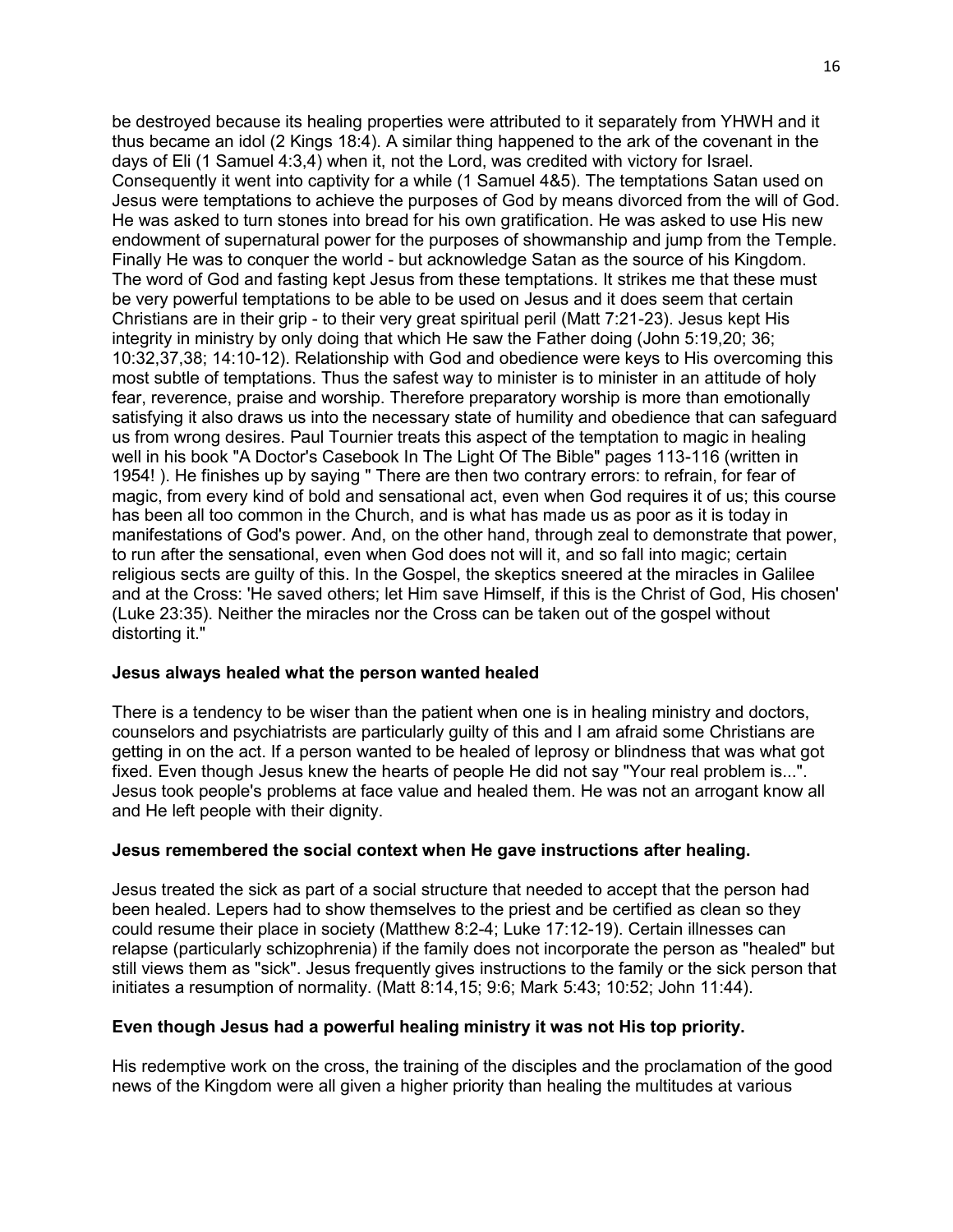times. Healing was an integral part of the whole and a visual and practical demonstration of His message but it was never of ultimate importance. (Mark 6:12,13, 30-32 ; Luke 4:40-43; 9:51).

### **Jesus saw healing as a manifestation of Divine authority and power.**

The original commission to Adam was to "subdue the earth" to bring about God's order and perfection in Creation. As the last Adam Jesus subdued evil spirits and even illness which represents a serious imperfection in God's created order. To do this He exercised spiritual authority which He also passed on to others.( Matthew 8:9-13; 9:6; 10:1; Mark 3:15; 6:17; Luke 5:17; 6:19; 9:1; 10:19). Healing requires power and authority to flow from God. Sometimes evil spirits can strongly resist this power and a "power encounter" may take place such as that with the Gadarene demoniac in Mark 5. Healing is a miniature exertion of God's restoring power and is a way of "doing His will on earth as it is done in Heaven" - where there will be no more sickness or crying or pain (Rev 20:1-3).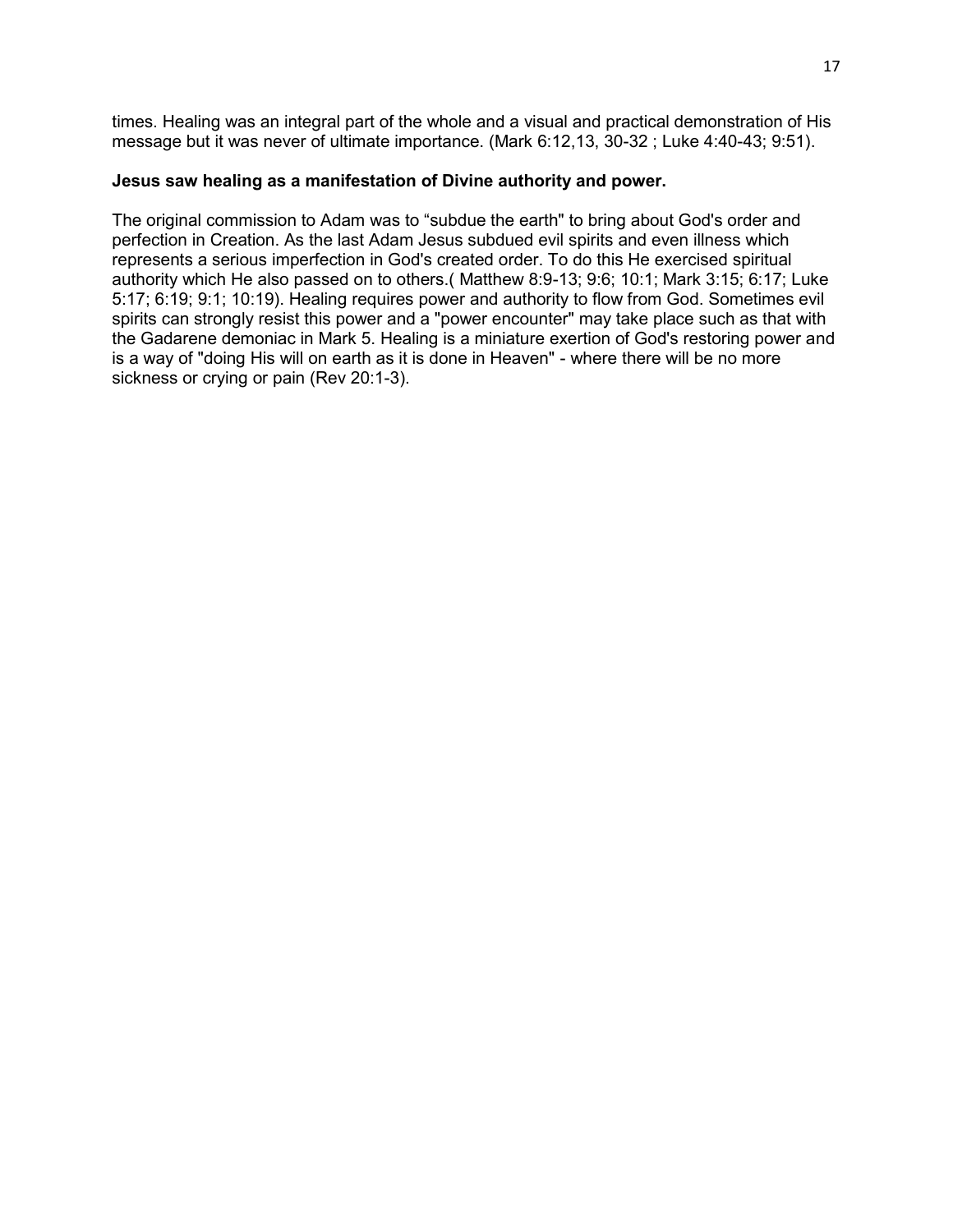# **The Mercy of God and Healing**

### **Introduction**

Healing is a merciful act of God towards the sick. This is shown in numerous Bible verses which are quoted below. However, first we need to clarify what "mercy" is.

In the days of duels, when the loser fell to the ground and the sword was at his throat he could cry "Mercy". The victorious duelist had every right to run his opponent through but the more noble-hearted duelists would heed the cry for mercy and lift the sword and grant life to the defeated foe. Mercy was granted a) to those who asked for it b)who had given up the fight and mercy was c) at the complete discretion of the winner. God shows us mercy but also says "I will have mercy upon whom I will have mercy and compassion upon whom I will have compassion".

In Jesus we see that He chose to have compassion and mercy upon all who asked for it. In the previous articles in this book we saw that ALL who came to Him were healed and that the sight of the sick moved Him with compassion so that He healed them (see opening article on the Basics). In the Psalms it says God has "mercy on all he has made" (Ps 145:9). Here are some verses that demonstrate the close relationship between mercy and healing.

### **EXAMPLES**

#### **Two Blind Men**

As Jesus went on from there, two blind men followed him, crying loudly, "Have mercy on us, Son of David!" (Mat 9:27 NRSV)

### **Demon-Possessed Child**

Just then a Canaanite woman from that region came out and started shouting, "Have mercy on me, Lord, Son of David; my daughter is tormented by a demon." (Mat 15:22 NRSV)

#### **Epileptic Son**

And said, "Lord, have mercy on my son, for he is an epileptic and he suffers terribly; he often falls into the fire and often into the water. (Mat 17:15 NRSV)

### **Another Two Blind Men**

There were two blind men sitting by the roadside. When they heard that Jesus was passing by, they shouted, "Lord, have mercy on us, Son of David!" The crowd sternly ordered them to be quiet; but they shouted even more loudly, "Have mercy on us, Lord, Son of David!" (Mat 20:30 NRSV)

#### **Gaderene Demoniac**

But Jesus refused, and said to him, "Go home to your friends, and tell them how much the Lord has done for you, and what mercy he has shown you." (Mark 5:19 NRSV)

### **Blind Bartimeus**

When he heard that it was Jesus of Nazareth, he began to shout out and say, "Jesus, Son of David, have mercy on me!" Many sternly ordered him to be quiet, but he cried out even more loudly, "Son of David, have mercy on me!" (Mark 10:47 NRSV) **Elizabeth's Pregnancy - Removal of Disgrace**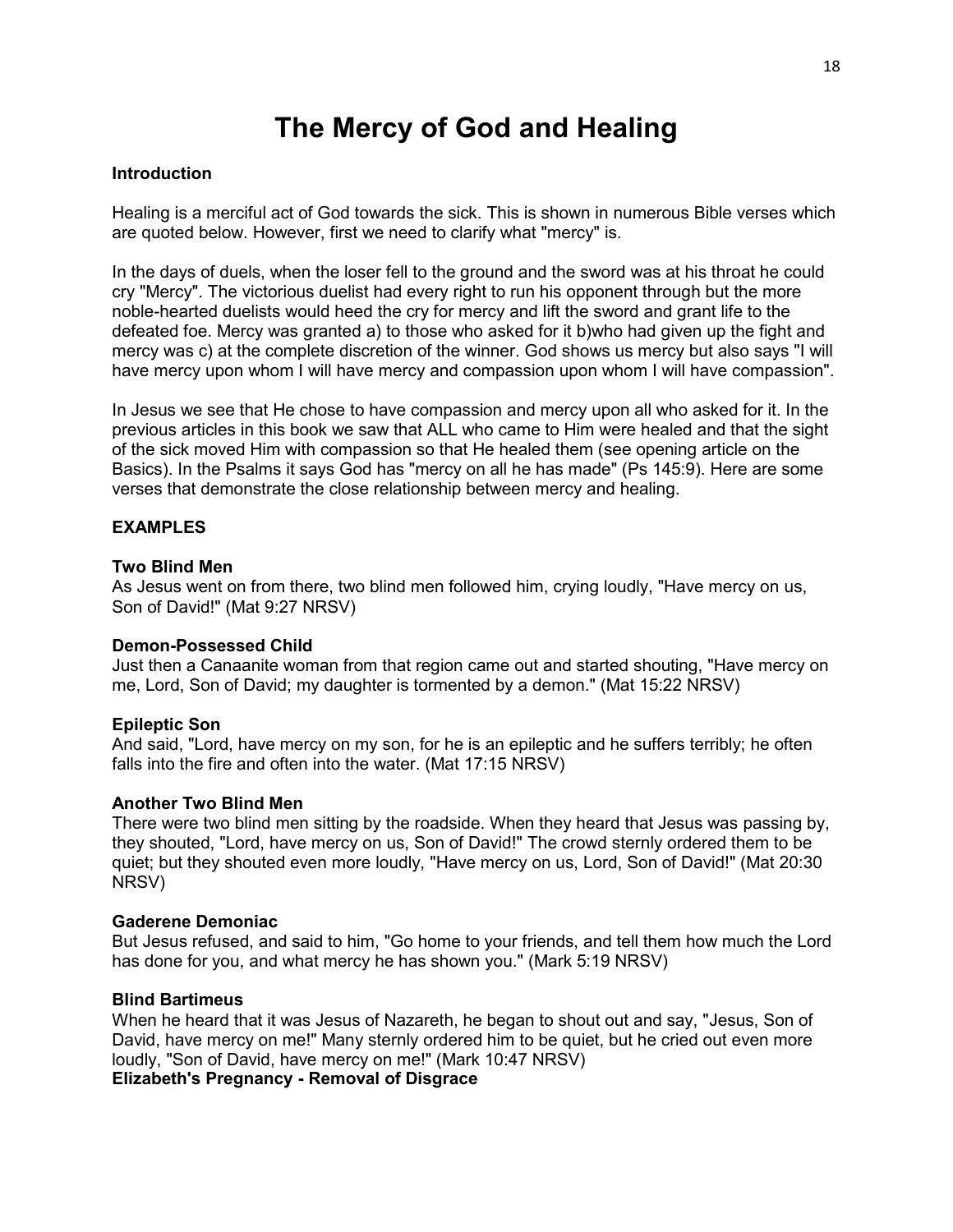Her neighbors and relatives heard that the Lord had shown his great mercy to her, and they rejoiced with her. (Luke 1:58 NRSV)

### **Ten Lepers**

They called out, saying, "Jesus, Master, have mercy on us!" (Luke 17:13 NRSV)

# **Epaphroditus**

Yet I considered it necessary to send to you Epaphroditus, my brother, fellow worker, and fellow soldier, but your messenger and the one who ministered to my need; {26} since he was longing for you all, and was distressed because you had heard that he was sick. {27} For indeed he was sick almost unto death; but God had mercy on him, and not only on him but on me also, lest I should have sorrow upon sorrow. (Philippians 2:25-27 NKJV)

# **Mercy & God's Sovereignty**

However, God always retains control over His mercy and does not cast it around carelessly. He does not give mercy to the rebellious or to the cruel. Going back to the illustration of the duel the victorious duelist would not give mercy to an opponent he knew would get up and continue fighting him at every turn or who had been cruel and merciful to him or others he knew in the past. Such a person had forfeited any claims to mercy - in fact it would be foolish to be merciful to a rebellious or cruel person. God longs to have mercy on us but the hardness of our hearts can prevent Him showing us mercy for salvation - and presumably for healing also. James says that: "(James 2:13 NRSV) For judgment will be without mercy to anyone who has shown no mercy; mercy triumphs over judgment." From this we can see two things - if we are unmerciful we will not receive mercy. However, if we are merciful than we will receive mercy and this mercy will deliver us from judgment. In fact mercy will not only deliver us it will "triumph over" judgment. See the parable of the unmerciful servant in Matthew 18 for a good illustration of both these principles. On a practical level many people have testified that it was after that had forgiven someone that they received mercy for inner healing and sometimes for physical healing as well.

# **God's Sovereignty**

For he says to Moses, "I will have mercy on whom I have mercy, and I will have compassion on whom I have compassion." So it depends not on human will or exertion, but on God who shows mercy. (Rom 9:15,16 NRSV)

So then he has mercy on whomever he chooses, and he hardens the heart of whomever he chooses.(Rom 9:18 NRSV)

### **The Wonderful Availability of Mercy To Christians**

But God, who is rich in mercy, out of the great love with which he loved us. (Eph 2:4 NRSV) Let us therefore approach the throne of grace with boldness, so that we may receive mercy and find grace to help in time of need. (Heb 4:16 NRSV)

He who did not spare His own Son, but delivered Him up for us all, how shall He not with Him also freely give us all things? (Romans 8:32 NKJV)

### **Receiving/Forfeiting Mercy**

"Blessed are the merciful, for they will receive mercy. (Mat 5:7 NRSV)

"For if you forgive men for their transgressions, your heavenly Father will also forgive you. {15} "But if you do not forgive men, then your Father will not forgive your transgressions. (Matthew 6:14-15 NASB)

"Then summoning him, his lord said to him, 'You wicked slave, I forgave you all that debt because you entreated me. {33} 'Should you not also have had mercy on your fellow slave,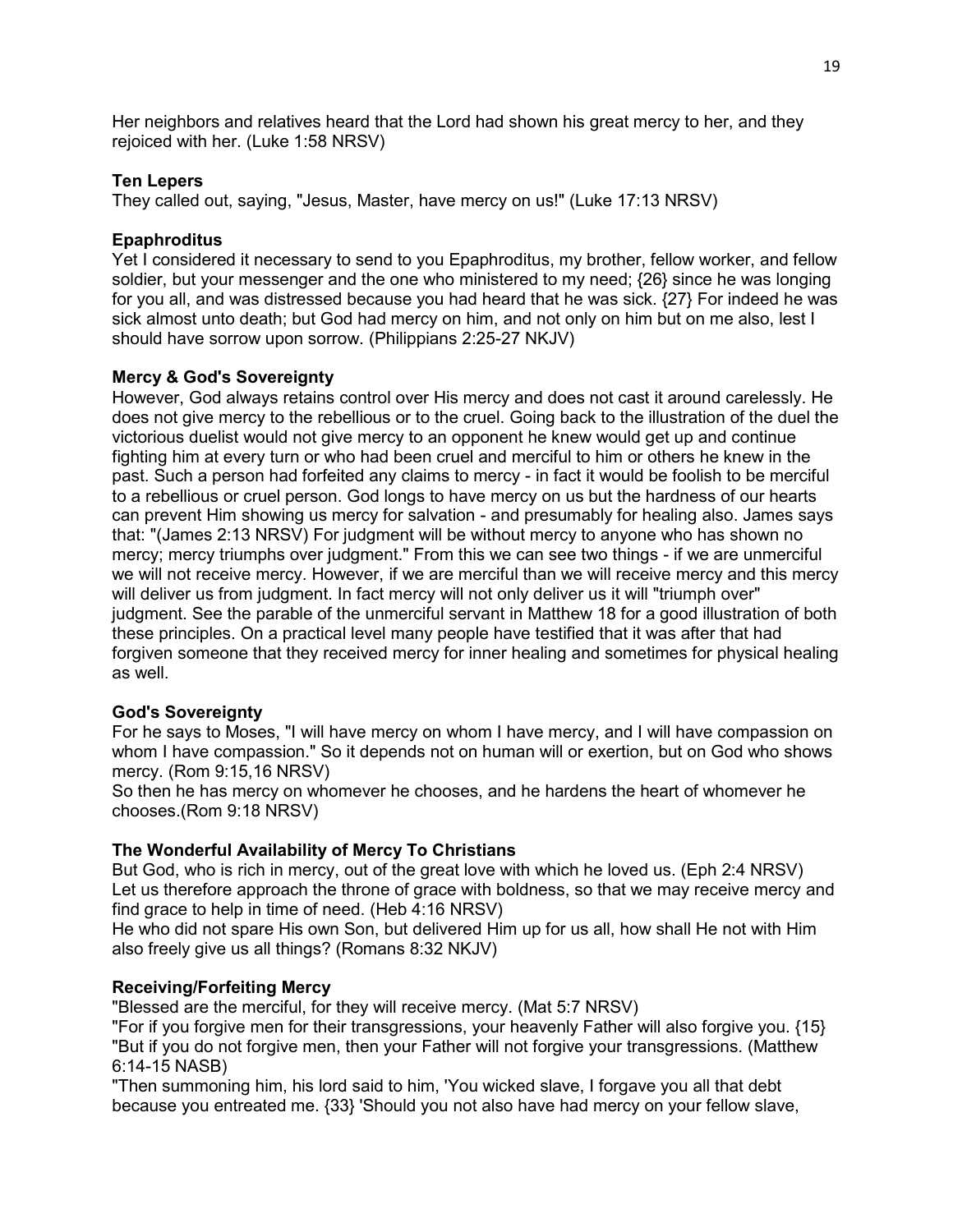even as I had mercy on you?' {34} "And his lord, moved with anger, handed him over to the torturers until he should repay all that was owed him. {35} "So shall My heavenly Father also do to you, if each of you does not forgive his brother from your heart." (Matthew 18:32-35 NASB) For judgment will be without mercy to anyone who has shown no mercy; mercy triumphs over judgment. (James 2:13 NRSV)

# **Crying Out For Mercy**

In many of the examples above people "cried out for mercy" and indicated they were serious both about God and about their problem - the Syrophoenician woman, Blind Bartimaeus, the lepers, the father of the epileptic boy and many others had an air of absolute desperation as they approached Jesus. Desperation seems to be part of the true faith that breaks through for healing. Desperation does not lie back in luxury with a sense of arrogant entitlement and expect God to be the convenient provider of blessing. Desperation abandons all dignity, all pretense, all pride and independence and flings itself towards God crying out for the mercy needed.

# **Conclusions**

We can ask for God to show His mercy to us when we are sick.

God's mercy, expressed through Jesus is partly due to Jesus being a "Son of David". David was noted for being a merciful King with a heart like God's own heart. Jesus Christ is the fulfillment of this "type" - that is Jesus is the perfect Merciful King.

If we are a Christian we have access to mercy through access to the "throne of grace" .

We can forfeit mercy by being hard-hearted.

We receive mercy by being merciful ourselves.

Ultimately mercy is God's decision.

If we are a Christian we are already a recipient of God's mercy in Christ therefore we can be confident that God wishes to be merciful to us.

We should therefore be CONFIDENT of God's mercy and go to God for healing based on His merciful nature.

Jesus never refused to show mercy and heal.

He may ask us to press in for that mercy so we do not take it for granted.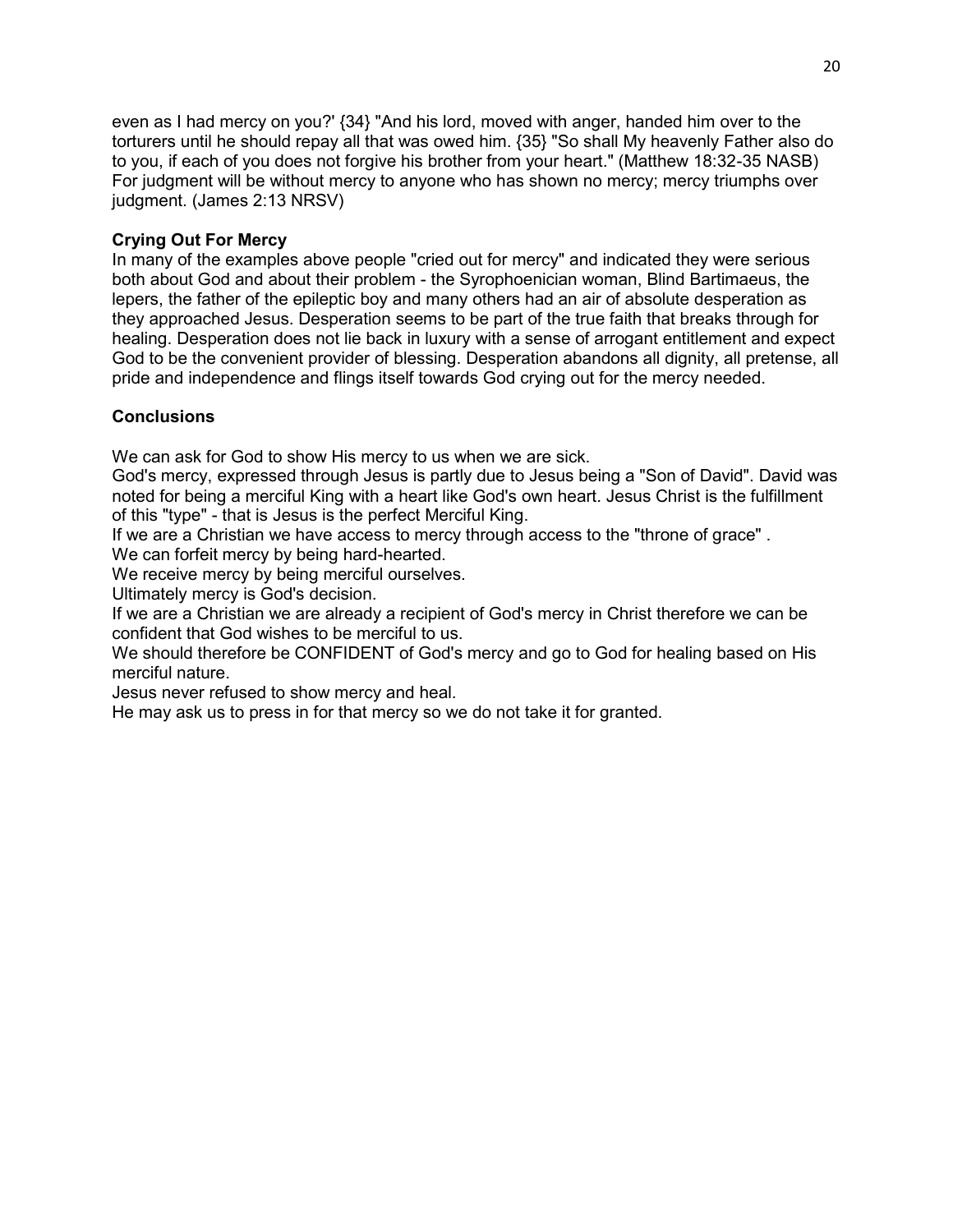# **Our Bodies Are Temples of the Holy Spirit**

God loves your physical body and it is very precious to Him. Jesus showed God's love for our bodies when He healed so many people. God states His care and love for our body in Psalm 139 where he says we are "fearfully and wonderfully made" and that our physical bodies are amongst the concern of His thoughts. Finally God has made a future for our bodies when He will resurrect them from the dead. God dwells in our physical bodies and calls them His temple. Our bodies, like temples, are sacred sites where God dwells. Other people should be able to go to us as temples of the living God and meet God there! What an amazing thought! This article will look into the analogy of our bodies as temples of the Holy Spirit and attempt a start on a Christian attitude to our physical bodies.

For you created my inmost being; you knit me together in my mother's womb. {14} I praise you because I am fearfully and wonderfully made; your works are wonderful, I know that full well. {15} My frame was not hidden from you when I was made in the secret place. When I was woven together in the depths of the earth, {16} your eyes saw my unformed body. All the days ordained for me were written in your book before one of them came to be. {17} How precious to me are your thoughts, O God! How vast is the sum of them! {18} Were I to count them, they would outnumber the grains of sand. When I awake, I am still with you. (Psalms 139:13-18 NIV)

1. We are continually told that our physical bodies are the almost meaningless products of time, chance, genetics, radiation, chemicals and our mother's moods in pregnancy. Here David, under the inspiration of the Holy Spirit speaks about how God knows all things about him. The first statement he makes is that "you knit me together in my mothers womb". This is not a statement of ignorance. This is not "the God of the gaps" filling in because David did not understand genetics. This is a faith statement that God is personally involved as our Creator in making our bodies. And, yes, this does apply to those born with disabilities as the following incident from the gospels shows...

As He (Jesus) walked along, He saw a man blind from birth. {2} His disciples asked him, "Rabbi, who sinned, this man or his parents, that he was born blind?" {3} Jesus answered, "Neither this man nor his parents sinned; he was born blind so that God's works might be revealed in him.  $\{4\}$ We must work the works of Him who sent me while it is day; night is coming when no one can work. {5} As long as I am in the world, I am the light of the world." (John 9:1-5 NRSV)

Jesus went on to heal him. In this case both the disability and the healing were from God. In my own case I was born a moderately severe epileptic which resulted in some very painful years. Over the past five years I have seen an enormous improvement as the direct result of prayer. I believe that again both the disability and the healing were of God...We need to adopt a Christian perspective that sees our bodies through the eyes of faith. By faith David saw that we are deliberately formed and fearfully and wonderfully made. By faith Jesus took away the blame for disabilities. By faith we are healed and by faith we know that God is involved with and deeply loves our physical bodies.

2. Psalm 139:16, "Your eyes saw my unformed body. All the days ordained for me were written in your book before one of them came to be."

God has a plan and purpose for your life that involves your physical body and which commenced from when you were within the womb. God is better than ultrasound - He sees your unformed body in the womb with the eyes of love. God does not behold us with impersonal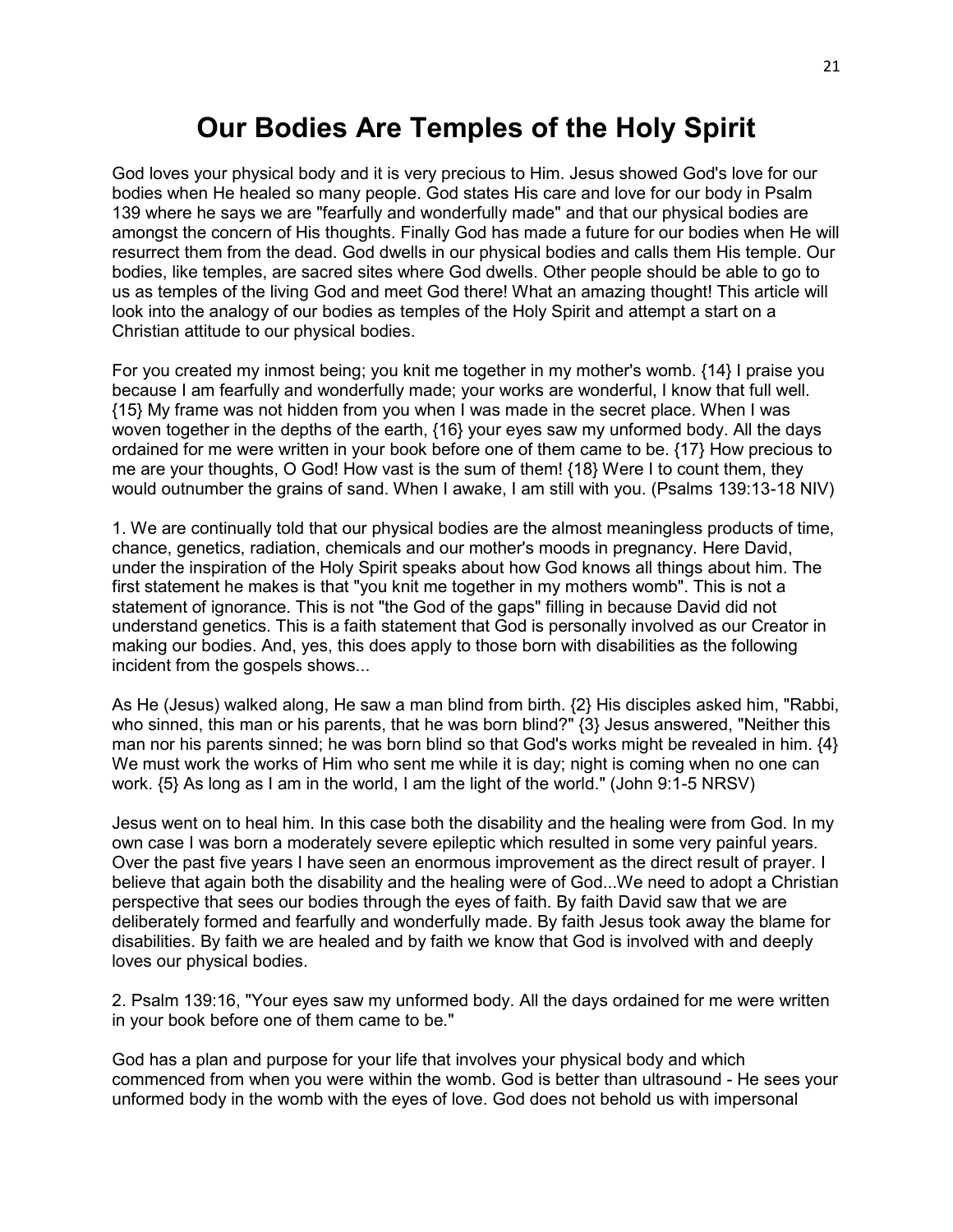detachment or scientific curiosity.(Psalm 33:18) God's beholding is a beholding of the lover gazing, the father yearning, the heart following the eyes to the object of love. There is no such thing as "just a fetus" to God; the child in the womb is a person He loves in progress towards plans He has made. No matter what the circumstances of your birth were, whether you were wanted or unwanted, planned or unplanned, loved or abandoned or rejected there is One who was watching all of this and yearning for you. There is One who loves you even God, and He has a plan for your life.

3. Psalm 139:14, "I praise you because I am fearfully and wonderfully made; your works are wonderful, I know that full well."

David looks on his body with the eyes of faith and says "I am fearfully and wonderfully made". This is something I struggle with. I look on my skinny frame and distinct lack of biceps and feel that I have missed out in the handsomeness stakes. It was only as I did some reading about artificial intelligence and computer programming that I began to realize that my arm is a marvel that no robot arm can match, my eyes are wonders no camera can ever come close to. My ability to walk over all kinds of terrain, ride bicycles, climb cliffs and swim through water is not matched by any vehicle that man has made despite billions of dollars of research. And with my nervous system I got a free multimedia super-computer with self-programming capacity! At birth! For free! Unearned! My first degree was in chemistry and the ability of the liver to synthesize complex macromolecules out of last night"s dinner is mind-boggling. No chemist could go anywhere near it. A Japanese company apparently attempted the commercial replication of the "simple" transformation of glucose into glycogen, a reaction fundamental to life which the liver performs every day. Before they gave up they had built a factory occupying a square mile and costing a vast sum of money (some billions of dollars). This is just one of the countless molecular miracles that happen as your fish and chips and cup of tea become muscles , bone and brain cells. As skinny as I may be it is by faith and in truth and with much love that I can say "I am fearfully and wonderfully made".

"All things are lawful for me," but not all things are beneficial. "All things are lawful for me," but I will not be dominated by anything.  ${13}$  "Food is meant for the stomach and the stomach for food," and God will destroy both one and the other. The body is meant not for fornication but for the Lord, and the Lord for the body. {14} And God raised the Lord and will also raise us by his power. {15} Do you not know that your bodies are members of Christ? Should I therefore take the members of Christ and make them members of a prostitute? Never! {16} Do you not know that whoever is united to a prostitute becomes one body with her? For it is said, "The two shall be one flesh." {17} But anyone united to the Lord becomes one spirit with him. {18} Shun fornication! Every sin that a person commits is outside the body; but the fornicator sins against the body itself. {19} Or do you not know that your body is a temple of the Holy Spirit within you, which you have from God, and that you are not your own?  $\{20\}$  For you were bought with a price; therefore glorify God in your body. (1 Corinthians 6:12-20 NRSV)

4. 1 Corinthians 6:12, "All things are lawful for me," but not all things are beneficial. "All things are lawful for me," but I will not be dominated by anything."

Our bodies are meant to be under our control. The Corinthians had latched onto grace but not onto discipline and constructive living. Culturally Corinth was sophisticated, debauched and "liberated" it was renowned throughout the Roman Empire for "broad-minded promiscuity" and the use of prostitutes in pagan religious worship was very common. The new converts to Christianity came from backgrounds that naturally turned grace into license and used slogans such as "all things are lawful for me.."Knowing human nature it would be remarkable indeed if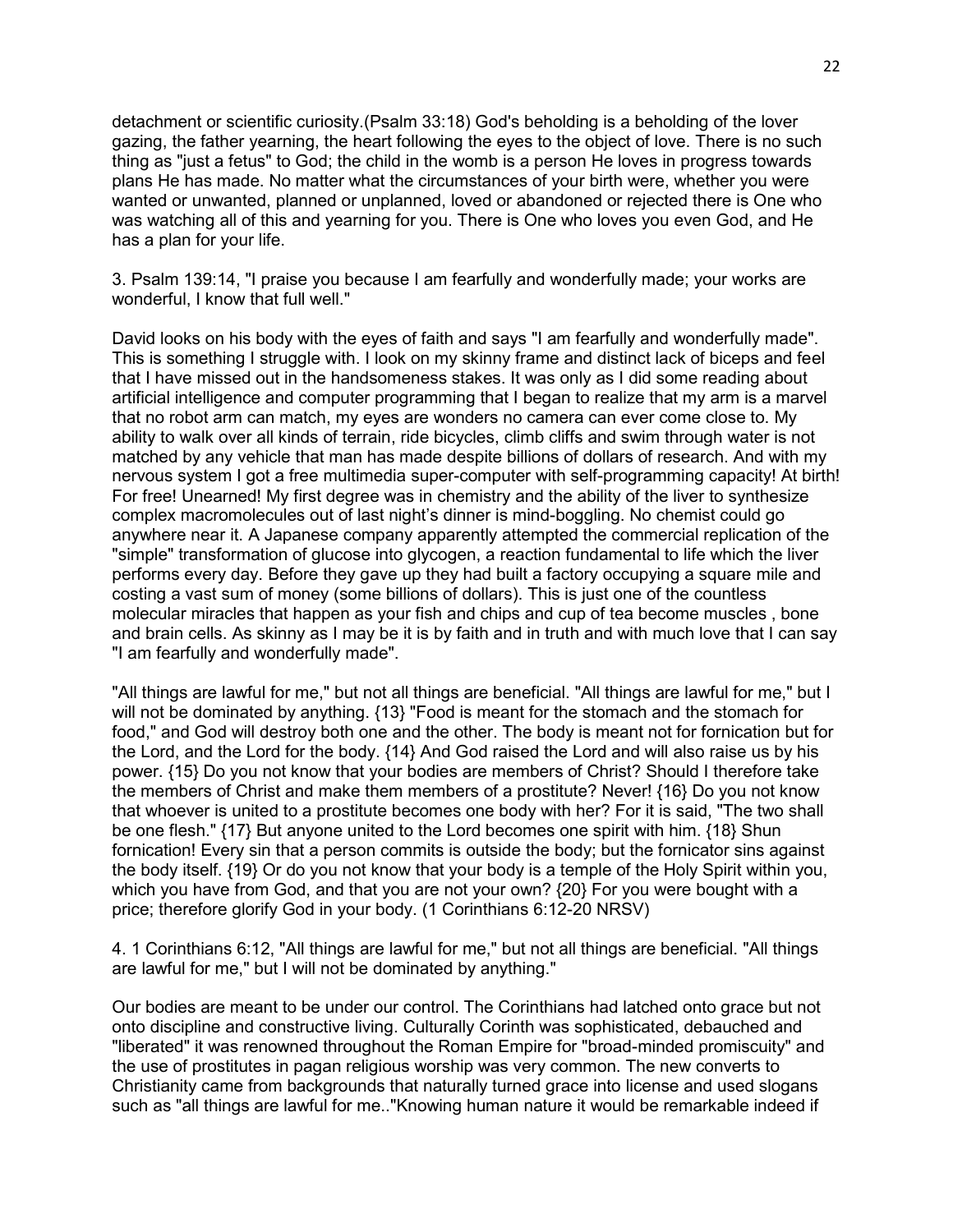they made a smooth transition to a godly and disciplined lifestyle. So Paul lays down some very basic principles for them concerning our bodies. The first of these is that we are to be masters of our bodies and dedicate them to good godly purposes. Therefore, life-dominating addictions to alcohol, sex, drugs, binge eating or physical "adrenaline highs" are major problems for the Christian life. This leads to the second of Paul's principles.

5. 1 Corinthians 6:13, "Food is meant for the stomach and the stomach for food," and God will destroy both one and the other. The body is meant not for fornication but for the Lord, and the Lord for the body."

The body is meant for the Lord and the Lord for the body. The purpose of our bodies is found in God - not in sexual pleasure or the indulgence of appetites as the Corinthian slogan "food is for the stomach and the stomach for food.." implied. God is greater than our earthly appetites which will pass away. Our bodies have an eternal value which is found in the Lord. Thus we need to take a radical "counter-cultural" view and see our bodies are temples - not amusement parks. The Lord is " for the body". He is "for" your body, not against it! Here we have to make a distinction between "the flesh" (Greek "sarx") which God opposes and the "body" (Greek "soma") which He love sand will raise from the dead. "The flesh" (sarx) is the spiritual principle of self-centeredness and disobedience to God that has been biologically worked into our present bodies through habit, training and memory. "The body" (soma) is God's vehicle for selfexpression in a material world. It is with our bodies, given to God, that we speak words of truth and love , touch, comfort, heal others, express practical care and love and worship Him. God love sour bodies as they glorify and serve Him. We will see that He has an eternal plan for them too!

6. 1 Corinthians 6:14, "And God raised the Lord and will also raise us by his power."

The destiny of our bodies is in heaven. Just as Jesus physical body was raised from the dead so that the scars still showed and He could eat fish so our bodies will be raised. There will be a continuation between this present body and the body we receive in heaven , as well as some very significant differences! God will not leave us to rot. He will not just make new bodies for us out of nothing. He will raise our bodies from the grave and then work a transforming miracle on them. Our present bodies are in some way the starting point for our eternal bodies. Later on in Paul's epistle to the Corinthians he answers the question "How then are the dead raised..." lets look at what he wrote.

But someone will say, "How are the dead raised up? And with what body do they come?" {36} Foolish one, what you sow is not made alive unless it dies. {37} And what you sow, you do not sow that body that shall be, but mere grain; perhaps wheat or some other grain. {38} But God gives it a body as He pleases, and to each seed its own body. (1 Corinthians 15:35-55 NKJV)

We see the principle that our present bodies are connected to our eternal bodies just as a seed is connected to the plant that comes after the seed dies. It is the life within the seed that continues on and God gives it a body that he has appointed. Yet the seed is not unimportant, in fact it is vitally necessary and to be prized. We are not to despise our mortal bodies any more than a farmer would despise his seeds.

{39} All flesh is not the same flesh, but there is one kind of flesh of men, another flesh of animals, another of fish, and another of birds. {40} There are also celestial bodies and terrestrial bodies; but the glory of the celestial is one, and the glory of the terrestrial is another. {41} There is one glory of the sun, another glory of the moon, and another glory of the stars; for one star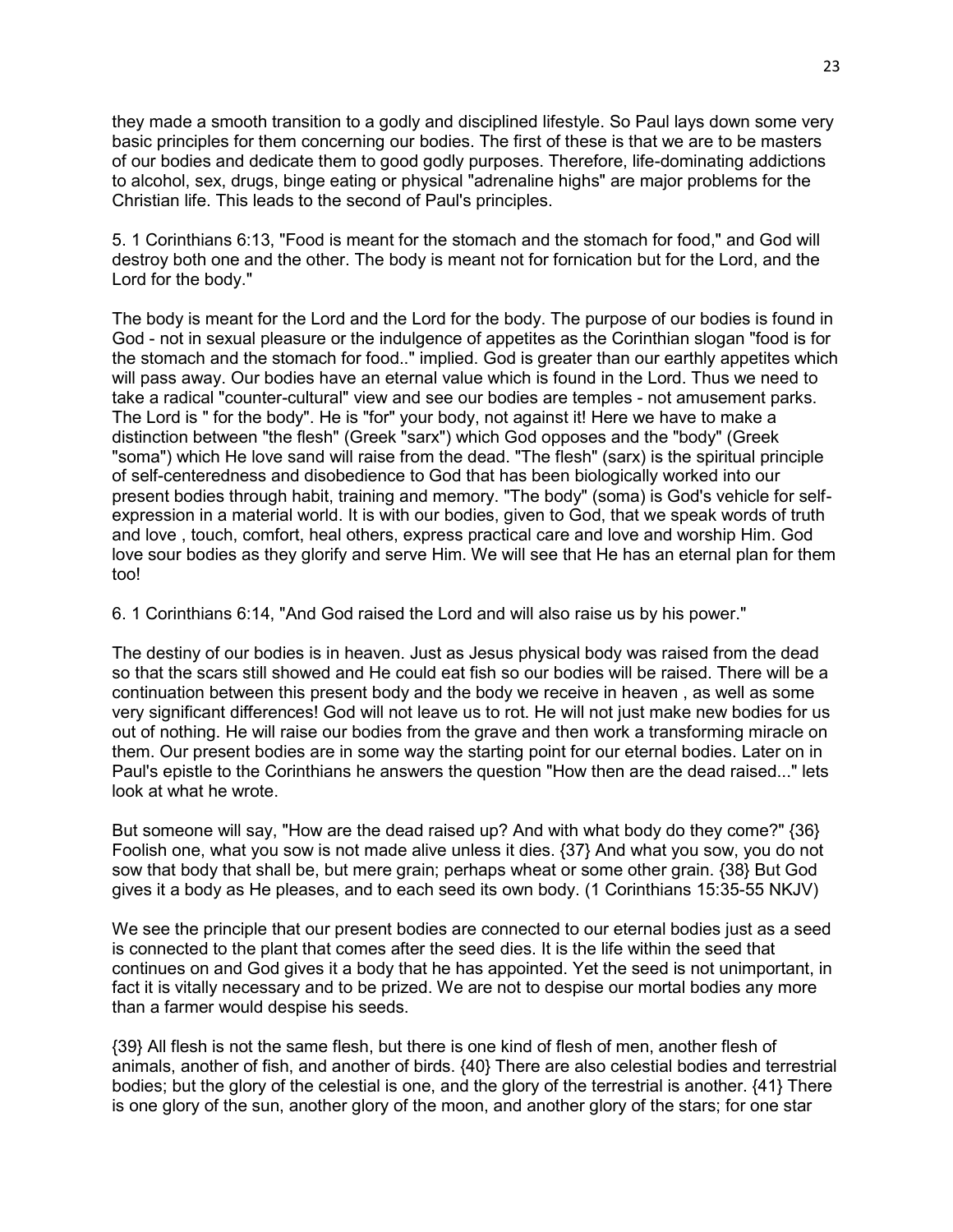differs from another star in glory. {42} So also is the resurrection of the dead. The body is sown in corruption, it is raised in incorruption. {43} It is sown in dishonor, it is raised in glory. It is sown in weakness, it is raised in power. {44} It is sown a natural body, it is raised a spiritual body.

Though there is a continuity between our present mortal bodies and our glorious resurrection bodies there is also a discontinuity. There will be a great variety of resurrection bodies and each shall receive the body that the Lord has prepared for him or her. These bodies will all be incorruptible, glorious, powerful and spiritual. They will perfectly express our love of God and perfectly receive the knowledge of God. However, they will differ in glory - presumably as a result of the different rewards that Christians will receive.

There is a natural body, and there is a spiritual body. {45} And so it is written, "The first man Adam became a living being." The last Adam became a life-giving spirit. {46} However,, the spiritual is not first, but the natural, and afterward the spiritual. {47} The first man was of the earth, made of dust; the second Man is the Lord from heaven. {48} As was the man of dust, so also are those who are made of dust; and as is the heavenly Man, so also are those who are heavenly. {49} And as we have borne the image of the man of dust, we shall also bear the image of the heavenly Man.

The "last Adam" is Christ who heads up a new race of men and women. Just as Adam's descendants ended up going from "dust to dust" so Christ's "born-gain" race has a heavenly destiny and "bears the image (stamp) of the heavenly. When we are born again even our bodies are headed for heaven. Just as Jesus' resurrected body went into heaven on the Mount of Olives as His disciples gazed on so we will ascend into heaven and meet the returning Christ in the air in our resurrected physical bodies. Paul describes this moment as a sudden and glorious change.

{50} Now this I say, brethren, that flesh and blood cannot inherit the kingdom of God; nor does corruption inherit incorruption. {51} Behold, I tell you a mystery: We shall not all sleep, but we shall all be changed; {52} in a moment, in the twinkling of an eye, at the last trumpet. For the trumpet will sound, and the dead will be raised incorruptible, and we shall be changed. {53} For this corruptible must put on incorruption, and this mortal must put on immortality. {54} So when this corruptible has put on incorruption, and this mortal has put on immortality, then shall be brought to pass the saying that is written: "Death is swallowed up in victory." {55} "O Death, where is your sting? O Hades, where is your victory?"

Our present physical bodies shall come out of the grave and the Death's temporary victory will be over. Furthermore, they shall take up a new immortal nature that is no longer subject to death so that death is completely and permanently defeated. Our present "seed" bodies shall suddenly "in the twinkling of an eye" be changed into the "full grown plant" which will be imperishable, incorruptible and immortal. The destiny of our body is in heaven. It is not to be despised as "the prison of the soul" or abandoned to promiscuity as if it did not matter. While flesh and blood cannot inherit the kingdom of God or the corruptible inherit incorruption it is still important. Our bodies are like a seed that dies and bears fruit within the Kingdom of God.

7.I Corinthians 6:15 Do you not know that your bodies are members of Christ? Should I therefore take the members of Christ and make them members of a prostitute? Never!

Here Paul makes the statement that our bodies are "members of Christ". Now we are used to thinking of ourselves as "members of the body of Christ" but this, however, is quite different. Paul is talking about our physical bodies being the "members", the limbs, of Christ Himself. If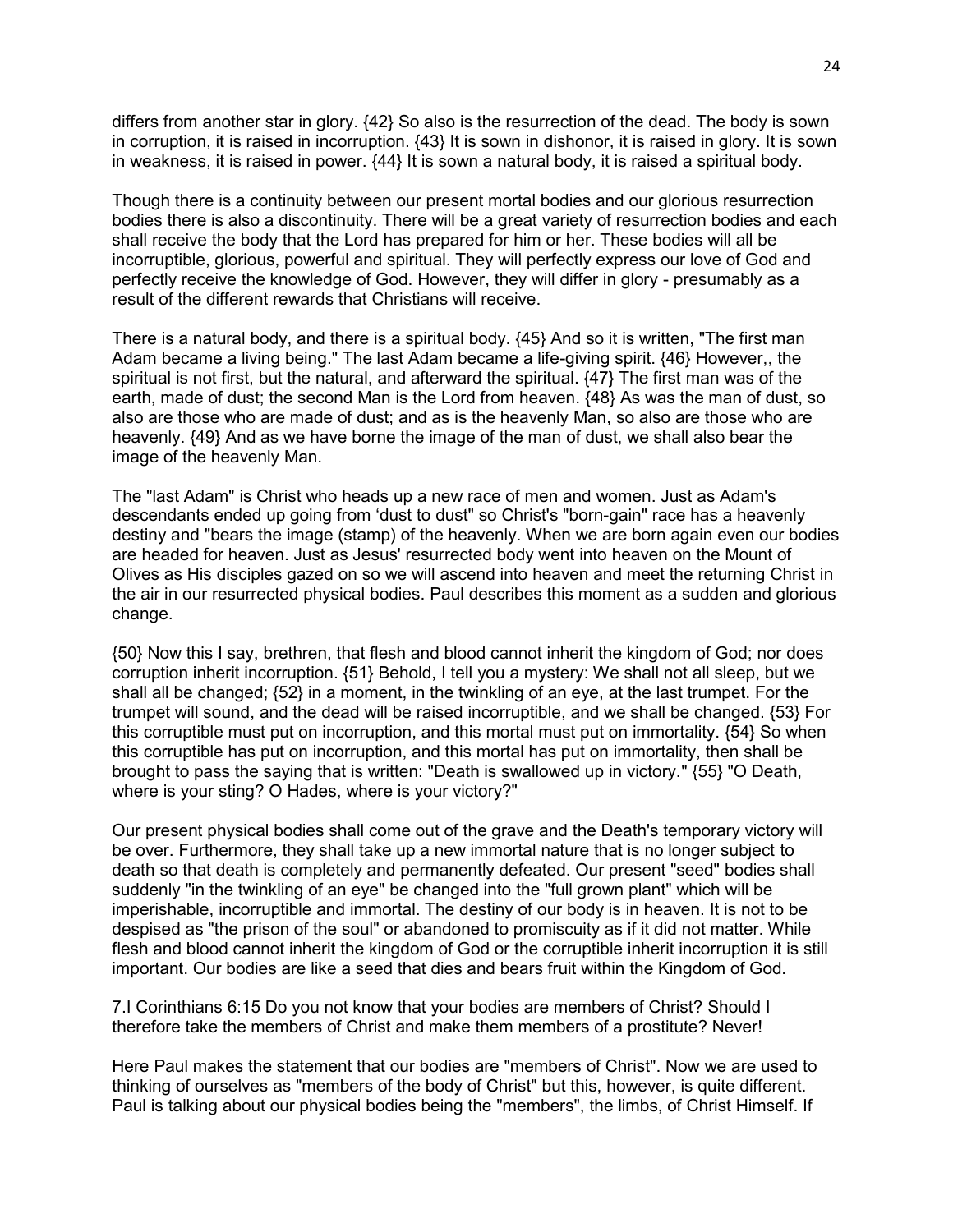Jesus wants to hug someone He does not send the Holy Spirit to give a hug He sends you or I. If Jesus Christ wants to feed someone He does not generally drop a hamburger from heaven in their lap - He sends you or I to physically, practically feed them. When Jesus smiles it is through your eyes and my eyes. We are the physical interface of Jesus with this world. We are His members, we are His physical body on earth. Have you ever had your computer monitor crash so that everything else was working but you could not see your computer screen? You feel helpless, so little can be done without that interface. That's how it is with our bodies they are like computer monitors, interfaces indicating Jesus activity in us and through us. They make Jesus accessible to others. What use is a deep spiritual life that goes completely unexpressed and is unreadable by others? It's like a super-computer with no output. Useless! As good as dead! For as the body without the spirit is dead, so faith without works is dead also (James 2:26 NKJV). Open rebuke is better than secret love (Proverbs 27:5 KJV). Our inner world should show through and be expressed so that others can see it, hear it and understand it. This is God's role for our bodies. Your body is part of Christ therefore it should never be "joined with a prostitute". Our bodies are for expressing Christ's love - not human lust.

8. 1 Corinthians 6:16, 17 Do you not know that whoever is united to a prostitute becomes one body with her? For it is said, "The two shall be one flesh." {17} But anyone united to the Lord becomes one spirit with Him.

There are difficulties with this passage. It seems to indicate that even the most casual sexual act is an indissoluble "one flesh" commitment on the same level as marriage. Certainly sex is a very intimate act with deep spiritual and emotional consequences and a "bond" is established. Sex is serious - and that is what I think Paul is trying to state here. He is saying "there is no such thing as harmless casual sex.." I am cautious about stating that, on the basis of this verse, you have to marry anyone you have sex with (as some argue). If Paul was intending that then he would have exhorted single male Corinthians to marry the prostitutes they had slept with. He made no such recommendation! His next statement builds on the image of intimacy and unity: "But anyone united with the Lord becomes one spirit with Him". Our spirit and God's spirit are indissolubly joined, never to be separated, in eternal spiritual intimacy. Though a prostitute may temporarily satisfy a desire for carnal intimacy the Christian can experience permanent deep spiritual intimacy with God. The groundwork for our union with God was laid by Christ's death on the cross which gave us access to the Father. This union was sealed by the reception of the Holy Spirit - God's intimate, loving, indwelling Presence , at Pentecost. We are one with God even though we may not sense it. God has made us one with Him in a union that no power on heaven or on earth can separate. It takes a lifetime to fully grasp that! How does this affect how we use our bodies? Two things 1)The spirit animates the body. If our spirit is one with God's Spirit then that relationship is what should animate our bodies and direct the life that is within them. 2) Our desire for intimacy should be directed heavenward and find at least a very substantial part of its satisfaction in God. It is a very misdirected desire for intimacy that uses prostitutes or engages in casual sex. Thus immorality is inappropriate for someone who is ioined to God..

9. 1 Corinthians 6:18 NRSV, "Shun fornication! Every sin that a person commits is outside the body; but the fornicator sins against the body itself. Flee from sexual immorality. All other sins a man commits are outside his body, but he who sins sexually sins against his own body."

Sexual immorality is so blinding and persuasive that we cannot linger around and "play with fire". We need to take Paul's advice and flee! Though this may lead to damaged relationships, anger and recriminations from the "rejected" party God will honor us. Joseph fled sexual immorality with Potiphar's wife and was falsely accused by an angry and vindictive woman. He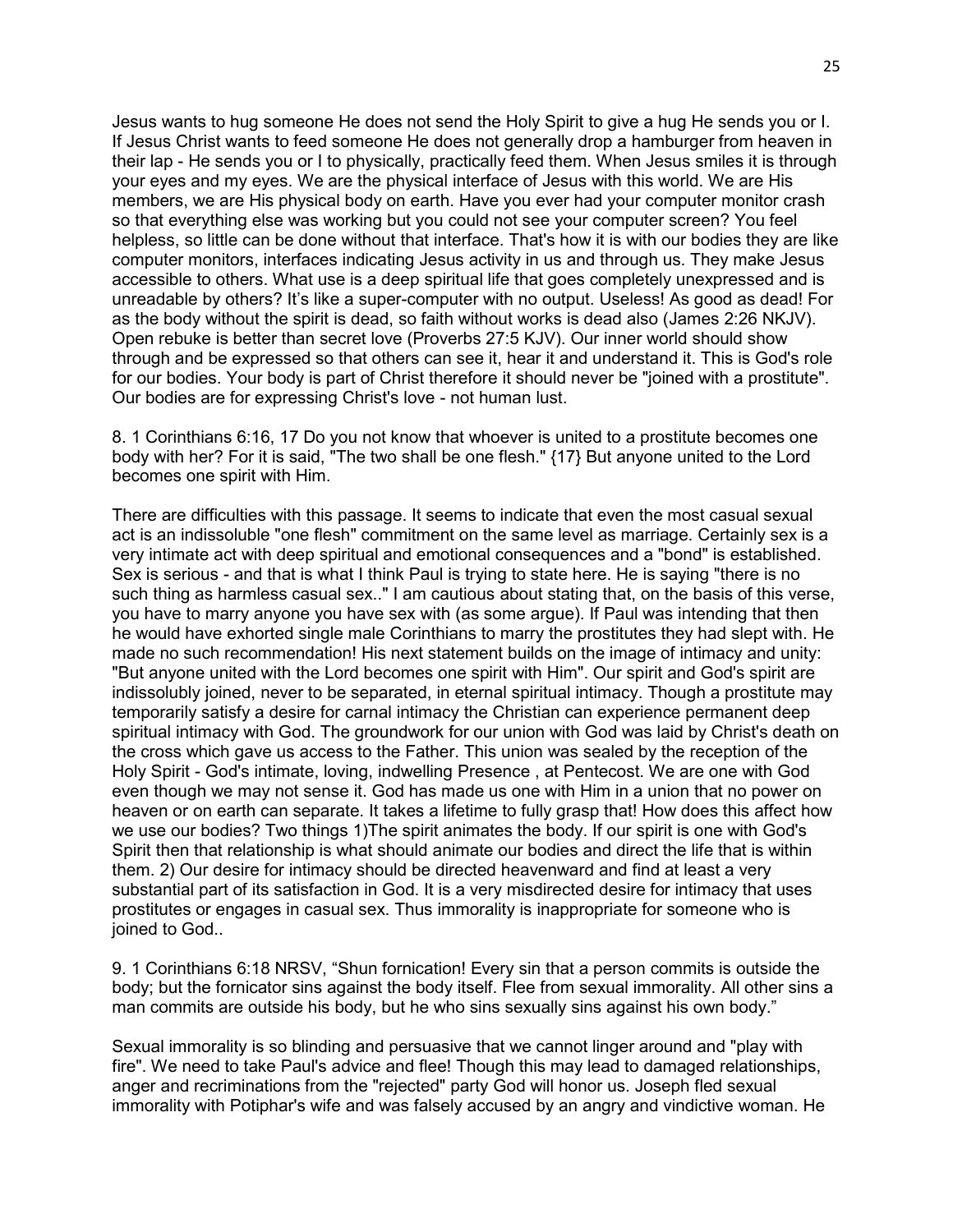went to jail and really suffered for being good. It must have seemed that being pure did not pay. However, God did not forget him but remembered his godly heart and elevated Joseph to the position of Prime Minister of the only super-power in the world at that time. The pragmatic reason we are to flee sexual immorality is that it is a sin against our own bodies. The medical toll from promiscuity is high - abortion, infertility, AIDS, sexually transmitted diseases, urinary tract and bowel infections, emotional and psychiatric disorders plus the side-effects from various contraceptives are just part of the cost that our bodies are paying for a sexually liberated lifestyle.. Our body does not like being sinned against.

10. 1 Corinthians 6:19 NRSV, "Or do you not know that your body is a temple of the Holy Spirit within you, which you have from God, and that you are not your own?"

A temple is a sacred site where a deity is supposed to dwell and can be accessed and experienced. Your body is a temple. It is a sacred site. It is holy. It is never to be violated or profaned. The God within the temple is not some god of thunder or wind , a monkey god or a good luck charm. The God within is the Holy Spirit. Therefore in the temple of your body dwells the God who was brooding over the waters at Creation, who is the source of wisdom, who is love on fire with holiness, the God from whom all lesser gods flee in terror, who is mighty, powerful, majestic and righteous. Defile His temple and beware! This Holy Spirit is our possession from God, our treasure. Human beings were always meant to be Spirit-indwelt beings, indwelt with the Holy Spirit as images of God. Our bodies were part of this design. We are temples, sacred, wonderful, filled with the power and presence of God. People should be able to come to a Christian just as an idol-worshiper goes to a temple to find the god there. People should be able to come to us and find Christ in residence. They should be able to come to the Christ-indwelt bodies of Christians and sense the holiness and presence of God. People go to temples with needs -and I think they should have their needs met by Christ in us. People should be able to come to Christians for wisdom, a word from God, guidance in life, healing, encouragement etc. and we should be able to minister to them not in our own strength but out of the power of Christ who indwells us. We cannot do this if our bodies are given to immorality.

11. 1 Corinthians 6:19b-20 NKJV, "And you are not your own? {20} For you were bought at a price; therefore glorify God in your body and in your spirit, which are God's."

Paul goes on to ask "And whose body is it anyway?". It is God's ! He bought it and He can do what He likes with it. If I buy a car I can do what I like with that car. I can drive it or leave it in the garage or even take it on a testing rally drive. Its my car and I say what I do with it and where it goes. God bought your body on the cross. He paid a very high price for it - His own beloved Son. It is His - He can say what happens to your body, where it should go and what it should do. He has leased it back to you with strict instructions as to its use and in many cases a few improvements and healings. He has filled it with the Holy Spirit. He has a plan to raise it from the dead and give it back to you in a glorious state - but that depends to no small extent on what you choose to do with it now. God's plan for your body, which belongs to Him, is good. Most of the time He likes to heal it and see it prosper! However, the plan includes holiness (Hebrews 14:12).Therefore, "glorify God with your body".

12. 1 Corinthians 6:9-11 NKJV, Do you not know that the unrighteous will not inherit the kingdom of God? Do not be deceived. Neither fornicators, nor idolaters, nor adulterers, nor homosexuals, nor sodomites, {10} nor thieves, nor covetous, nor drunkards, nor revilers, nor extortioners will inherit the kingdom of God. {11} And such were some of you. But you were washed, but you were sanctified, but you were justified in the name of the Lord Jesus and by the Spirit of our God."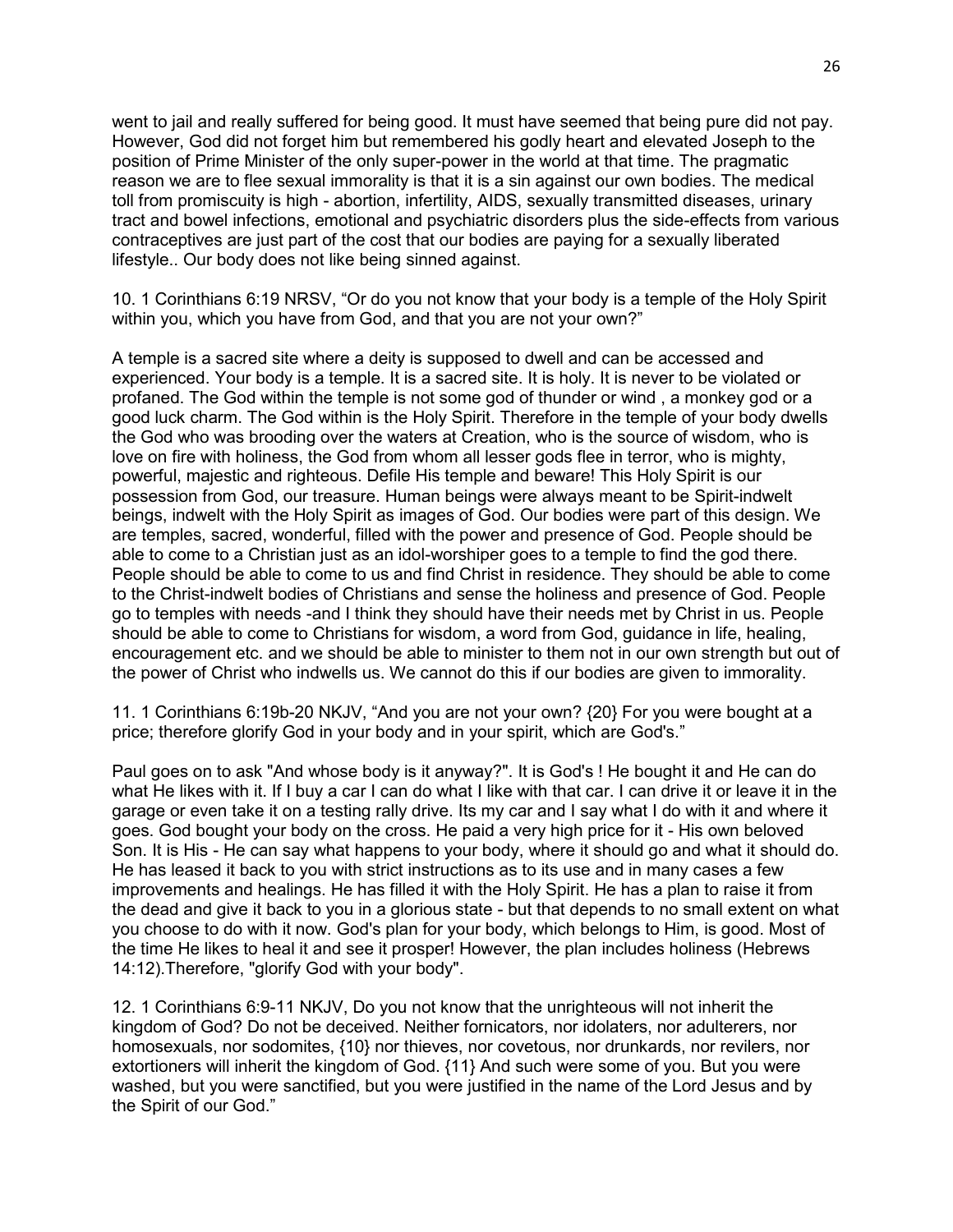Now let"s jump back a few verses to some tough verses of Paul's. In verse 1-8 Paul is arguing that Christians should not go to court against each other - and be judged before unbelievers. Paul points out that "the unrighteous" are not members of the Christian kingdom and therefore should not be our judges. Why don't they inherit the Kingdom of God? Because, amongst other things they practice sexual immorality and abuse their bodies. Most of the above sins involve the abuse of the body in some way. These sins disqualify people from heaven. Sure they can be forgiven if we repent. However, they are meant to be left behind at conversion and never indulged in again. "Such WERE some of you" – it's in the past tense. The Corinthians had been very immoral before Christ came into their lives but now Paul says of them :But you were washed, but you were sanctified, but you were justified in the name of the Lord Jesus and by the Spirit of our God. As we have just seen the Corinthians were in grave danger of being overwhelmed by their immorality once more and some were still visiting the temple prostitutes. Paul takes their doctrine of liberty and cautions them "Do not be deceived", evidently they were being deceived and were playing fast and loose with the holiness and judgment of God using a false doctrine of "grace" to justify license. This is not innovative theology - it is deception (at least that is what Paul calls it). We cannot play with sexual sin. We have to get rid of it and accept the washing, cleansing, and sanctification that are from God.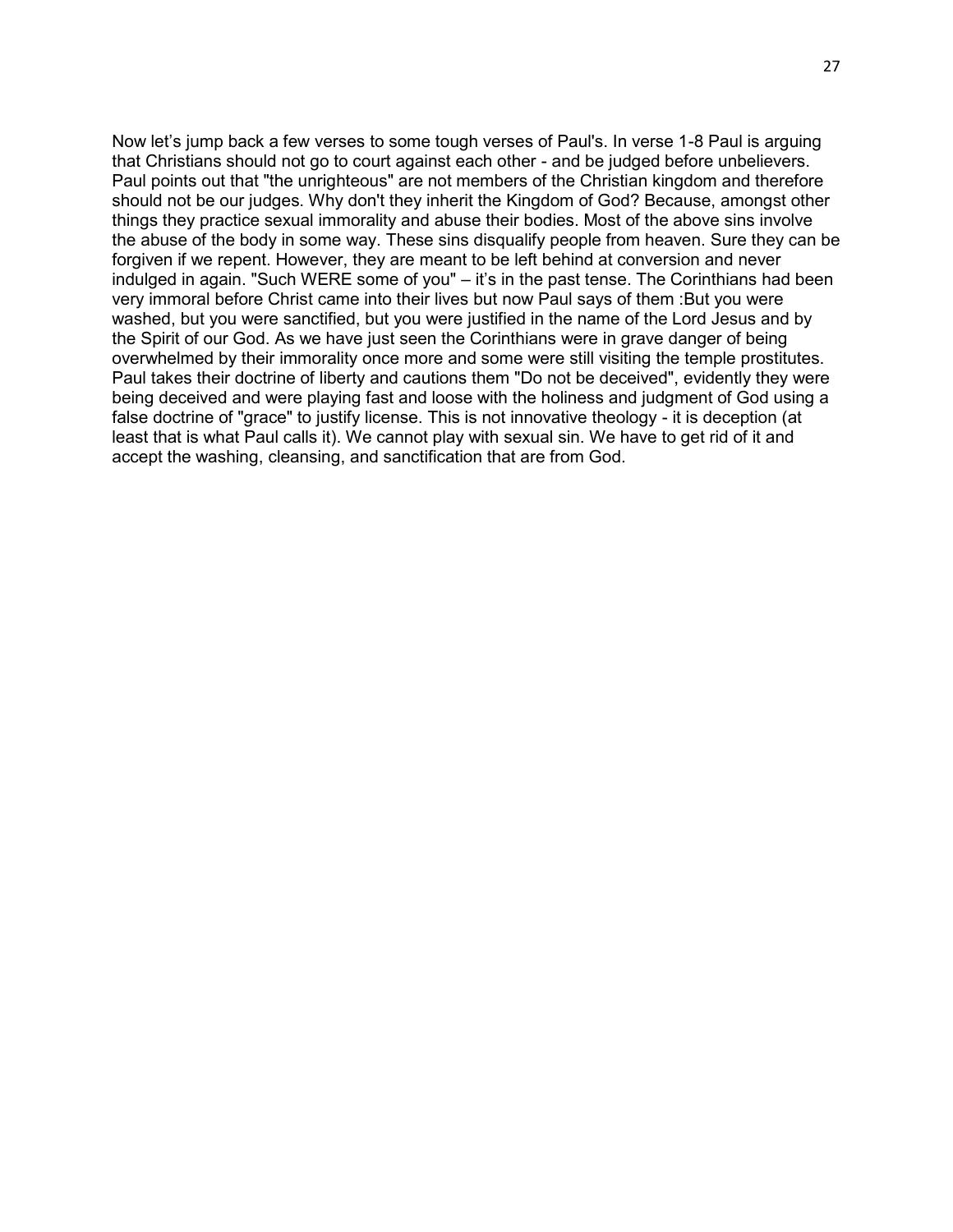# **Twelve Points on Healing**

And on the basis of faith in His name, it is the name of Jesus which has strengthened this man whom you see and know; and the faith which comes through Him has given him this perfect health in the presence of you all. (Acts 3:16 NASB)

For the first twenty years of my Christian life I prayed for healing without seeing any tangible and immediate results whatsoever. I read innumerable books on healing, believed in healing and prayed for healing, I even started a healing service and yet I saw no results. I used to say to people "Don't ask me to pray for your healing, you will probably drop dead if I do, it just doesn't work for me". I had about 27 good reasons why "not everyone was healed". I had all of the excuses and none of the results. I knew all of the Greek verbs but no-one was healed by my knowledge. Finally after two friends of mine died of cancer I got angry and started seeking an answer. I faced the fact that I did not have authority over sickness, I was powerless. Theology could not beat cancer.

As I started to seek for an answer God showed me that all of the healing prayers in the new Testament were in command form "Be healed", "Rise up and walk", Be made whole". Not a single one was "Father, if it be thy will heal Joe". I mentioned this fact as an aside during a sermon I was preaching in a small Anglican church. To my astonishment the entire congregation came forward for healing prayer and because of what I had said I was trapped into using "commands" and I did. And as I did people started getting healed with about a third of the service receiving some kind of definite and immediate healing. This was a lot better than zero percent! I then went back and looked at the NT and concepts such as "he gave them authority to heal" and "power was on Jesus to heal" and I began to realize that healing depended on a complex of things. Firstly, the healer had to be given the power and authority to heal and be willing to exercise it. Secondly the sick person had to cry out for healing in some way either by coming to Jesus or calling for the elders of the church and thirdly that healing could be obstructed by unbelief and hardness of heart (see the article on mercy and healing).

The following twelve points are a very condensed summary of my beliefs regarding healing in the New Testament and in the life of God's church. They start of with the ideal - Jesus healing all who came to Him of all their diseases and then moves on to the question of whether we can expect to be healed today and finally how we can go about it with a measure of power and authority and with "ever-increasing faith". They are not meant to make you feel guilty or for me to show off my theological knowledge. They are meant to empower you to start healing people and to move from zero percent or ten percent healed to maybe thirty or forty percent healed. If you see 100% healed praise the Lord! I'm aiming at improving things for you and mostly improving things for those who are sick in the body of Christ.

It is God's will that all the sick be healed of all their diseases and afflictions. I find four main reasons for this: (a) Jesus healed all who came to Him (Matthew 8:16, 12:15, Luke 4:40 6:19) and this was passed on to the ministry of the apostles. (Acts 5:16). (b) Jesus healed any and every different kind of affliction (Luke 4:40, Matthew 4:24) (c) Jesus' Kingdom is a Kingdom that has good health and great hospital care! In Heaven there will be no sickness or crying or pain. When we ask 'Thy will be done on earth as it is in Heaven" we are, among other things, asking for a healed world. When we say "Thy Kingdom come" we are talking about a realm of healing, restoration and authority over disease, demons and afflictions. (Luke 10:1) (d) God is a loving heavenly Father and we are in His image. Any earthly father wants their child healed of any and every disease and affliction. This is implanted in all people and in all cultures and is thus part of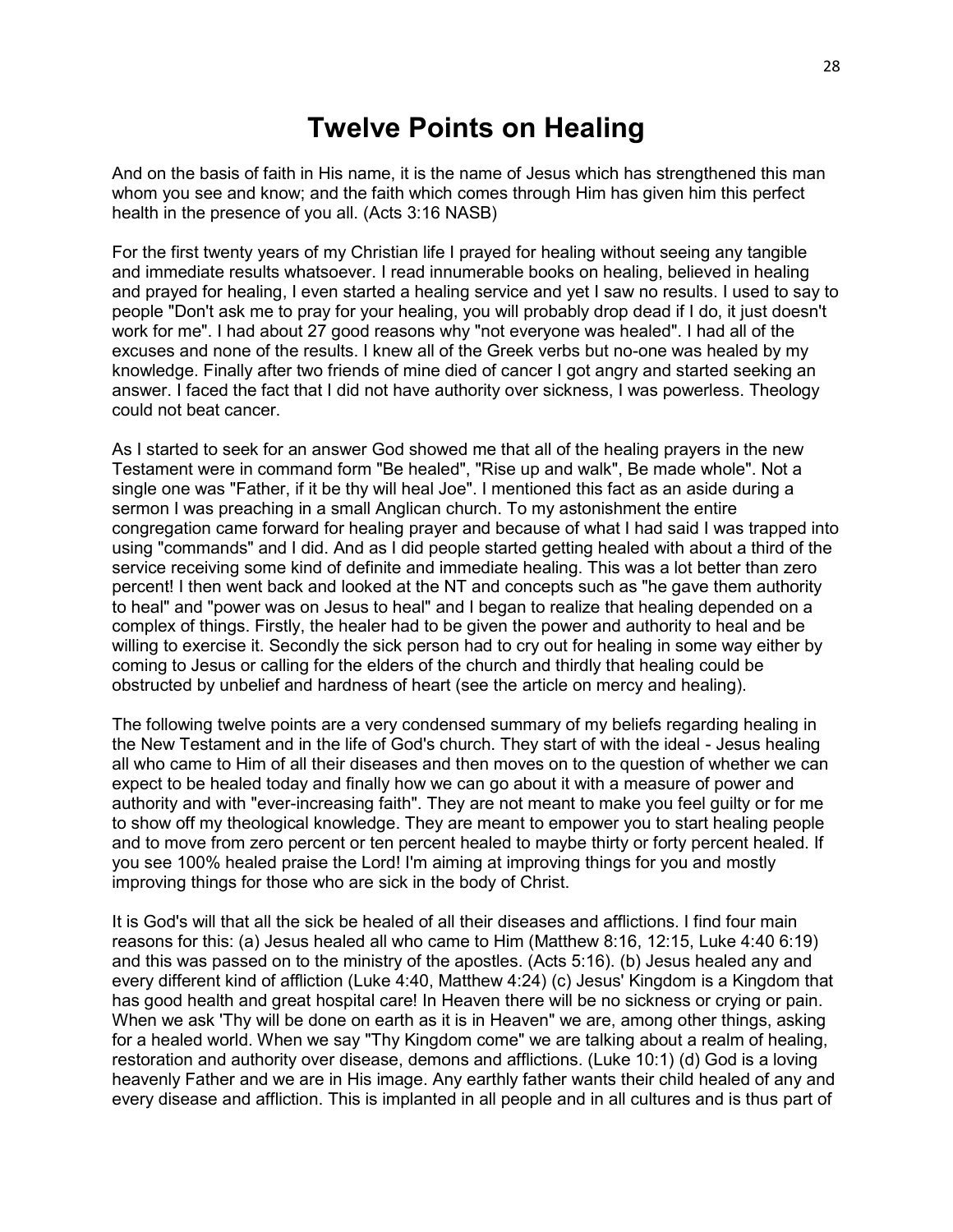the image of God and the heart of God, thus we can deduce that we have a compassionate, kind and merciful God whose natural tendency is to heal which was Jesus' (God in human flesh) response whenever He saw illness. (Matthew 14:14 NKJV) And when Jesus went out He saw a great multitude; and He was moved with compassion for them, and healed their sick.

Jesus healed without reference to how good a person was. All who came to him were healed. Many were later ungrateful (Luke 17:12-19) , disobedient (Mark 1:43-45) or even treacherous (John 5:1-15). Healing is for ALL not just for those who "deserve it". It was a matter of compassion just as we would help an orphan in Romania simply out of compassion and not asking if they had been good. Since our love and compassion is the "lesser" then God's love is "greater" then we can assume that God will heal out His nature and compassion without reference to our moral state.

Jesus never said "Not today, you need to learn more patience". He generally healed "in the instant" all who came to Him. The only deliberate delay was with Lazarus - and dead people don't need to learn patience! The Christian's cross that they bear is not sickness or suffering (otherwise we would lose our cross in Heaven) but innocence - the life of the Lamb to the slaughter, the suffering of the persecuted righteous. Your sickness is not your cross to be borne patiently. There is not a single verse in the New Testament that supports that view.

Healing is included in the proclamation of the Kingdom of God as evidence for its out-breaking in human existence. (Matthew 10:8, Luke 9:1, 10:9) and when revival occurs - that is when the Kingdom is most manifest, then healing follows. (Acts chapters 2-5). Church History clearly attests that when the Kingdom is most manifest then healings follow as well. Healings follow the authority of Jesus being realized over human hearts and bodies through the power of the Holy Spirit. 'He gave them authority to heal". Healing is thus the exercise of Jesus authority by those He has delegated it to (see above verses). Being an exercise of His authority it follows that it is a sign of His Lordship and His Messianic Presence - thus His reply to John The Baptist. (Matthew 11:1-6). Healing is thus an integral part of Jesus being Lord.

Since healing is embedded in the nature of God, the conditions of the heavenly realms and the Lordship of Jesus Christ in His Kingdom then we can expect healing whenever the kingdom of God is manifest today for Jesus is the same yesterday, today and forever. (Hebrews 13:8) Jesus can heal, here, now, and today.

It"s the name of Jesus that heals not Peter or John or Paul or the pastor. (Acts 3:12 NASB) But when Peter saw this, he replied to the people, "Men of Israel, why do you marvel at this, or why do you gaze at us, as if by our own power or piety we had made him walk? We have no problem with saying its "not our power" but "not our piety" really hurts!

The name of Jesus operates in combination with "the faith that comes through Him". (Acts 3:16, 14:9) Jesus (not us) is the source of healing faith as well as healing power. Faith is a gift that comes through humility (Luke 17:5-10) hearing God's word to us (Romans 10:17) and asking for it as a free gift. (Ephesians 2:8).

Healing is never prayed for it is commanded. "Take up your mat and walk", "Be healed", Be cleansed" "In the name of Jesus Christ of Nazareth rise up and walk.." etc. You never see a NT healing prayer in request format e.g. that goes "Dear Father if it be Thy will heal Joe Bloggs" . They are all commands. Healing is thus a matter of having authority "and He gave them authority to heal the sick, cast out demons.." etc.(Matthew 10:1, Luke 9:1) If you are not seeing healing it may be because you have not asked God for the authority to heal or understood that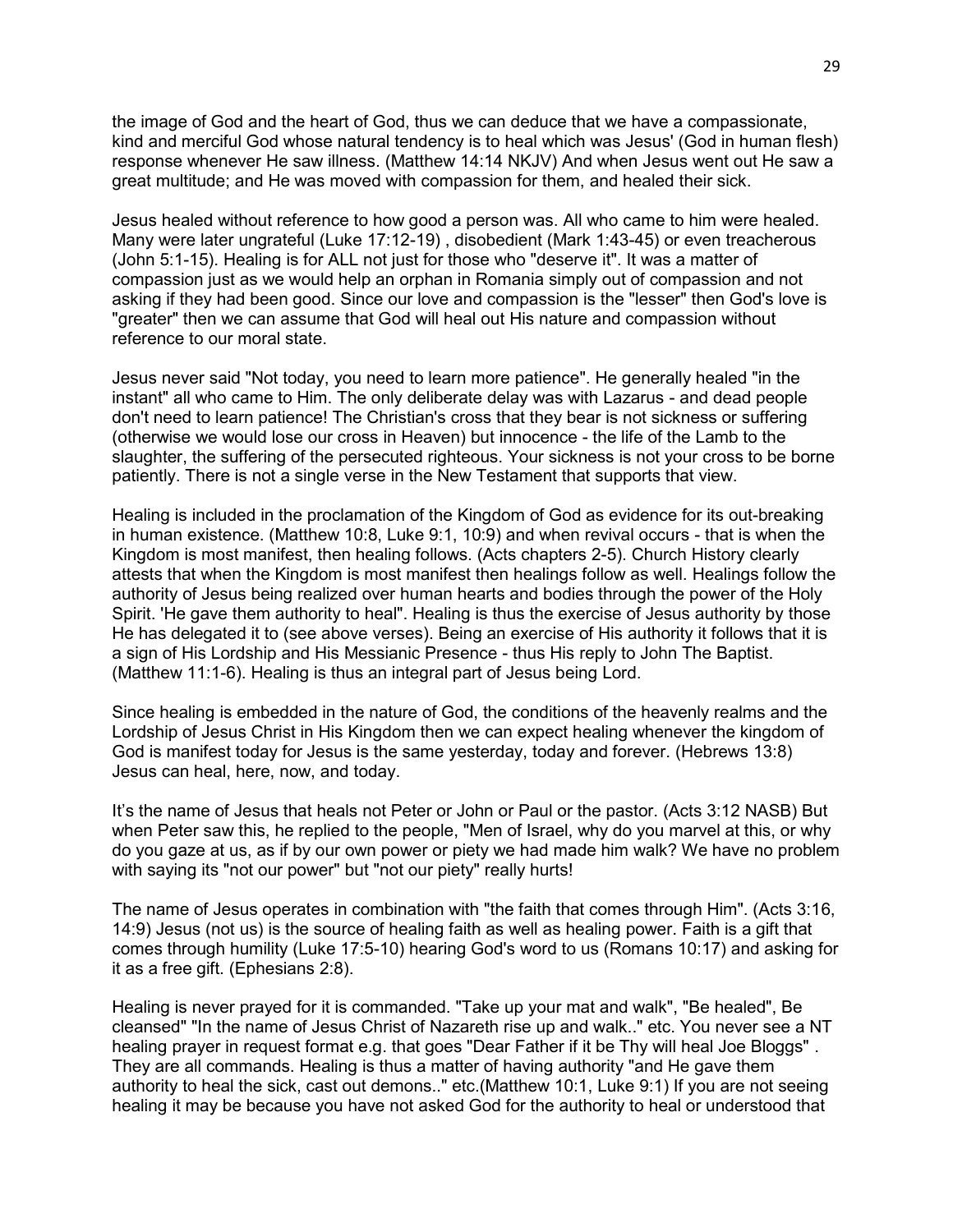all authority (including the authority to heal) has been given to Jesus Christ to be exercised in His Kingdom, by His body, for the glory of His name. It is only as I have sought God for both authority and power in healing and exercised them by giving commands that I have seen any real healing at all. We can validly seek God for the pre-conditions but we must do the work (Acts 4:29-31) God "stretches forth His hand" extending the power and authority and the church proclaims and heals.

Healing commands are focused and powerful, generally brief, often less than ten words eg "Lazarus come forth" and are very "ordinary" without special words or the drama of magic formulas - for instance they are not poetic. They are simple clear faith-filled commands that are focused on the envisioned end result e.g. "be opened", "Take up your mat." "Rise up and walk" not on the symptom "blindness be reduced". Generally commands are addressed to the whole person not to the sickness (except for demons which are addressed and told to come out). So Jesus talking to a leper says "be cleansed" not "leprosy depart". Jesus is not reductionistic or clinical. He treats people as whole persons and is relational not magical.

The faith that heals is totally realistic and does not see disease as imaginary or to be ignored. Rather faith sees the whole of Reality - the person, the problem and the God who saves (and heals). Faith redefines Reality as including a loving, healing, kind and gracious God. My favorite verse on this is: (Romans 8:32 NASB) He who did not spare His own Son, but delivered Him up for us all, how will He not also with Him freely give us all things? Reality includes a God who has already given us Jesus and with Him will give us "all things" including healing of body, mind and spirit. It can very difficult to grasp that Reality includes Jesus hence the "ye of little faith rebukes" e.g Peter on the water with Jesus. When the primary reality included a powerful Jesus then the wind was just a nuisance. When Peter "saw the wind" and Reality was what was in front of his nose and fear came in - Peter sank. Like Peter we sometimes get dunked learning faith.

Healing faith is often absolutely desperate and focused. The Syrophoenician woman (Mark 7:26-30) is a good example as is Blind Bartimaeus (Mark 10:46-52). There seems to be a certain intensity to faith that breaks through and achieves things "the effective, fervent prayer of a righteous man avails much" (James 5:16 NKJV).

Faith is not a general thing. It is faith at various critical points and in various different situations. Like the disciples we can have strong faith in one situation and little faith in another. We can have faith for salvation but not for healing, or faith for healing but not faith for the Lord's supply. Our beliefs are complex and contradictory and contain both biblical faith and absolute unbelief. We can even simultaneously have faith and unbelief e.g. the beliefs "I am sure God heals today" plus "but he wouldn't heal me, at least not now". Most unbelief is disguised as either "theology" or "common sense" or "what everyone thinks". Only a very small percentage of unbelief leaps out as "heresy" and it may even sound pious e.g. "I am unworthy to be healed" (did Jesus say that?) etc. Our beliefs are not just what we write in our bible college exams - they are what are written in our hearts - the things we say to ourselves about God, life, etc. We fence God out with our unbelief. His operation is "not here, not now, not in this dispensation, not me, only on the mission field etc". Nazareth saw few miracles because they thought "we know him and he is no Messiah." (Mark 6:1-6) These day to day ordinary whispers of our heart need to be repented of and rejected. I do NOT mean to imply that we have to get rid of all our wrong theology and unbelief before we can be healed. What we do have to do is get rid of our unbelief at that critical point e.g. healing. We need to change "Jesus heals today but only emotionally and spiritually " to "Jesus heals the whole person body, mind and spirit today" OR "Jesus heals on the mission field but not here" to "Jesus heals everywhere and everyone, all who came to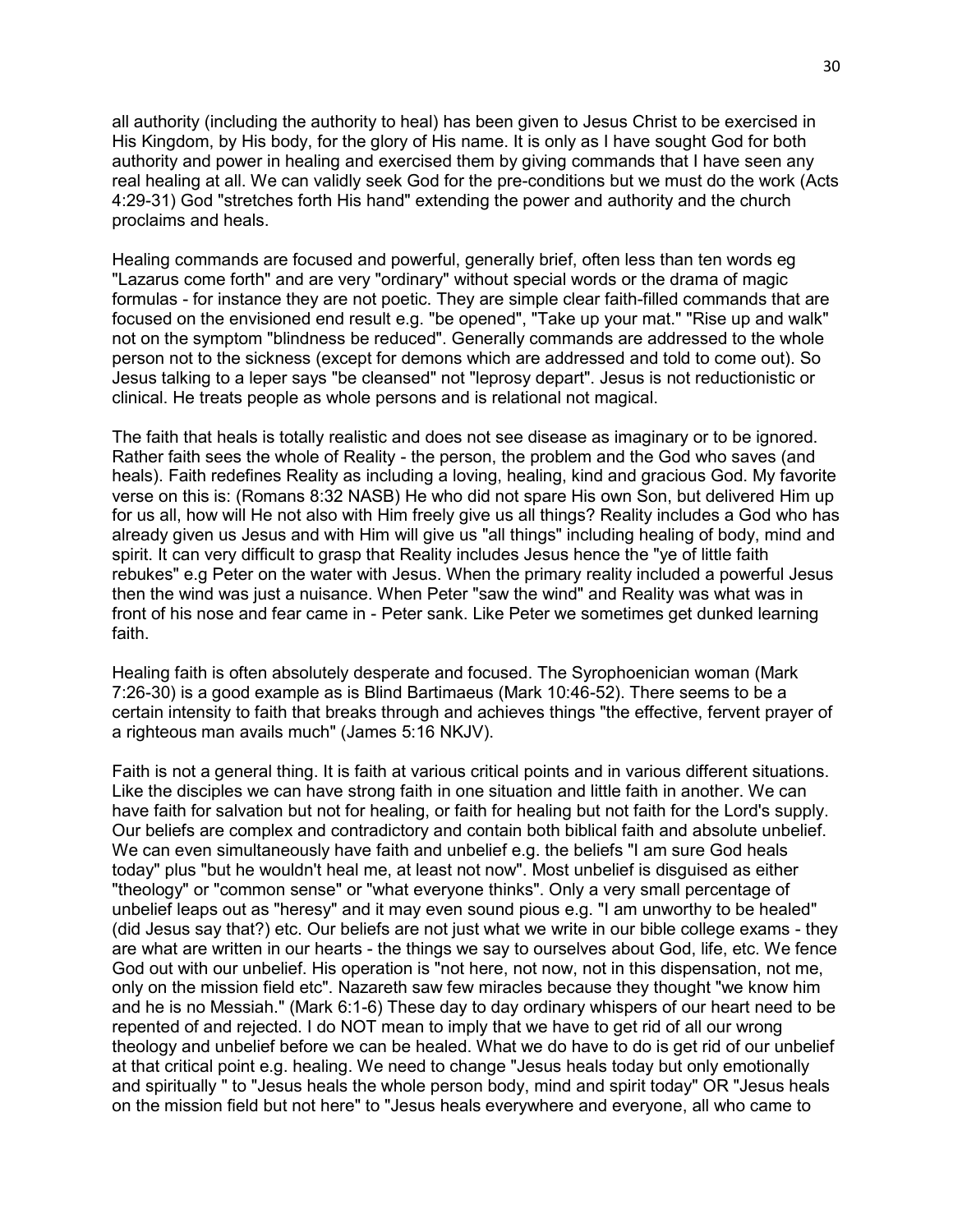Him no matter how unworthy or of what race." It is having increasing faith and decreasing unbelief at the point of operation, the critical point that counts. Peter knew Jesus was the "son of the living God" but on the water it wasn't theology that kept him afloat but faith in Jesus in storms, faith to walk on water at that time. When that critical point was surrendered and "common-sense" took over Peter went under.

# **Re-framing...**

We need to re-frame healing from a Kingdom perspective so that the question is not "Why isn't everyone healed?" but "How can we have the Kingdom out breaking with such intensity and power that everyone is healed." When the early Church saw incredible healings it was because they prayed from that faith framework. (Acts 4:29-31 NASB) "And now, Lord, take note of their threats, and grant that Thy bond-servants may speak Thy word with all confidence, {30} while Thou dost extend Thy hand to heal, and signs and wonders take place through the name of Thy holy servant Jesus." {31} And when they had prayed, the place where they had gathered together was shaken, and they were all filled with the Holy Spirit, and began to speak the word of God with boldness…(Acts 5:12 NASB) And at the hands of the apostles many signs and wonders were taking place among the people; and they were all with one accord in Solomon's portico. It is like getting a flat tire in a car. You can spend all your time arguing about the problem (how it got punctured) or you can ask "how do we fix it" (where's the spare etc). The second is a more constructive solution and puts you back on the road a lot faster. I don't know why so and so was not healed but I do know how to see much more healing than we are seeing. The practical question I ask is "How can I develop faith for healing and receive power and authority to heal?" and its natural extension "How can I develop a Spirit-filled community of believers that have faith for healing and who have received power and authority to heal? through humble belief in the word of God and crying out to Him to endow us with this gift.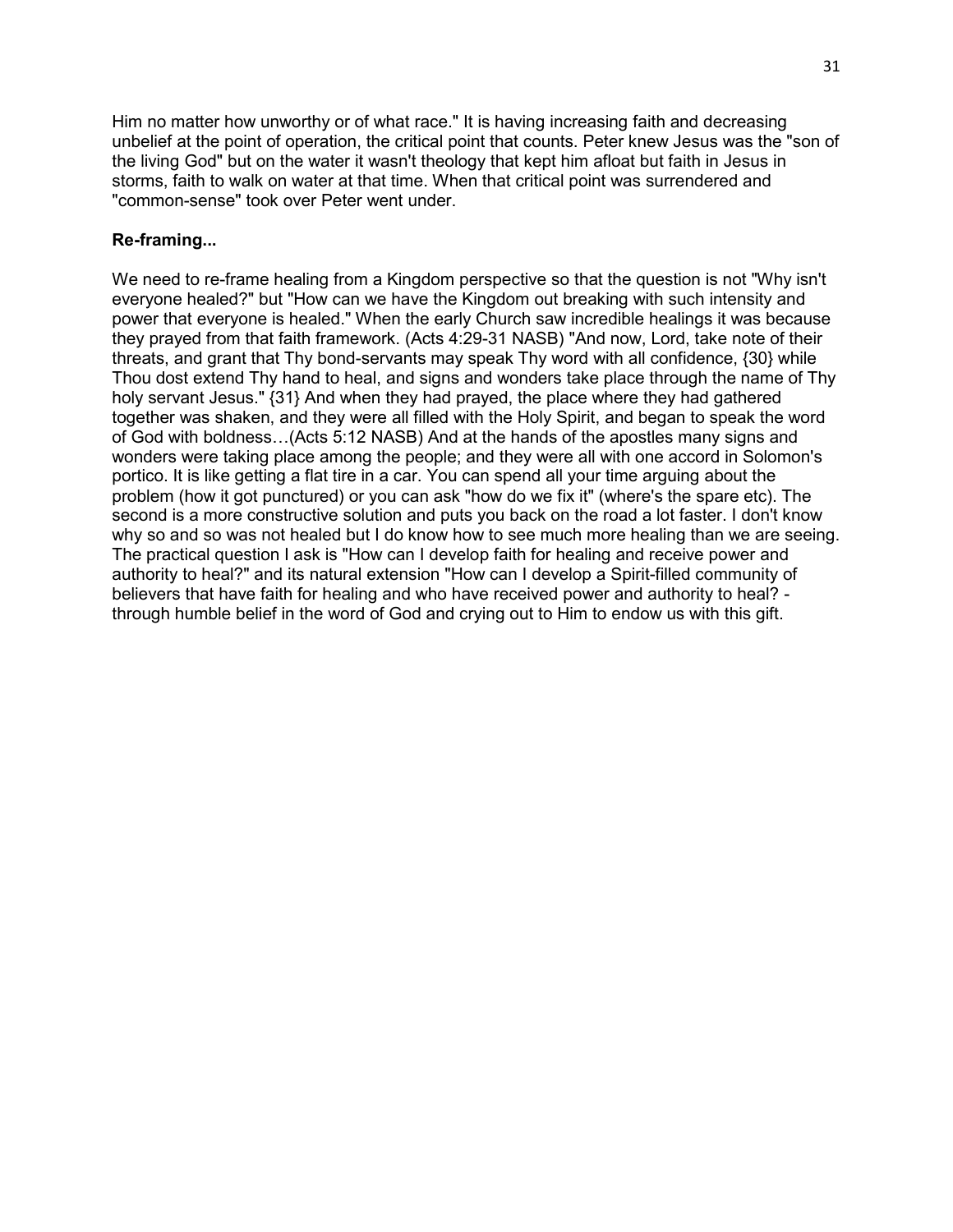# **Common Questions About Healing**

### **If what the Bible says about healing is true why don't we see more of them?**

**Unbelief** definitely pays a part (Matthew 13:54-58 NKJV) And when He had come to His own country, He taught them in their synagogue, so that they were astonished and said, "Where did this Man get this wisdom and these mighty works?...Where then did this Man get all these things?" {57} So they were offended at Him. But Jesus said to them, "A prophet is not without honor except in his own country and in his own house." {58} **Now He did not do many mighty works there because of their unbelief.**

Jesus' baptism had so changed Him and so endued Him with power that He could no longer fit into the mental boxes that people in His home town had put Him in. They said "Where then did this Man get all these things..?." they did not appreciate the equipping he had received (perhaps just received - see the parallel passage in Luke 4). I think **wrong mental boxes** are a large reason why we see so few healings today. Here are a 12 common misconceptions put in "lay language" that I think stand in the way of a powerful healing ministry today...

(I). **The healings were "due to Jesus' divinity" were a "one off"** and are not repeatable by us today. (Covered in the first few articles). The early church healed. They weren't God or divine. It's a gift to the body of Christ to be exercised by ordinary Christians.

(Ii) **Jesus wandered around in a beard and sandals then vanished.** His ministry in Heaven and the power He can send from Heaven are forgotten. Hebrews 4:12-16 tells us to get "grace in time of need" from the ascended Christ. He is still accessible to us today.

(iii) **The material world is solid and the spiritual world is sort of weak and fuzzy and not really real.** Therefore we can't expect something weak, fuzzy and spiritual like prayer to really move something as solid as a disease. Yet by a word were the heavens and earth created and with a word they will be dissolved. The material world is upheld by Jesus and "the Word of His power" and all things are made "by Him and for Him" and "without Him nothing was made". If its His Creation He can heal it.

(iv) **You have doctors for physical diseases and priests for the soul.** Healing has been taken out of the province of religion and is no longer expected from it. People have been mistakenly divided into separate spiritual and physical compartments which "do not interact". But God is Lord of all.

(v) **Healing is something that saints do, it happens in the past and it leads to building shrines.** This is a bit like number 1 except that it involves bringing "the magical" element in and can lead to idolatry, relic worship, etc. This leads to two opposite dangers 1) darkness and superstition 2) thoroughgoing skepticism about the miraculous. Both cause damage to the manifestation of a genuine healing ministry by the laity.

(vi) **Respectable Christians don't engage in a healing ministry.** This is something that pressures me. Charlatans and "snake-oil salesman" have given the area such a bad name that people need a lot of courage to enter it and learn it.

(vii) **The Bible stories make me feel good but I'd be mad to take them too literally or to attempt to do them.** Many Christians treat the Bible as little better than motivational literature that "picks them up". It is like reading an inspiring biography that we can pick and choose the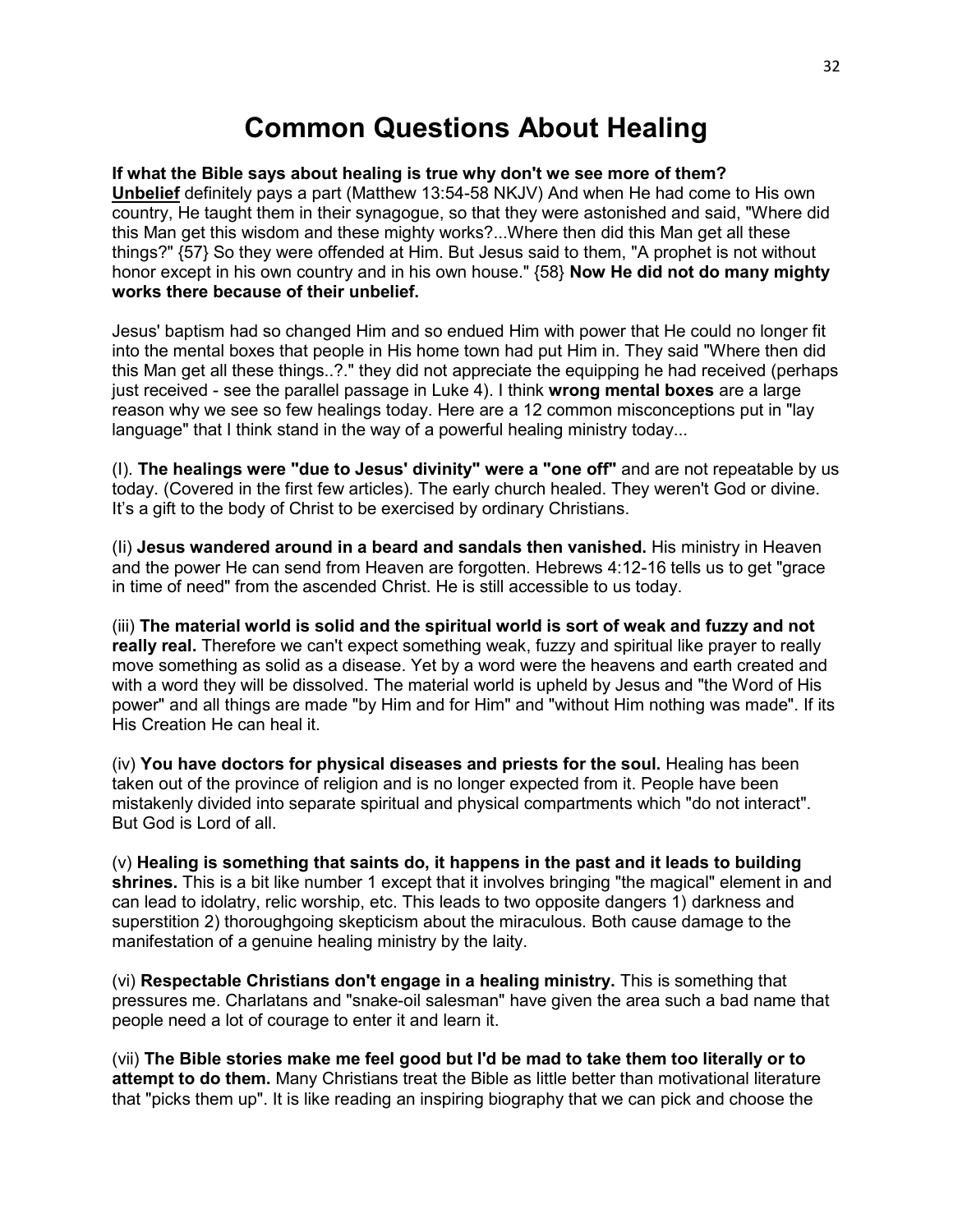bits that we will align ourselves with. However, it is a New Contract that we have been given and it should be studied like any contract to see what compliance is expected and what benefits can be gained. The Word activates the Spirit - but it must be the Word taken seriously and believed.

(viii) **I have to be in the right emotional state before God can use me and I am not there very often...** We are to preach the gospel in season and out of season and to heal even when we are tired, hungry, harassed and exhausted just as Jesus and the disciples did. (Mark 6:31, 2 Timothy 4:2).

(Ix) **Healing is a product of something within myself; my own power, piety, intelligence, emotional intensity, fasting , rituals etc and if I do them at greater intensity then one day I will break through and see people healed...** This is a terribly pervasive lie. It leads to enormous spiritual frustration and discouragement when the results don't show. When you are tempted to believe it just remember Jesus before His baptism – perfect in every respect in piety. Yet without miracle working power (at that time). Human perfection cannot work the works of God until it receives the power that is from God. (Acts 3:12 NKJV) So when Peter saw it, he responded to the people: "Men of Israel, why do you marvel at this? Or why look so intently at us, as though by our own power or godliness we had made this man walk?" and...(Galatians 3:3-5 NKJV) Are you so foolish? Having begun in the Spirit, are you now being made perfect by the flesh? {4} Have you suffered so many things in vain; if indeed it was in vain? {5} Therefore He who supplies the Spirit to you and works miracles among you, does He do it by the works of the law, or by the hearing of faith?

Somehow, believing, even naively, that our "goodness' merits God's power kills the "faith connection" stone dead. Hence Jesus warned about the "leaven of the Scribes and the Pharisees' and how even a little could ruin the whole lump of dough. (Matthew 16:6-16, Luke 12:1, Galatians 5:9).

(x) **The Good News has become just Good Advice.** The gospel is something we live in not something we live up to. It is "Good News" - the only thing you can do with news is accept it as true or untrue, to believe it or disbelieve it. We can live in it and take advantage of it or we can choose to ignore it, but we do not "live up to it". If you saw an advertisement advertising free Christian music and you believed it then you might get enthusiastic, tell your friends, then go out and get as much as you could. That is an appropriate response to good news. An inappropriate response would be to try to open your own shop or to pay for the music. The good news is that Jesus has made healing available. We need to accept this, believe it and live in it. The gospel is an accomplished fact that you announce so that others can take advantage of the offer. (Hebrews 9:12, 26-28; 10:10; Col 1:23; 1 Thess 1:15)

(xi) **This disease is too much for my faith.** The size of your God, not the size of your faith is what matters. When faced with cancer we forget that the Good News has been announced, that healing is available, that God is in heaven and Almighty. Like the ten spies we look at the size of the problem relative to something in us (our faith, resources, knowledge) rather than measuring the giants against the Lord. However, Jesus said to his disciples after they had failed to heal someone... (Matthew 17:20-21 NKJV) So Jesus said to them, "Because of your unbelief; for assuredly, I say to you, if you have faith as a mustard seed, you will say to this mountain, 'Move from here to there,' and it will move; and nothing will be impossible for you. {21} "However,, this kind does not go out except by prayer and fasting." Mountains are bigger than disciples but smaller than God.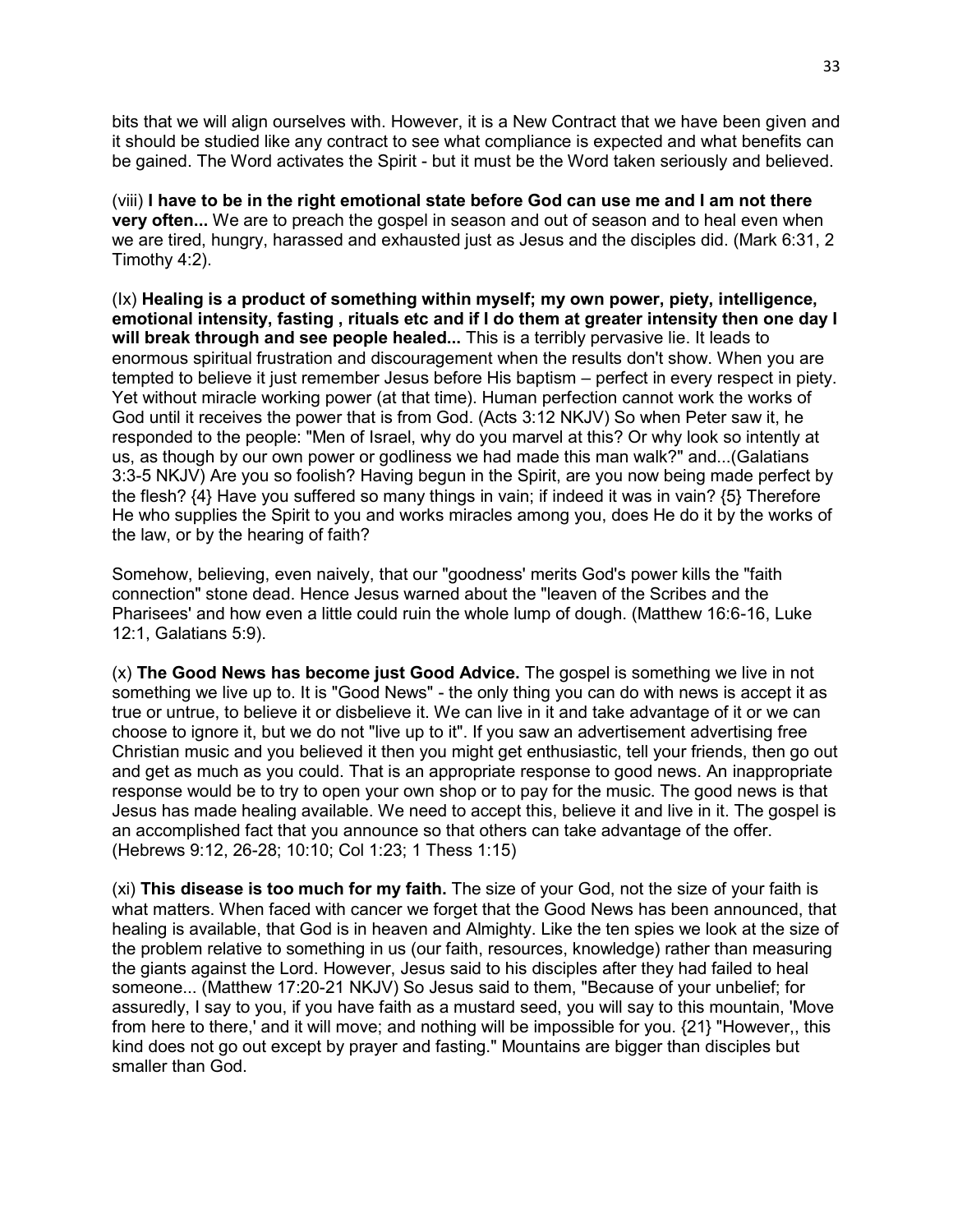(xii) **I can't see how God can do it....** Many people need a "mechanism" to be explained to them before they can believe. "Just believe" is too nebulous an explanation. "How" God heals a cancer is important. For such people I take them back to Genesis and God's mighty Word activating the Spirit which created the Universe and transformed and ordered matter. God can create matter, destroy matter and renew matter. (Psalms 104:29-30 NKJV) You hide Your face, they are troubled; You take away their breath, they die and return to their dust. {30} You send forth Your Spirit, they are created; And You renew the face of the earth. (John 6:63 NKJV) "It is the Spirit who gives life; the flesh profits nothing. The words that I speak to you are spirit, and they are life.

He can give Creation its shape and form. The spoken Word of authority can impart life, strength, healing and in combination with the Holy Spirit produce awesome transformations. (Genesis 1, 2 Peter 3:5-13, Colossians 1:16-17, John 1:1-3, Revelation 4:12)

2. **What is the difference between the "gift of healing" and the normal Christians ability to heal?** The gift of healing is a "charism" or "gracelet" as someone called it. All gifts are given "as God wills" (1 Cor 12:1-11) though they can also be sought (1 Cor 14:1). There seems to be two ways of gifts operating a) as temporary bursts that are "one offs" like Mary's prophesy.(Luke 2) B) As abiding gifts (like the prophetic gift on Isaiah etc). This also seems to be true with regard to healing. Most Bible-believing Christians have a "burst" when they pray for someone's healing and it occurs, much to their amazement. For a few it becomes a regular ministry and affects the whole way they view the church. There is no sharp dividing line between the gracelet and the full-blown gift and it seems that one can sometimes grow into the other with time, practice and an increase in faith. The gift is part of the Body and is to be used for its up-building in love (1 Cor 12-14). All Christians should be able to exercise healing prayer, particularly the elders of a church.(James 5:14). All Christians should be able to minister healing to some degree though not all are "healers". We cannot leave all healing up the healers any more than we should leave all evangelism up to the few evangelists among us.

### 3. **What is the role of the local church?**

There is also a healing ministry role for the church as a whole. The assembled body of Christ is a powerful army and things happen in Bible study groups and in services that do not happen with just one on one ministry. One of the aims of this training is to increase the general level of faith for healing in the church so that we may become a community regularly ministering healing. Jesus wanted others in the community of faith to be also able to heal and sought to empower them to do so. The person with the gift of healing should ideally operate within a faithfilled believing community that is also being trained to heal the sick. Even Jesus had little success when the community around Him was filled with unbelief (Matthew 13:54-58). The church does not just provide a platform for healing to take place, it provides a praying, believing community that exercises healing though its eldership, its gifted members and through the Spirit working through it when it is gathered for worship. (James 5:14 ff; Acts 5:12-16; 1 Cor 12:4-11)

# 4. **What about those who are not healed?**

There were "unhealed" people in the Bible, Timothy had "frequent ailments" and Trophimus was left ill/recovering at Miletus. Paul's response to the first was sanctified common-sense "take a little wine for your stomach and do not exclusively drink water..". The second seems just to be acceptance of the fact (I Tim 5:23; 2 Tim 4:20). Some of the Corinthians were sick because of unrepented sin such as immorality and abuse of the Lord's supper. In such cases repentance was called for. If I may rephrase this question to be "How can we love those who are not healed.." I think the answer becomes easier. This shifts the emphasis from power to love and brings us back to center ( 1 Corinthians 13). The still sick person needs (1) To be loved,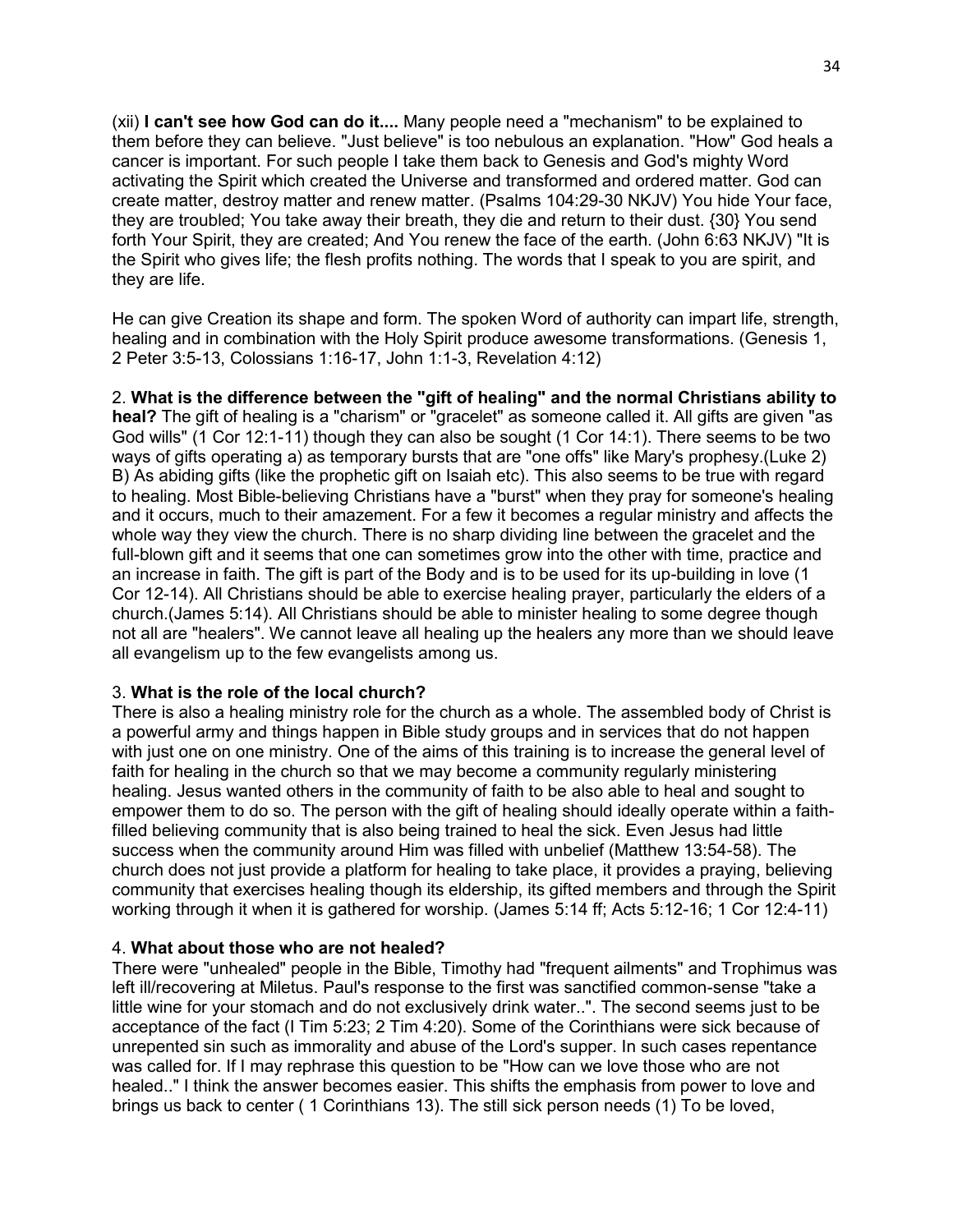supported and cared for. (2) Have good common-sense applied including the use of appropriate medication . (3) Be able to confess any sin privately and with dignity. (4) Be encouraged to grow in faith as part of a believing community that is also growing and faith and praying for their healing. Jesus only blamed the disciples for lack of faith - never the sick person.

# 5. **What about Paul's thorn in the flesh?**

The "stake in the flesh" was a Greek equivalent of a "sharp pain in the neck.." a metaphor for real hindrance and nuisance. It is disabling, painful and causes anguish of the soul and it brings the mighty low (as in the lion in Aesop's fable that was brought low by a "thorn in the flesh"). The "messenger of Satan" seems to be an angelic hindrance. Some recent commentators have speculated that "the thorn" was someone who went around "rabble-rousing" inciting the Jews to kill Paul and hindering his ministry - perhaps Alexander the copper-smith. It could be either (1) a malicious human/group of people banded together against Paul (2) a malicious spiritual entity that aroused people against him. The opposition was so fierce and relentless that Paul was constantly thrown back on God in weakness. The consequence of the "thorn" is persecution and distress not physical sickness. (1 Cor 12:1-10)

# **For questions 6-10 also see the article Healing, Health and Medicine which was written 5 years after this article.**

# 6. **Should Christians use medicine?**

Some couples in Australia and America have been charged with manslaughter and child neglect for refusing medication to seriously ill children "in faith". Such well publicized cases do not help the cause of the gospel. The gospel has four main aspects wisdom, righteousness, sanctification and redemption. (1 Corinthians 1:30 NRSV) He is the source of your life in Christ Jesus, who became for us wisdom from God, and righteousness and sanctification and redemption,. These four aspects of the gospel are not in competition but part of one seamless Whole - which is Christ Himself. Healing is a part of our redemption - the buying back of our body from the dominion of sickness. The wise faith-filled use of medicine can be Wisdom which is also from God, in Christ. Proverbs urges us to use wisdom and to acquire it - and Biblical wisdom was always practical and effective. Luke is called "the beloved physician" and there are no injunctions in Scripture to put aside medicines. At least twice in the NT "household remedies" are invoked, wine for Timothy's stomach ailments and "oil" for wounds and bruises (the Good Samaritan) which is seen as an appropriate act of compassion. There will even be medicine in heaven! The leaves of the tree of life will be used for the healing of the nations. Who these nations are is a puzzle but the fact remains that their healing is provided for - by a medicine. (Rev 22:2). Though medicines existed in Jesus day He never exhorted the faithful to abandon them. He simply provided a more effective alternative. The refusal of medicine to a child merely to prove a religious point is seriously wrong and I believe "contrary to the faith". It seems close to Pharisaism.

# 7. **Should Christians trust in doctors?**

Our first trust should always be in God. Many people seek the doctors first then, if they are in really big trouble, they then go to their church for healing. May I tactfully suggest that it should perhaps be the other way around with prayer being the first reflex when one is ill. ( 2 Chronicles 16:12.) Doctors can be used and their advice heeded but they must not become the sole repositories of our faith.

# 8. **What about home remedies, vitamin pills, physiotherapy etc?**

The general attitude of Scripture is that of empowering people to live prudent, healthy, independent lives. I believe that a good knowledge of safe folk remedies - cures for hiccups and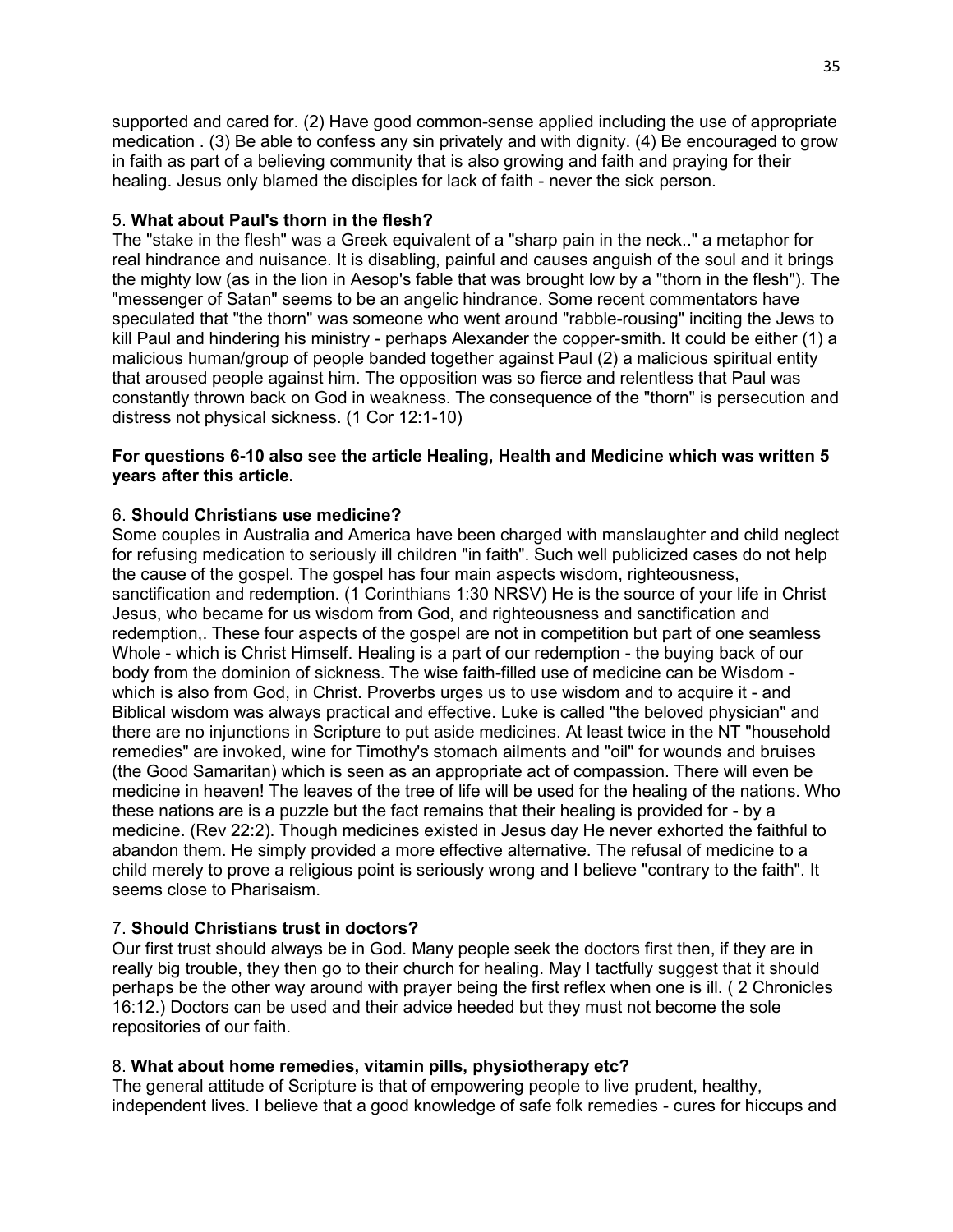bee stings etc makes good Christian common sense and I would love to collect them and put them in a book one day. We need a Christian challenge to alternative medicine. Part of the reason for the Sabbath and the OT dietary restrictions was a physically and spiritually healthy lifestyle. A "kosher" diet is virtually free from parasitic infections, disease and association with the more common occult practices of the time. However, Jesus made it clear that our diet does not make us clean or unclean before God. It may help our health but it has nothing to do with our spiritual status (Mark 7:14-23).

### 9. **Can a Christian participate in the use of alternative medicine?**

There was a great deal of 'alternative medicine" around in Jesus' day and in the Gnosticism that pervaded Asia Minor. None of it was recommended for the Christian and some of it seems to have been actively preached against particularly in Colossians 2. This is incredibly complex. If this is a real issue for you or your family the best I have read is the chapter "Christian Healing and Alternative Healing Movements" in "Sent To Heal" by Harold Taylor. My brief response is to divide "alternative medicine" up into a few compartments (1) Folk remedies outside of conventional medicine but which do work (eg aloe vera for stings). (2) Things like the "Kambucha mushroom" which claim to cure everything and are highly suspect. (3) Cures that require subscribing to a non-Christian or anti-Christian philosophy such as yoga . (4) Occult cures such as reiki, pendulum divination, use of divining rods for healing, magic crystals, the use of spells, sorcery or "white magic", channeling, witchcraft, color therapy, use of diagrams with "special powers" etc. Category one is OK, category two mainly damages your hip pocket and your pride but can occasionally endanger your health,. Categories 3 and 4 are always wrong for a Christian. If in doubt -don't, seems good advice here.

### 10. **What about Christian use of psychologists, counselors and psychiatrists?**

Gifts of wisdom and knowledge are given to the Church by Jesus to help the members edify each other. Part of Jesus' mission was (Luke 4:18-19 NIV) "The Spirit of the Lord is on me, because he has anointed me to preach good news to the poor. He has sent me to proclaim freedom for the prisoners and recovery of sight for the blind, to release the oppressed, {19} to proclaim the year of the Lord's favor." Spirit-filled counseling can bring real help and release the oppressed. Bad counseling oppresses people yet further. When seeing a counselor ask yourself: Is the goal of their counseling compatible with Christian sanctification? Is their philosophy reasonably "Christian" or does it draw heavily on other religions? Do they explain their technique to you so that you can understand and evaluate it? Are they open to questions? Are they competent, disciplined, on-time and properly certified?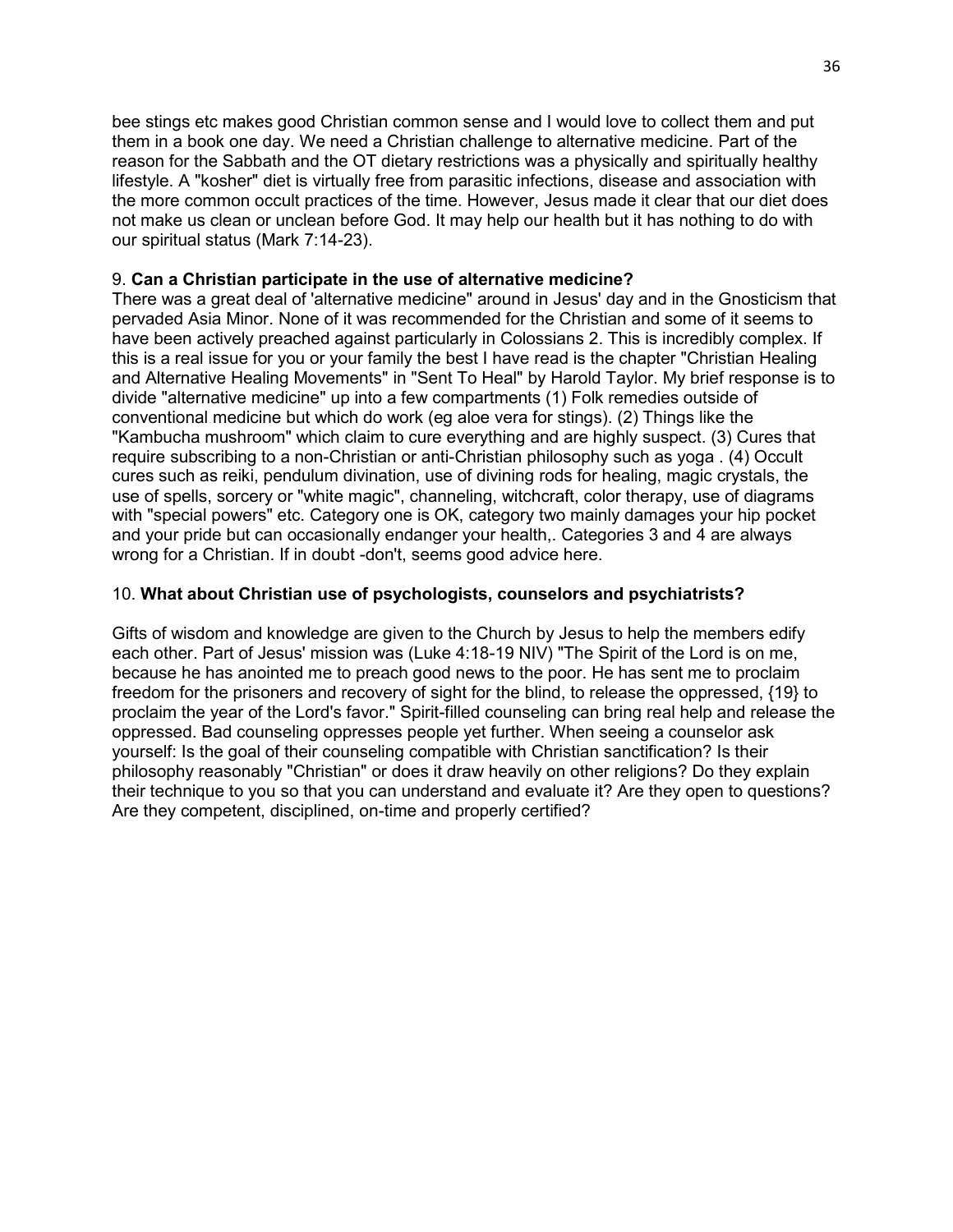# **Healing, Health And Medicine**

In a perfect world we would all be healthy and in Heaven there is no more crying or sickness or pain. Death - the eventual and final result of sickness will be no more - in Heaven. The victory has been won. However, in a fallen world God has made certain obvious provisions for healing:

God designed our bodies and their immune systems to defend us, heal us and repair us. I am not a medical practitioner but I am told by them that the immune system is so good that ""its amazing that we ever get sick".

He has given us wisdom on how to stay healthy - especially by obeying His laws and lifestyle.

He has, in the answer to the prayers of millions of Christians, "given the doctors wisdom" so that at a societal level we are seeing amazing medical breakthroughs.

He has created certain plants which have healing properties and even in Heaven the leaves of the trees there will "be for the healing of the nations".

He has given the Church the mandate to heal the sick in the name of Jesus Christ.

God has designed this multi-faceted healing system so that those without the gospel might not also be without help for their illnesses. God places some form of healing within reach of every person and the most powerful and instantaneous form of healing in the hands of His Church. He is a God of compassion.

God wishes that those who call upon His name might call upon Him first when they are sick. The instructions to sick Christians are found in James (James 5:14-16 NKJV) Is anyone among you sick? Let him call for the elders of the church, and let them pray over him, anointing him with oil in the name of the Lord. {15} And the prayer of faith will save the sick, and the Lord will raise him up. And if he has committed sins, he will be forgiven. {16} Confess your trespasses to one another, and pray for one another, that you may be healed. The effective, fervent prayer of a righteous man avails much.

Thus the first port of call for a sick Christian should be the healing ministry of the local church. However, this has fallen into disrepair. Few churches have a reliable and powerful healing ministry though some do. Even in this paucity of effective healing we should call on God first of all.

Secondly God has placed within us an amazing immune system that will protect us if we keep ourselves healthy. Therefore we should remember our bodies are temples of the Holy Spirit and live in holiness, and with a lifestyle that is free from over-indulgence, gluttony, drunkeness and promiscuity. These three things – drunkeness, gluttony and promiscuity cause many of the health problems in Western society.

### **Good, Neutral and Bad Medicine**

**"Bad medicine"** is the medicine of the witch-doctor, shaman or medicine man, the medicine of the quack healer, the New Age hypnotist, the witch and the magician. It has no intrinsic value the medicine man's rattle will not heal anyone by itself. This kind of medicine requires some kind of occult influence such as a spell or incantation in order to work. It is witchcraft. In the Old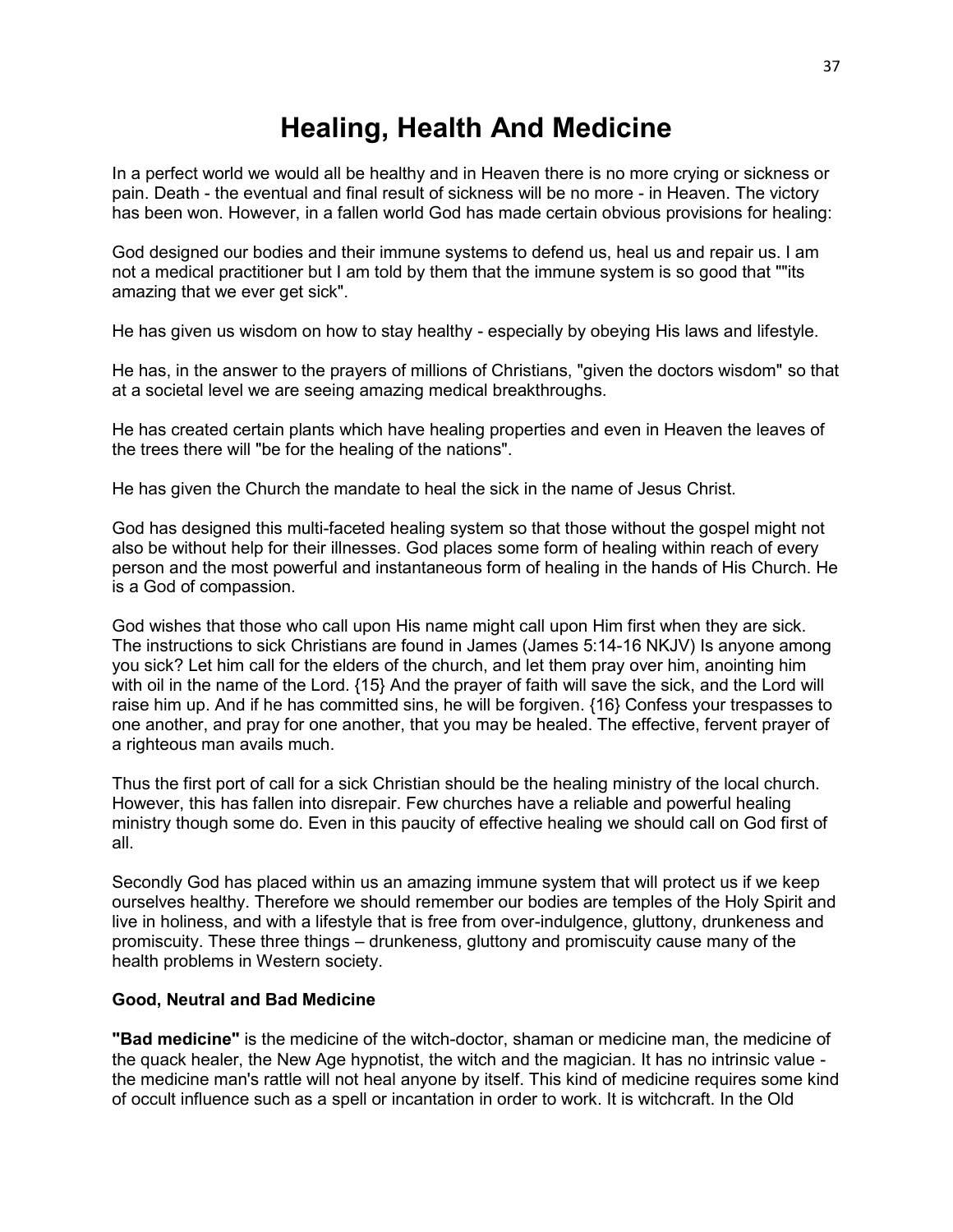Testament when people turned to such sources for help they were severely rebuked. It can harden the spirit to God and in some cases precipitate mental illness.

**"Neutral Medicine"** is the medicine of doctors, hospitals and home remedies. This medicine relies neither on God nor on spells. It works by itself. Anti-venene works in a believer, unbeliever, Buddhist or Christian. However, it tends to only heal the body and not affect the soul or spirit. No-one gets saved through pills. The Bible makes no comment in general except for a few "home remedies" such as "take a little wine for your stomach.." etc.

**"Good Medicine"** is the healing that is available in Christ Jesus and which points to God and which can cause someone to find Jesus and be saved body, soul and spirit. It is quite capable of working in combination with "neutral medicine" but not with "bad medicine" with which it is in direct conflict.

### **The Health Food Shop**

The question arises - is the stuff in the health food shop "bad medicine" or "neutral medicine". Here you have to show discernment. If it requires a spell or incantation to be said or is labeled as being an item for Wicca, Magic or Witchcraft then avoid it! If it is Vitamin C that works on its own then that is neutral medicine. Things like vitamins, rose-hip oil, camomile tea, and valerian are neutral - they work by themselves and are natural, plant-based medicines. I personally take the precaution of saying a quick prayer over anything bought in such a shop which goes "I bind any occult influences that may have been put on this product in Jesus name. Amen" - then I use it - providing it is neutral to begin with. 1 Corinthians chapters 8 and 10 and Romans 14 are very instructive in this regard.

### **Do I Throw My Pills Away "By Faith"**

No. God has given people wisdom to produce pills and to diagnose and treat illnesses and we need to receive His grace through them as well as directly through the healing ministry of the local church. To argue that divine healing is the only "spiritual" way to be healed is poor theology. To be blunt - if you are going to throw away your pills why not throw away your immune system as well so you can really rely on God? If healing by 'natural' means is wrong then your immune system is wrong too! The only healing that is wrong is healing through occult sources.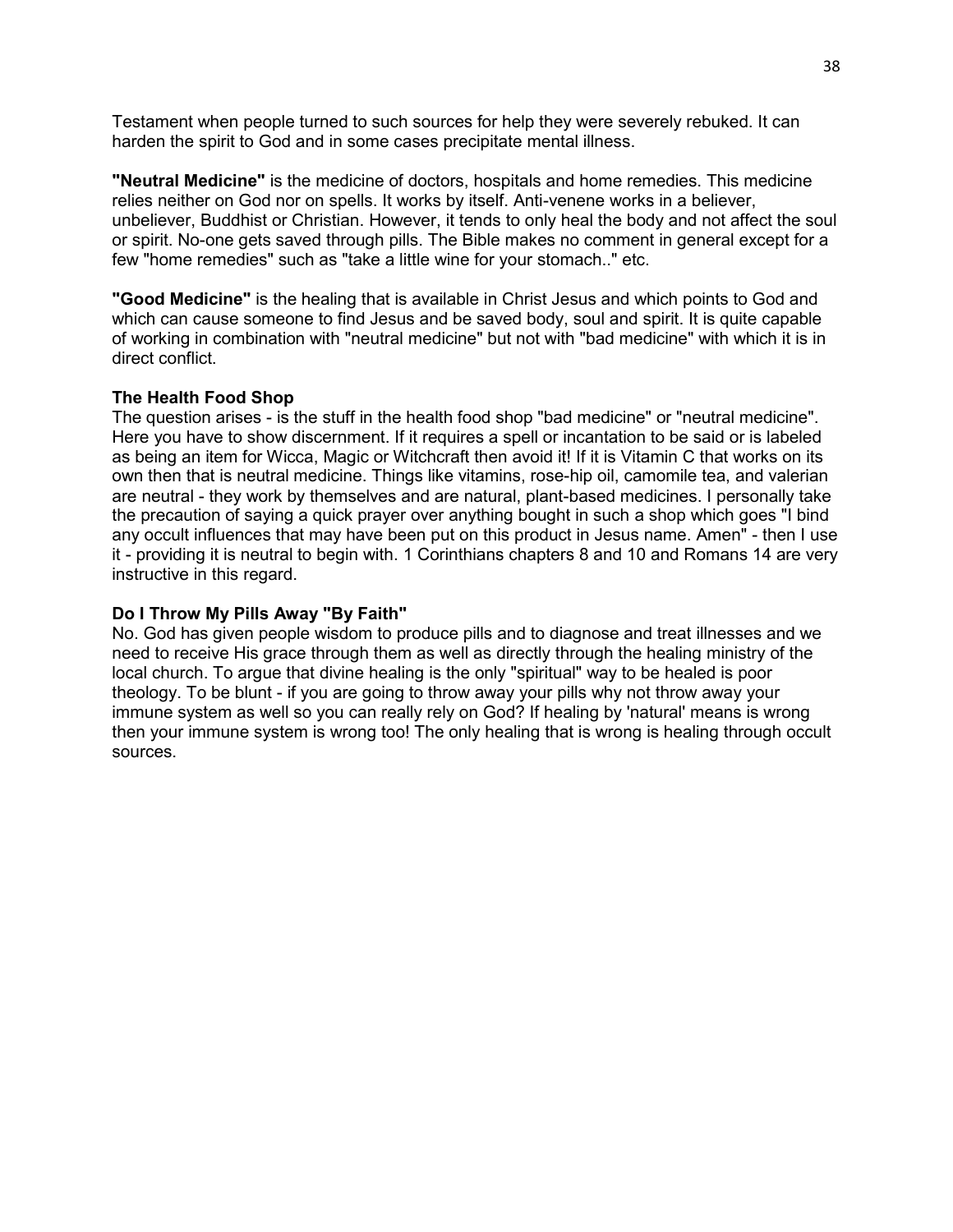# **Demons Defeated**

Demons are variously caricatured as "naughty spirits" and even portrayed as "sources of wisdom" in some New Age teachings. The Bible, however, sees demons as truly evil and deceptive beings arrayed in rebellion against God and whose fate will be eternal torment imprisoned in a lake of fire. This latter view is far closer to the reality experienced by demonpossessed people and those who have dealt with demons in others.

A demon possessed person is often deeply deceived - thus showing the deceptive nature of demons, a demon-possessed person often engages in activities that display a lack of conscience toward others or a delight in the evil and the bizarre. This betrays the evil, amoral and actively wicked attitude of the demonic. A demon-possessed person is often angry at ministers, scornful of Scripture, fearful of communion, mocking at morality and may hold bizarre views of Christ. Christian praise and worship can cause strong negative reactions. This displays the demonic hatred of God and rebellion toward His legitimate authority over this Earth that He made. Those who deal with demons sometimes find that demons are both aware of and terrified of the eternal fate that awaits them. They believe in the lake of fire even if some theologians do not. This article will look at what the Bible says about demons, their fate, and how we can stop them hindering our Christian life.

### **Let's start with the positive...**

### **Jesus' Triumph over the Demonic Realm**

He who sins is of the devil, for the devil has sinned from the beginning. For this purpose the Son of God was manifested, that He might destroy the works of the devil. (1 John 3:8 NKJV) You are of God, little children, and have overcome them, because He who is in you is greater than he who is in the world. (1 John 4:4 NKJV)

We know that whoever is born of God does not sin; but he who has been born of God keeps himself, and the wicked one does not touch him. (1 John 5:18 NKJV)

The book of 1 John was probably written when the persecutions of the emperor Diocletian really began to bite. Satan and the his instrument - the pagan Roman Empire seemed to be indefinite ascendancy over the church, God and all the forces of good. 1 John is thus a very radical and bold epistle in its claims to victory in Christ. There are three realities described here:

1. The reality of Christ's mission in particular His incarnation. The reason Jesus Christ was manifested in human form was so that He could tackle Satan on his own turf and destroy all his works. Like a hand-grenade exploding in the Devil's face the incarnation brought the awesome power of the Son of God into proximity with evil so that it might completely destroy it.

2. The reality of Christ in us the hope of glory. He who is in us is He who came to destroy the works of the Devil. Jesus overcame the world then, and now, He is in us, and continues to overcome the world.

3. The reality of the indestructibility of our real eternal selves which are based on Christ in us. A person who has been born again has a new self that is created on a new order and a higher plane. It is eternal, imperishable and indestructible, it cannot be defiled. It is sinless and cannot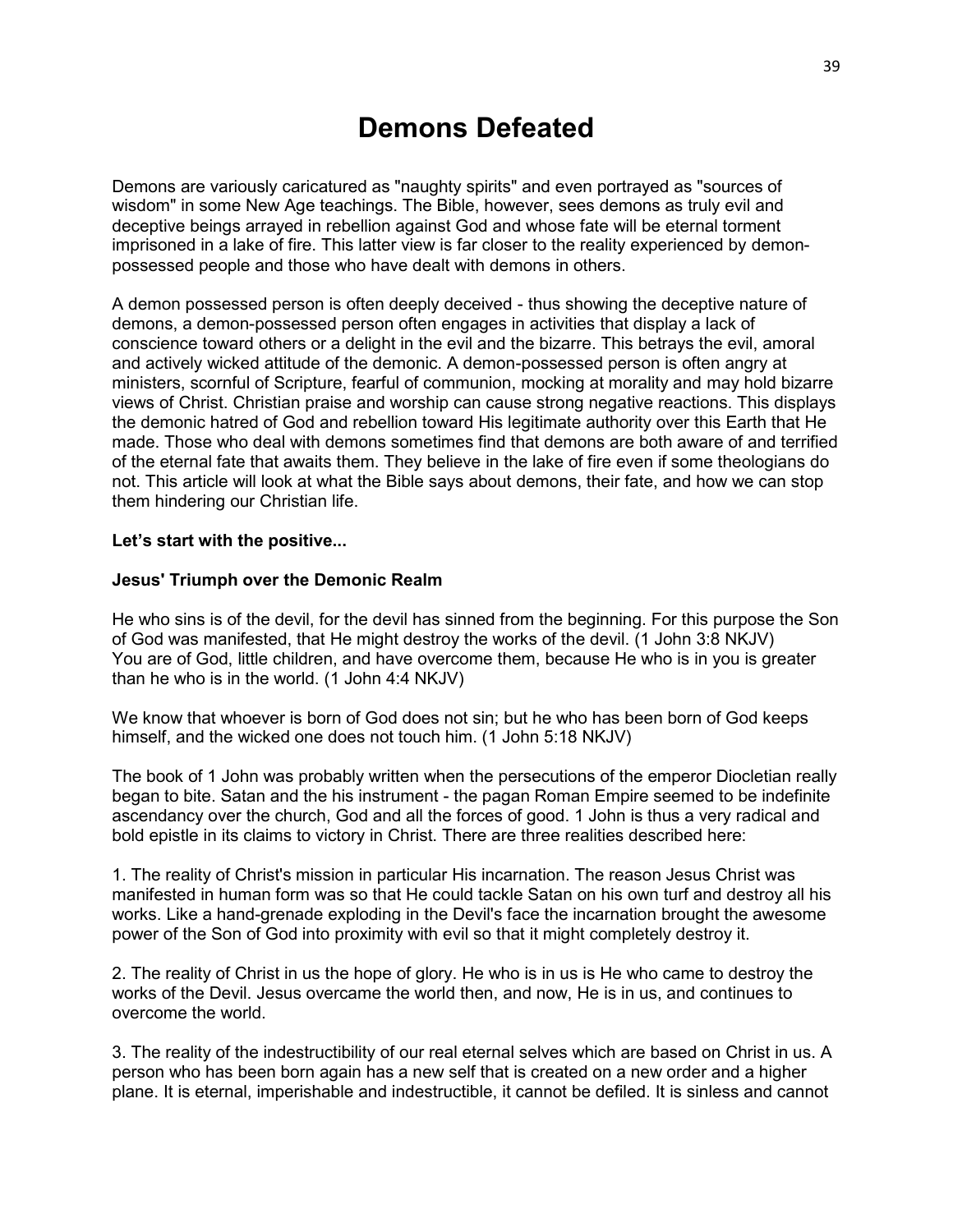sin. It is born of God and partakes of the very principles of the nature of God (but on a much different scale). (1 John 3:9 NKJV) Whoever has been born of God does not sin, for His seed remains in him; and he cannot sin, because he has been born of God. This new self battles with the flesh in a life long struggle for dominance (Galatians 5:16-18) so Christians still do sin but this sin is not a part of them that will still be with them in Heaven. There will be no need for Purgatory, the new self has been sinless from the "new birth". This new self cannot be "touched" by the evil one. The person we will be for the next ten million years cannot be affected by sin , defilement or temptation and it has already passed out of the judgment of God (John 5:24, Romans 8:1,2). While Satan can destroy your flesh (1 Corinthians 5:5) he cannot touch the real eternal you.(See article on the Inner Man for more detail)

These three powerful realities mean that even though Satan and his demons are at times quite formidable foes they ultimately cannot harm us. They are defeated rebels whose rebellion will come to nothing in the end. Jesus Christ came to destroy ALL the works of the Devil and through His church that task is being completed and will be finally climaxed at the return of Christ. Let's look at how the Devil lost the weapons from his armory.

Inasmuch then as the children have partaken of flesh and blood, He Himself likewise shared in the same, that through death He might destroy him who had the power of death, that is, the devil. (Hebrews 2:14 NKJV)

The incarnation gave Jesus the flesh and blood He needed so that through death He could defeat Satan's ability to wield the power of death, keeping the world in fear and abject slavery.

And you, being dead in your trespasses and the uncircumcision of your flesh, He has made alive together with Him, having forgiven you all trespasses, {14} having wiped out the handwriting of requirements that was against us, which was contrary to us. And He has taken it out of the way, having nailed it to the cross. {15} Having disarmed principalities and powers, He made a public spectacle of them, triumphing over them in it. (Colossians 2:13-15 NKJV)

(For further expansion on this verse see the article "The Cross In Colossians").These verses in Colossians indicate that the weapon of accusation has been removed. Satan has been disarmed by the forgiveness we have received. He no longer has any basis for accusing us. The Charge sheets are all nailed to the Cross.

Satan's ultimate defeat will be an ignominious vanquishing (Revelation 20:10 NKJV) The devil, who deceived them, was cast into the lake of fire and brimstone where the beast and the false prophet are. And they will be tormented day and night forever and ever.

### **The Christian's Power And Authority Over The Demonic Realm**

The Christian's power and authority over the demonic realm is not based on having more "might" than the demonic realm (I do not know of any Christian with the spiritual might anywhere near that of Satan) but on authority. The distinction is important. Joash became king of Israel when he was 7 years old. Though physically puny and intellectually hardly a match for bad queen Athaliah he had more authority than her or nay of his rivals. He was king. Similarly even a "baby Christian" has more authority in the spiritual realm than the biggest baddest demon on the block. As a small child is more important than the largest fiercest lion so God has deemed that even the least Christian outranks the mightiest power and principality. The authority comes because of their position in the heavenly hierarchy. In God's household we are the "sons" and angels, even the mightiest of them are just servants of God. And sons outrank servants.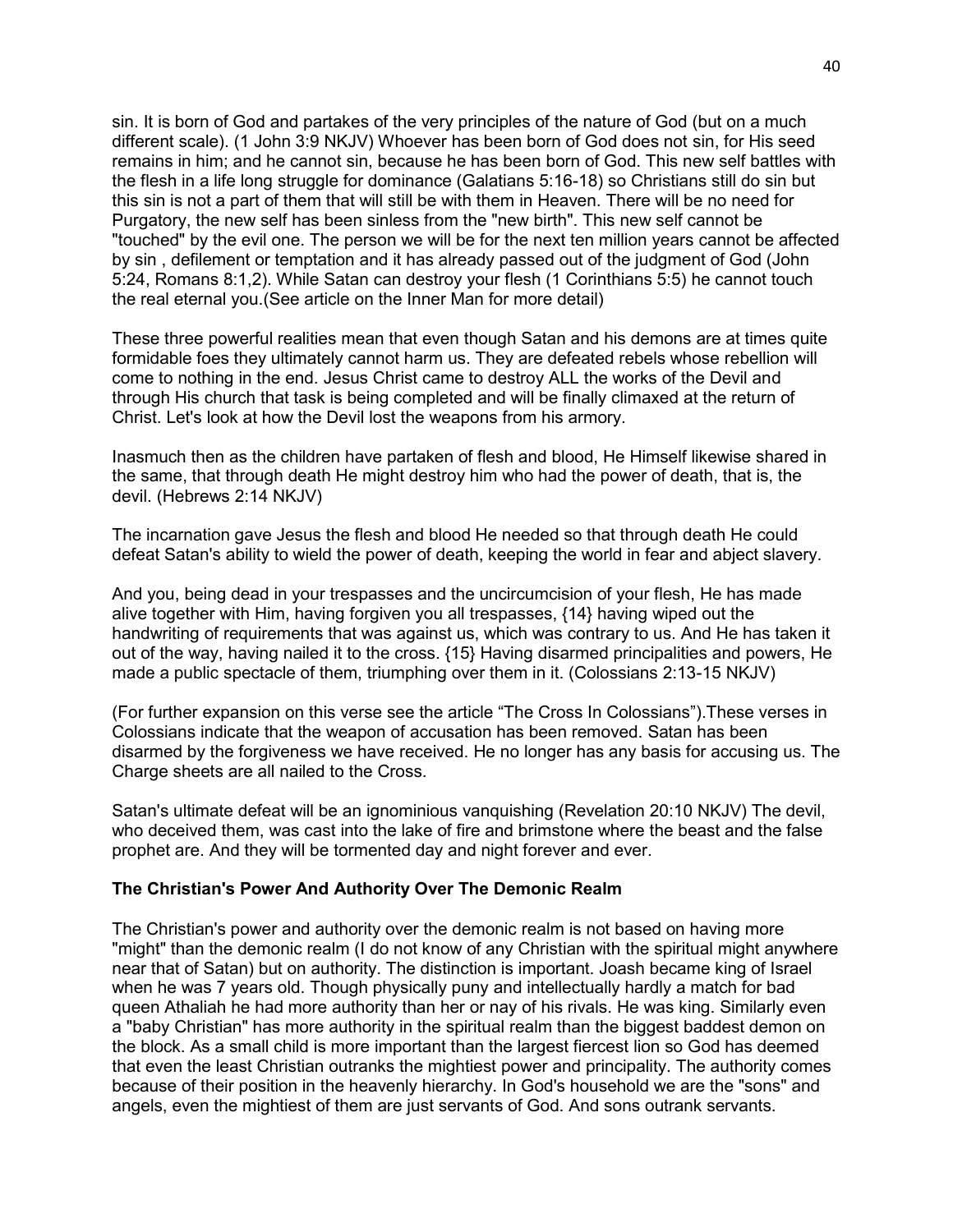Are they (i.e angels) not all ministering spirits sent forth to minister for those who will inherit salvation? (Hebrews 1:14 NKJV)

Do you not know that we shall judge angels? How much more, things that pertain to this life? (1 Corinthians 6:3 NKJV)

We have undergone a spiritual transformation as a result of the gospel. In the Old Testament we were " a little lower than the angels", we were like children who, in their minority, have less status than say the butler and are expected to treat the household servants with respect. But with the gospel we have come of age and are now full-fledged sons of God

But as many as received Him, to them He gave the right to become children of God, to those who believe in His name. (John 1:12 NKJV)

Therefore the law was our tutor to bring us to Christ, that we might be justified by faith. {25} But after faith has come, we are no longer under a tutor. {26} For you are all sons of God through faith in Christ Jesus. (Galatians 3:24-26 NKJV)

This transformation means that a huge change in status has occurred so that inhabitants of the Kingdom of God are truly awesome spiritual beings.

And raised us up together, and made us sit together in the heavenly places in Christ Jesus,  $\{7\}$ that in the ages to come He might show the exceeding riches of His grace in His kindness toward us in Christ Jesus. (Ephesians 2:6-7 NKJV)

Which He worked in Christ when He raised Him from the dead and seated Him at His right hand in the heavenly places, {21} far above all principality and power and might and dominion, and every name that is named, not only in this age but also in that which is to come. (Ephesians 1:20-21 NKJV)

Assuredly, I say to you, among those born of women there has not risen one greater than John the Baptist; but he who is least in the kingdom of heaven is greater than he. (Matthew 11:11-13 NKJV)

We have been raised up with Christ and seated at His right hand in the heavenly realms far above all principalities and power and might and dominion so that Jesus could say of us that the least in the Kingdom of Heaven is greater than the mightiest of the Old Testament saints. This is "amazing grace" and is God displaying His kindness for all the world to see.

#### **Wielding Our Weapons**

With this in mind let"s look the authority we have been given and how we are to wield it.

Then He called His twelve disciples together and gave them power and authority over all demons, and to cure diseases. (Luke 9:1 NKJV)

After these things the Lord appointed seventy others also, and sent them two by two before His face into every city and place where He Himself was about to....Then the seventy returned with joy, saying, "Lord, even the demons are subject to us in Your name." {18} And He said to them, "I saw Satan fall like lightning from heaven. {19} "Behold, I give you the authority to trample on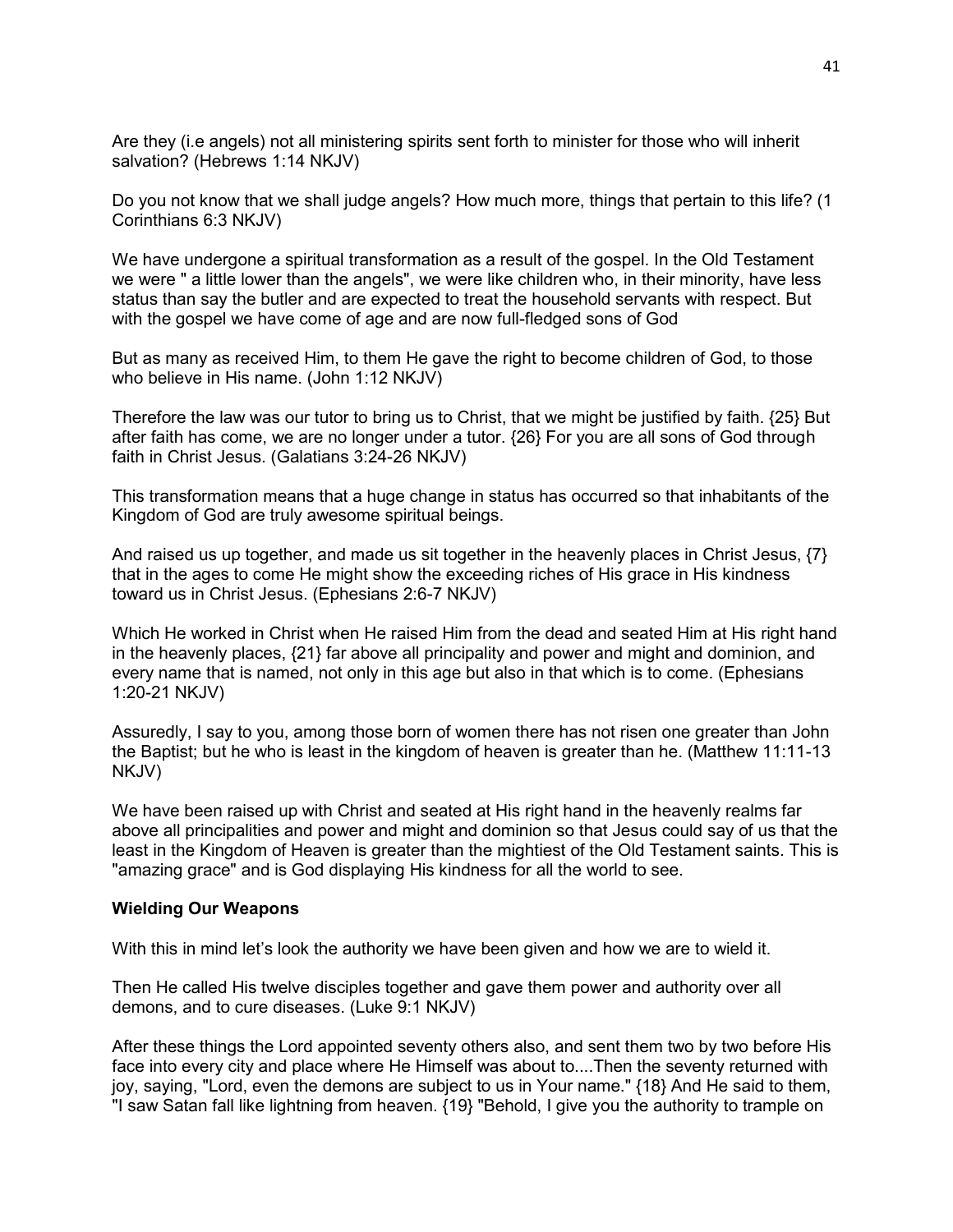serpents and scorpions, and over all the power of the enemy, and nothing shall by any means hurt you. {20} "Nevertheless do not rejoice in this, that the spirits are subject to you, but rather rejoice because your names are written in heaven." {21} In that hour Jesus rejoiced in the Spirit and said, "I thank You, Father, Lord of heaven and earth, that You have hidden these things from the wise and prudent and revealed them to babes. Even so, Father, for so it seemed good in Your sight. {22} "All things have been delivered to Me by My Father, and no one knows who the Son is except the Father, and who the Father is except the Son, and the one to whom the Son wills to reveal Him." {23} Then He turned to His disciples and said privately, "Blessed are the eyes which see the things you see; {24} "for I tell you that many prophets and kings have desired to see what you see, and have not seen it, and to hear what you hear, and have not heard it." (Luke 10:1, 17-24 NKJV)

Jesus commissions the twelve and then the seventy to have power of evil. In these verses we discover three things:

1. The power we have over the demonic realm is a gracious gift from Jesus "I give you..." to equip us for ministry (it is in the context of a ministry trip).

2. This power is both offensive I give you the authority to trample on serpents and scorpions, and over all the power of the enemy. and defensive and nothing shall by any means hurt you. 3. That our operating principle is not to be power consciousness but instead humble gratefulness for the grace of God."Nevertheless do not rejoice in this, that the spirits are subject to you, but rather rejoice because your names are written in heaven."

### **Binding and loosing...**

### **The Apostle Peter**

"And I also say to you that you are Peter, and on this rock I will build My church, and the gates of Hades shall not prevail against it. {19} "And I will give you the keys of the kingdom of heaven, and whatever you bind on earth will be bound in heaven, and whatever you loose on earth will be loosed in heaven." (Matthew 16:18-19 NKJV)

#### **Christians in general**

"Assuredly, I say to you, whatever you bind on earth will be bound in heaven, and whatever you loose on earth will be loosed in heaven. {19} Again I say to you that if two of you agree on earth concerning anything that they ask, it will be done for them by My Father in heaven. {20} For where two or three are gathered together in My name, I am there in the midst of them." (Matthew 18:18-20 NKJV)

### **Binding Satan and his demons**

(Matthew 12:27-29 NKJV) "And if I cast out demons by Beelzebub, by whom do your sons cast them out? Therefore they shall be your judges. {28} "But if I cast out demons by the Spirit of God, surely the kingdom of God has come upon you. {29} "Or how can one enter a strong man's house and plunder his goods, unless he first binds the strong man? And then he will plunder his house.

"And if I cast out demons by Beelzebub, by whom do your sons cast them out? Therefore they will be your judges. {20} "But if I cast out demons with the finger of God, surely the kingdom of God has come upon you. {21} "When a strong man, fully armed, guards his own palace, his goods are in peace. {22} "But when a stronger than he comes upon him and overcomes him, he takes from him all his armor in which he trusted, and divides his spoils. (Luke 11:19-22 NKJV)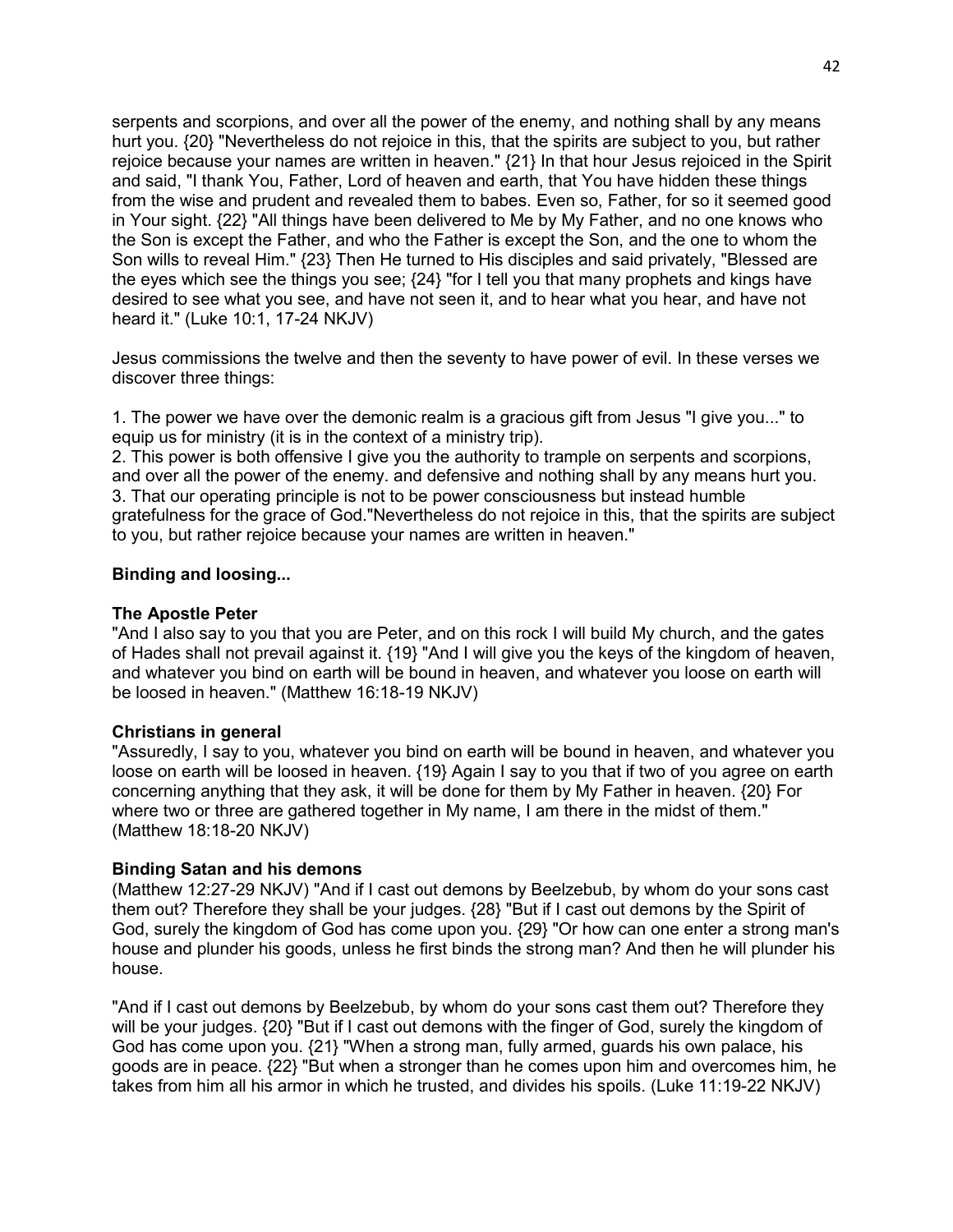Thus we see that the power to bind and to loose has been delivered over to God's church (Matthew 16:18-19) and can be exercised by any two or three Christians coming together in agreement before God (Matthew 18:18-20). Because of the authority we have been given on the basis of the completed work of Christ we can come against Satan as "someone stronger" and overpower him, binding his activities (Matthew 12:29), neutralizing his weapons (Luke 11:22) and taking back the things he claims ownership of. (Luke 11:22).

#### **In The Name Of Jesus**

"And whatever you ask in My name, that I will do, that the Father may be glorified in the Son. {14} "If you ask anything in My name, I will do it. (John 14:13-14 NKJV)

"You did not choose Me, but I chose you and appointed you that you should go and bear fruit, and that your fruit should remain, that whatever you ask the Father in My name He may give you. (John 15:16 NKJV)

The seventy returned with joy, saying, "Lord, in your name even the demons submit to us!" {18} He said to them, "I watched Satan fall from heaven like a flash of lightning. {19} See, I have given you authority to tread on snakes and scorpions, and over all the power of the enemy; and nothing will hurt you. (Luke 10:17-19 NRSV)

She kept doing this for many days. But Paul, very much annoyed, turned and said to the spirit, "I order you in the name of Jesus Christ to come out of her." And it came out that very hour. (Acts 16:18 NRSV)

The name of Jesus is the delegated authority of the Son of God. In the Gilbert and Sullivan opera "The Pirates of Penzance" the pirates are arrested and the police say "We charge you yield in Queen Victoria's name...". They confront the pirates in the delegated authority of Her Majesty Queen Victoria. When we come against Satan and his demons we can say "We charge you yield in the name of Jesus Christ the Son of the Living God, King of Kings and Lord of Lords". The "name that is above every other name" is the ultimate source of authority. Say the pirates in the opera had answered...we resist in the name of the Pirate King..then there would have been a clash of authority (in fact they said "we love our Queen..it was very sarcastic..) In such a clash of authority it is the "highest name" that wins. A queen outranks a counts who outranks knights of the realm that outrank commoners etc. So it is in the heavenly realms. Such is the privilege of Christians that we are allowed to use "the name that is above every other name" when we challenge demonic authority. We come bearing the highest authority in the Universe. (Philippians 2:8-11 NKJV) And being found in appearance as a man, He humbled Himself and became obedient to the point of death, even the death of the cross. {9} Therefore God also has highly exalted Him and given Him the name which is above every name, {10} that at the name of Jesus every knee should bow, of those in heaven, and of those on earth, and of those under the earth, {11} and that every tongue should confess that Jesus Christ is Lord, to the glory of God the Father.

So to use the name of Jesus in prayer is a declaration of authority. Even Jewish exorcists found it had enormous authority until it was challenged (Acts 19:13-18). They were operating on "bluff" they were not converted and had no right to use the authority of Jesus name in exorcism. The basis of praying in Jesus name is , first of all, being converted. Jesus name can be used in two ways 1)In declarative mode "In the name of Jesus I command..." e.g. when Peter healed the lame man at the Gate Beautiful (Acts 3:6 NKJV) Then Peter said, "Silver and gold I do not have, but what I do have I give you: In the name of Jesus Christ of Nazareth, rise up and walk.". Secondly it may be used to request things from God eg, in the verses from John's gospel above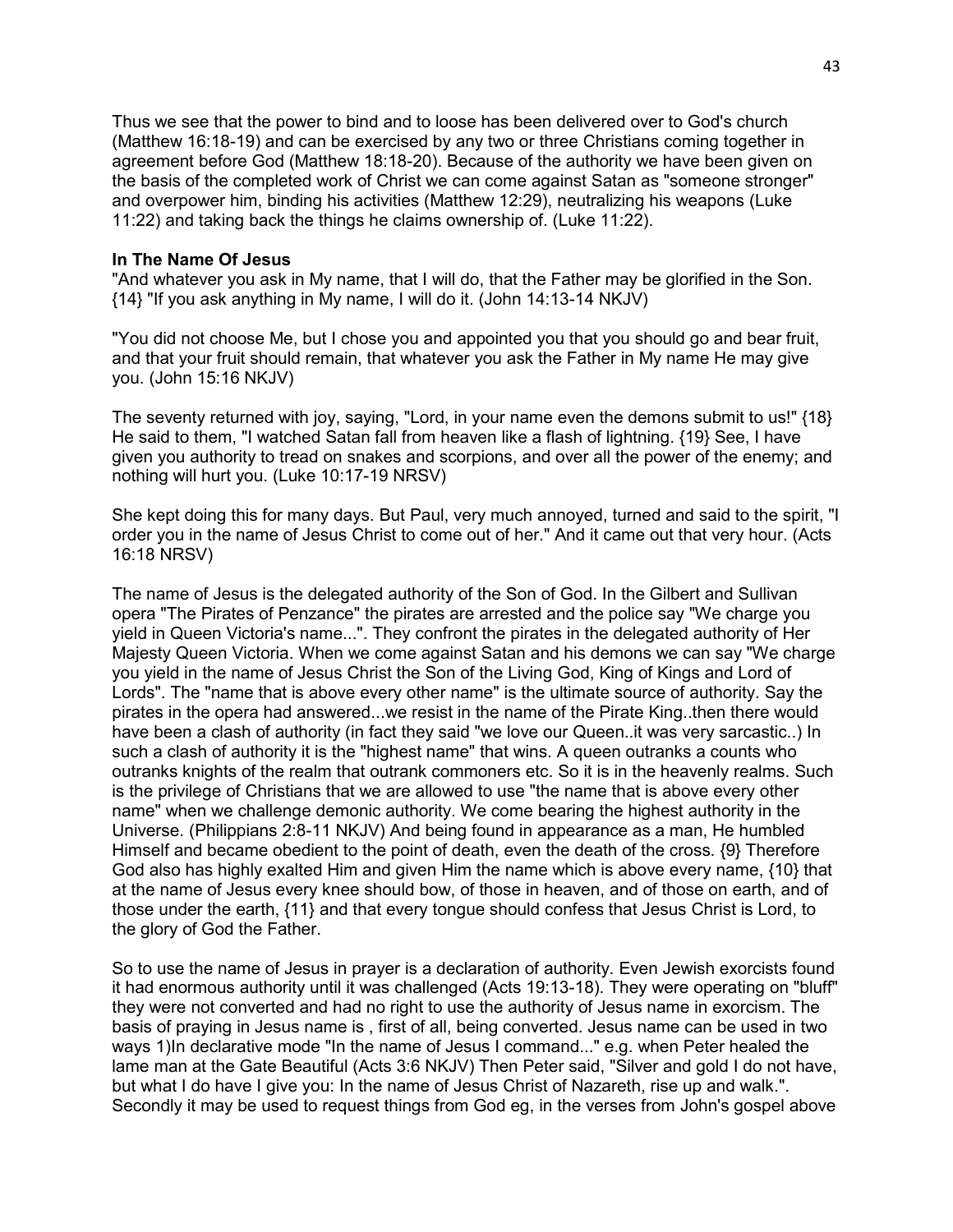"And whatever you ask in My name, that I will do, that the Father may be glorified in the Son.". The difference between command mode and request mode is that we command lesser beings but command greater ones. So when addressing a demon, a disease or a mountain or a storm we operate in command mode as sons of God proudly bearing the authority of Jesus name. When addressing the Father or Jesus we do not presume on the authority we have been given but we come humbly as expectant children with every right to ask and to receive but always in wonder and awe for we have a majestic God.

Go boldly into the battle armed with the name of Jesus Christ.

### **Tearing Down Strongholds**

For though we walk in the flesh, we do not war according to the flesh. {4} For the weapons of our warfare are not carnal but mighty in God for pulling down strongholds, {5} casting down arguments and every high thing that exalts itself against the knowledge of God, bringing every thought into captivity to the obedience of Christ. (2 Corinthians 10:3-5 NKJV)

Strongholds are built out of thoughts (Gk. noema). When Satan builds a stronghold in a human heart, a church, a nation or across a whole planet he uses thoughts. Thoughts of fear, hatred, envy, enmity and strife. Thoughts that create jealousy and distrust. Thoughts that turn people against God. Thoughts that entice to pride and rebellion. Greedy thoughts, lustful thoughts, evil and cruel thoughts. Brick by brick, thought by thought, constellating together into a demonic aggregate, a wall that blocks out the light and keeps a world in darkness. Note that they are described as "arguments and every high thing that exalts itself". A spiritual stronghold is often characterized by a form of pride known as hubris that exalts itself against God. Herod in the book of Acts is an example of this when he accepted worship from men and was struck dead by God. (Acts 12:21-23) The Gnostic heresies of Colossae (Colossians 2:8, 18-23) the bizarre "knowledge" of Corinth (1 Corinthians 8:1-3) and the "teaching of The Nicolaitans (Rev 2:6,15) seem also to fit this category. Those with religious delusions are nearly always full of pride and impossible to reason with. That is why Paul calls it a "stronghold" . Bible-based apologetics has its place here on demolishing the "lofty arguments" and replacing them with truth. Jesus' confrontations with the Pharisees and Sadducees and His teaching on the Sermon On The Mount were real "stronghold busters" (You have heard it said..but I say. to you..)

Thoughts control emotions and actions. If your doctrine tells you that you are no good then you will feel worthless. If your doctrine demands perfection you will feel constantly guilty. This will lead to actions based on your thoughts and feelings e.g a life of constant striving. A stronghold can become so intense that the person loses touch with reality. To see this in action we need only look at the severely demon-possessed with their destroyed thought life, shattered emotions, lack of contact with reality and constant fear.(Mark 5:1-20) Satan controls us to the extent that he can control our thinking. Yet God has given us weapons against this that are "mighty in God for the pulling down of strongholds" so there is no problem with our weapons! Let's learn to use them. The weapons are listed in Eph 6:10-18.

Finally, my brethren, be strong in the Lord and in the power of His might. {11} Put on the whole armor of God, that you may be able to stand against the wiles of the devil. {12} For we do not wrestle against flesh and blood, but against principalities, against powers, against the rulers of the darkness of this age, against spiritual hosts of wickedness in the heavenly places. {13} Therefore, take up the whole armor of God, that you may be able to withstand in the evil day, and having done all, to stand. {14} Stand therefore, having girded your waist with truth, having put on the breastplate of righteousness, {15} and having shod your feet with the preparation of the gospel of peace; {16} above all, taking the shield of faith with which you will be able to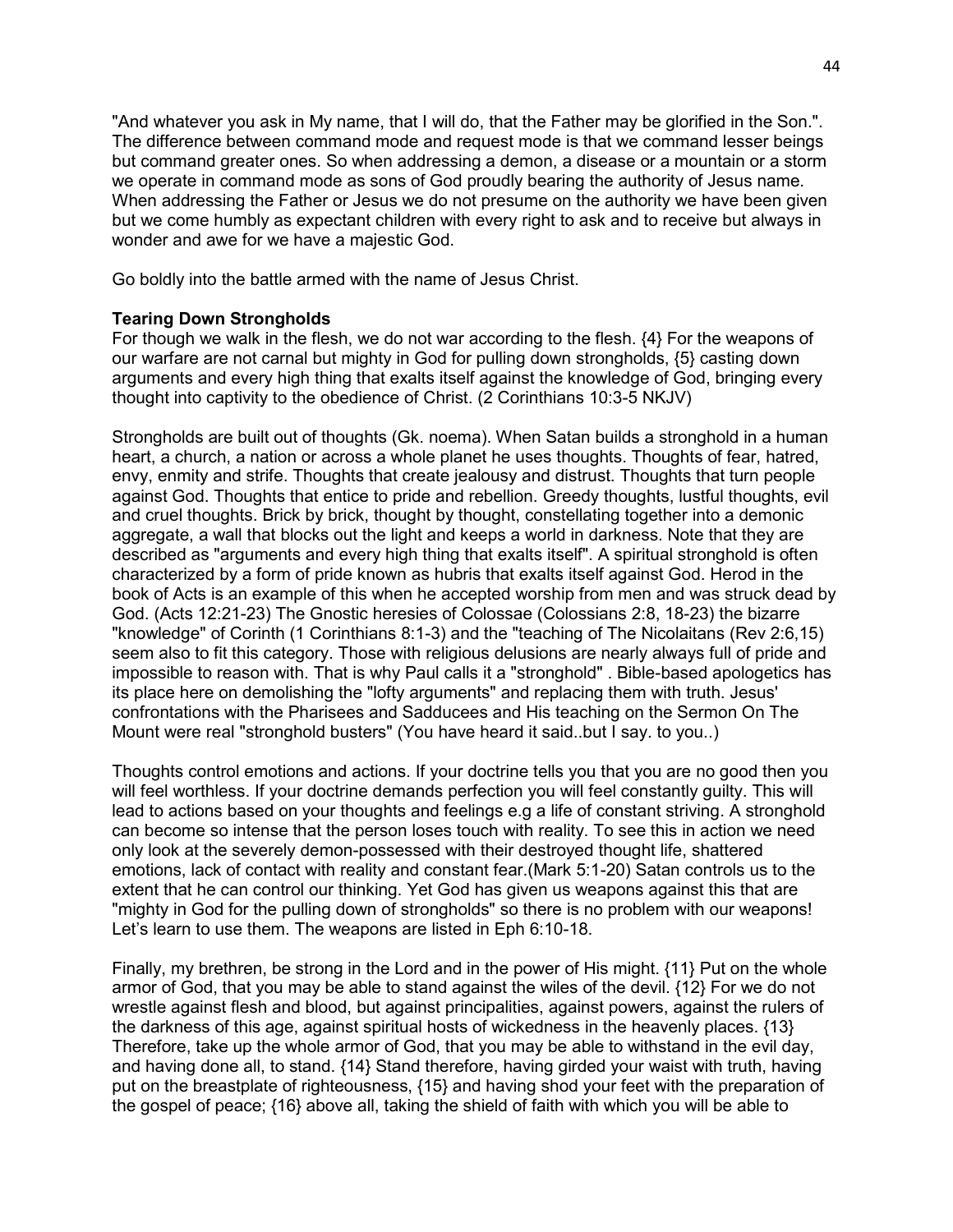quench all the fiery darts of the wicked one. {17} And take the helmet of salvation, and the sword of the Spirit, which is the word of God; {18} praying always with all prayer and supplication in the Spirit, being watchful to this end with all perseverance and supplication for all the saints.

The strongholds of Satan are pulled down by people whose lives show moral integrity and faith and who know the word of God and can pray in the Spirit at all times. It is a soldierly combat. For example say Satan has established a stronghold of lustful thoughts in your mind. You need to pull down those lustful concepts about the opposite sex through a thorough study of God's word and knowing what the human body is, and is not, meant for . (see article "Your Body is a Temple of the Holy Spirit"). then you need to fill your mind with things that are noble and lovely and true (Phil 4:8) praying in Jesus name for God to demolish this stronghold in your life. If the stronghold is in your church - say a spirit of parsimony and greed then you may need to teach on generosity and giving prayerfully wielding the sword of the Spirit until the false concepts of stewardship have come tumbling down and the church is renewed in faith. If the stronghold is in your nation you may need to debate publicly, use the media and refute the lies that keep people bound while guarding yourself and your own life from the counter-attacks that w ill come. As I said earlier our weapons are "mighty in God" they are amazing weapons if wielded rightly. Do not be intimidated the authority of Jesus and the "big guns" of God's weaponry are on our side.

### **A Tactical Armory**

The following table summarizes the ways Satan attacks and the way we should respond to these attacks. I have called it a tactical armory since it tells us which weapon to select for the battle. You may notice that many of the Scriptures for Satan's tactics also contain the remedy for it close by or in the same verse! God is wise.

| <b>Scripture Ref</b> | <b>Satan's Trick</b>                                                                                                                            | <b>Our Victory</b>                                                                                                         |
|----------------------|-------------------------------------------------------------------------------------------------------------------------------------------------|----------------------------------------------------------------------------------------------------------------------------|
| John 10;10           | Steal, Kill, Destroy                                                                                                                            | Take hold of the abundant life in<br>Christ                                                                                |
| 1 Timothy 3:6,7      | Pride leading to condemnation                                                                                                                   | Wise appointing of those in spiritual<br>authority                                                                         |
| Rev 12:10,11         | Accusation                                                                                                                                      | The blood of the Lamb and the word<br>of their testimony. testifying to what<br>the blood of the Lamb has done for<br>you. |
| Luke 4:1-13          | Temptation through misapplied<br>Scriptures that seem to validate<br>fleshly desires for physical<br>appetite, specialness to God<br>and power. | Knowing the Scriptures so well that<br>you can spot the lie and counter it<br>with a more appropriate Scripture.           |
| 1 Timothy 4:1-7      | Deceptive false teachings                                                                                                                       | Reject fanciful tales, teach the<br>Scriptures, sound doctrine,<br>thankfulness, prayer                                    |
| James 2:17-26        | False assurance of salvation                                                                                                                    | A godly life of good works based on                                                                                        |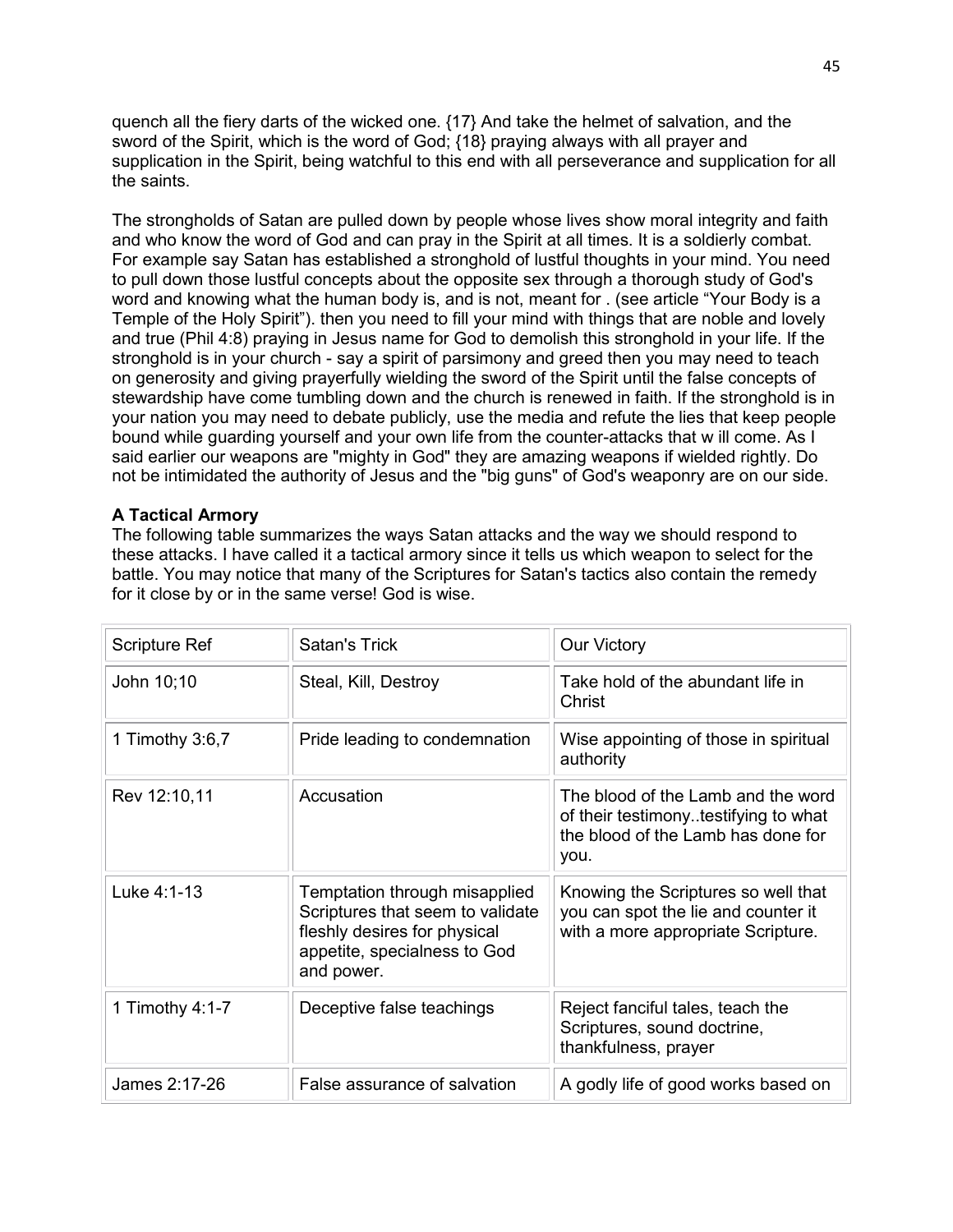| Matthew 7:15-28                                                                                                                               |                                                                                                                                                                                          | Jesus teaching is evidence of having<br>true faith.                                                                                                                                                                                                        |
|-----------------------------------------------------------------------------------------------------------------------------------------------|------------------------------------------------------------------------------------------------------------------------------------------------------------------------------------------|------------------------------------------------------------------------------------------------------------------------------------------------------------------------------------------------------------------------------------------------------------|
| Deut 7:25, 18:10-13,<br>32:7, Lev 19:31 Isaiah<br>47:13, Acts 19:19 1<br>Corinthians 10:14                                                    | Ensnarement in the occult,<br>divination astrology, and the<br>worship of false gods.                                                                                                    | Destroy all objects associated with it.<br>Complete disassociation from it.                                                                                                                                                                                |
| 2 Corinthians 10:3-5<br>Ephesians 6:10-21<br>Romans 8:4-6, 12:1,2<br>Philippians 4:8<br>Colossians 3:1-4.                                     | Strongholds made of thoughts<br>that oppose God -especially<br>prideful thoughts and unbelief.<br>These thoughts can control the<br>life and emotions of a person,<br>church or country. | Biblical apologetics, renewing the<br>mind. Setting the mind on the things<br>of the Spirit Use of our spiritual<br>armour combined with faith, the<br>word of God, prayer in the Spirit and<br>humble submission.                                         |
| Matthew<br>23:17,19,24,26 Luke<br>4:18 John 9;39<br>Romans 10:7-10,25<br>2Corinthians 3:14-17,<br>4:3,4 Ephesians 4:17-<br>24, 1 John 2:10,11 | Blinding the minds of<br>unbelievers. Especially those<br>who stubbornly refuse Christ.                                                                                                  | Turning to Christ. Having a<br>willingness to accept the light and<br>seek it further. Renewal of the mind.<br>Loving your brother in Christ Good<br>teaching and intercession can "open<br>the eyes of the blind".                                        |
| 1 Corinthians 10:14-<br>22                                                                                                                    | Religious ceremonies that<br>appear "cultural" but are in fact<br>demonic.                                                                                                               | Awareness of the spiritual realities<br>that under gird such things.<br>Not participating in them.                                                                                                                                                         |
| Matthew 12:27-29,<br>16:19, 18:18-20, Luke<br>11:19-22                                                                                        | Unrestrained Satanic activity.<br>Spiritual wickedness in the<br>heavenly realms. Spiritual<br>"strong men" occupying a<br>person, place or nation.                                      | Binding and loosing in Jesus name<br>which may often have a corporate<br>dimension to it.                                                                                                                                                                  |
| Matthew 9:32-34 Luke<br>13:11-16 Matthew<br>8;16,17 Mark 9:14-29                                                                              | Disease caused by demons<br>(not all disease is meant)                                                                                                                                   | Healing. Prayer and fasting. Faith.<br>Use of command prayers in the<br>name of Jesus.                                                                                                                                                                     |
| Luke 10:17-19 Acts<br>16:16-18 Mark 5:1-20,<br>9:14-29 Luke 11:20-<br>26 Acts 5;16, 8:7                                                       | Demon-possession                                                                                                                                                                         | Use of the name of Jesus with<br>authority. Command the demons to<br>leave. Sometimes it may help to<br>identify the demons. Then the<br>delivered person must live a Holy<br>Spirit filled life. Faith and prayer are<br>necessary and sometimes fasting. |

# **Conclusion**

I hope you are feeling a bit more confident in spiritual warfare by now. Please answer the following revision questions. They will help you learn the material.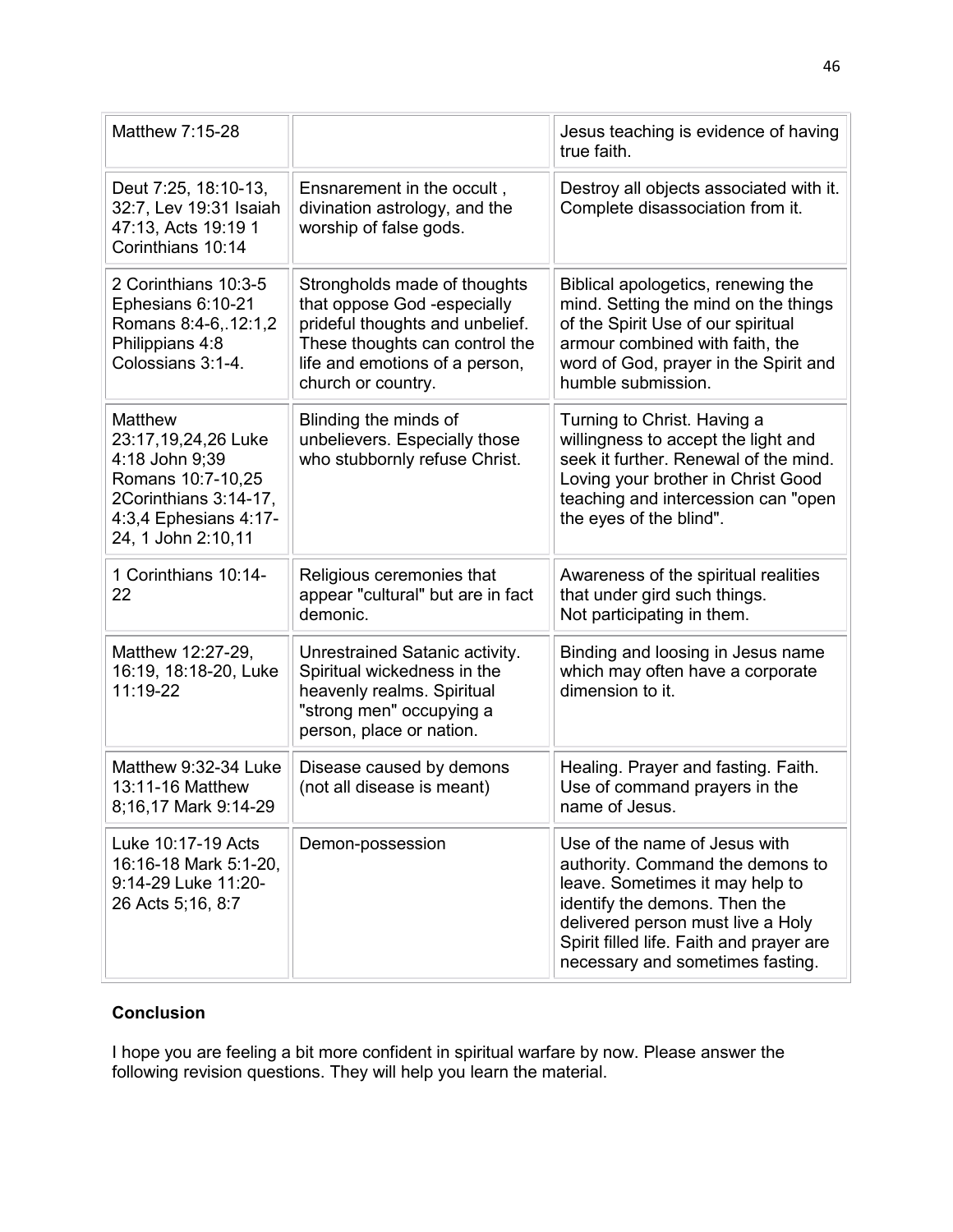What was one of the purposes in Christ's coming as a human being? (1 John 3:8, Hebrews 2:14)

What victories did He win? (Eph 4:8 , Colossians 2:13-15, John 16:33, 1 John 5:4)

What change took place in the heavenly status of believers between the time of John the Baptist and the day of Pentecost? (Mt 11:11-13)

Are Christians greater or lesser than angels in authority? (1 Cor 6:3, Heb 2:14, Eph 2;6,7)

What is the importance of authority in spiritual warfare? (See section on the power and authority of the Christian)

What are strongholds made of? How do we combat them? (2 Cor 10:3-5)

What are the two ways of using the name of Jesus? (Acts 3:6, 16:18 John 14;13,14, 15:16)

What is meant by binding and loosing? (Matt 12:27-29, 16:19, 18:18-20)

Why can the demonic realm "not touch us"? (1 John 4:4, 5:18)

What is the right tactic for combating involvement in the occult? (See diagram above)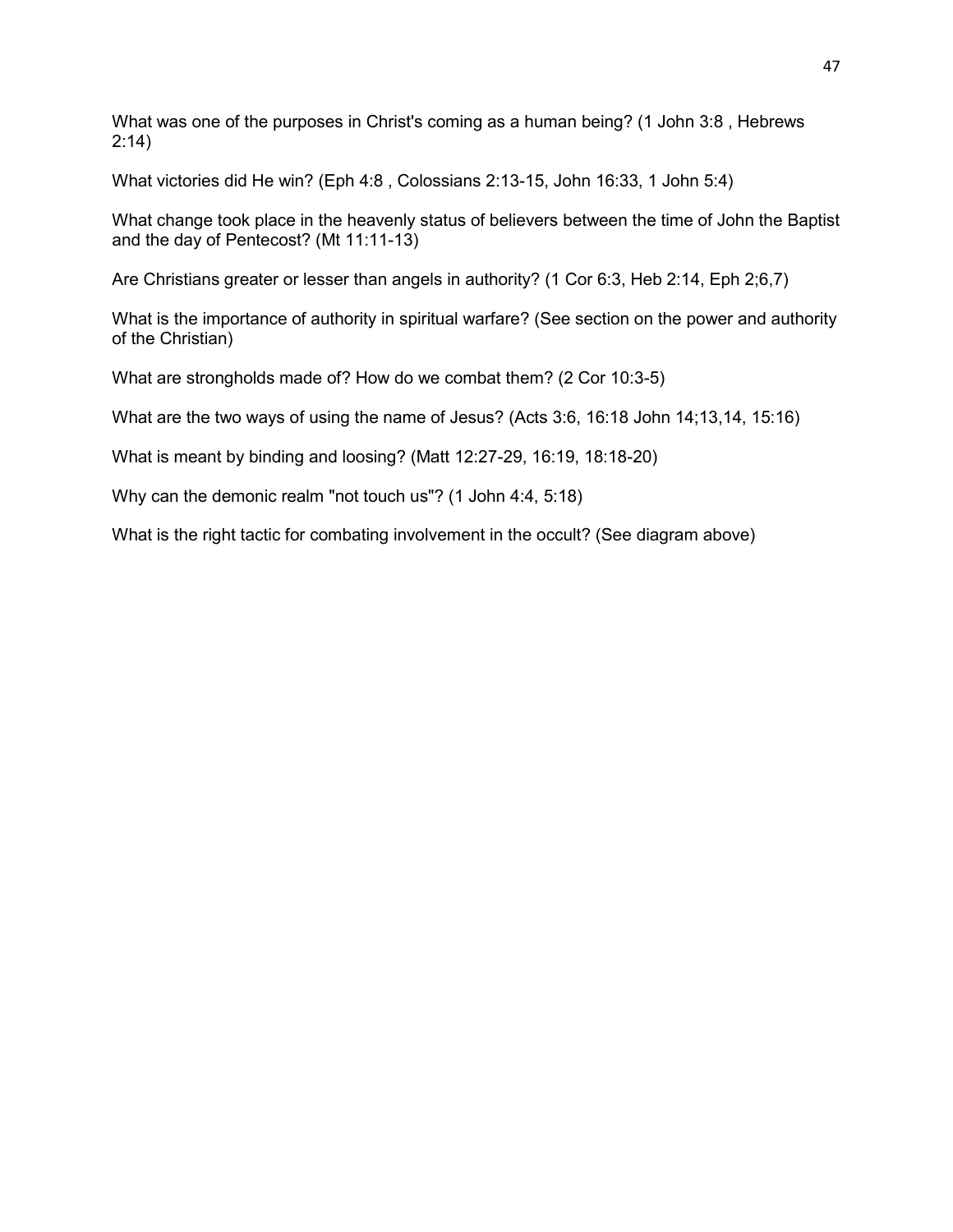# **Bible Verses On Healing**

(Isaiah 61:1 NKJV) "The Spirit of the Lord GOD is upon Me, Because the LORD has anointed Me To preach good tidings to the poor; He has sent Me to heal the brokenhearted, To proclaim liberty to the captives, And the opening of the prison to those who are bound;

(Jeremiah 3:22 NKJV) "Return, you backsliding children, And I will heal your backslidings." "Indeed we do come to You, For You are the LORD our God.

(Jeremiah 17:14 NKJV) Heal me, O LORD, and I shall be healed; Save me, and I shall be saved, For You are my praise.

(Jeremiah 30:17 NKJV) For I will restore health to you And heal you of your wounds,' says the LORD, 'Because they called you an outcast saying: "This is Zion; No one seeks her."'

(Jeremiah 33:6 NKJV) 'Behold, I will bring it health and healing; I will heal them and reveal to them the abundance of peace and truth.

(Hosea 6:1 NKJV) Come, and let us return to the LORD; For He has torn, but He will heal us; He has stricken, but He will bind us up.

(Hosea 14:4 NKJV) "I will heal their backsliding, I will love them freely, For My anger has turned away from him.

(Malachi 4:2 NKJV) But to you who fear My name The Sun of Righteousness shall arise With healing in His wings; And you shall go out And grow fat like stall-fed calves.

(Matthew 4:23 NKJV) And Jesus went about all Galilee, teaching in their synagogues, preaching the gospel of the kingdom, and healing all kinds of sickness and all kinds of disease among the people.

(Matthew 8:13 NKJV) Then Jesus said to the centurion, "Go your way; and as you have believed, so let it be done for you." And his servant was healed that same hour.

(Matthew 8:16 NKJV) When evening had come, they brought to Him many who were demonpossessed. And He cast out the spirits with a word, and healed all who were sick,

(Matthew 9:35 NKJV) Then Jesus went about all the cities and villages, teaching in their synagogues, preaching the gospel of the kingdom, and healing every sickness and every disease among the people.

(Matthew 10:1 NKJV) And when He had called His twelve disciples to Him, He gave them power over unclean spirits, to cast them out, and to heal all kinds of sickness and all kinds of disease.

(Matthew 10:8 NKJV) "Heal the sick, cleanse the lepers, raise the dead, cast out demons. Freely you have received, freely give.

(Matthew 12:22 NKJV) Then one was brought to Him who was demon-possessed, blind and mute; and He healed him, so that the blind and mute man both spoke and saw.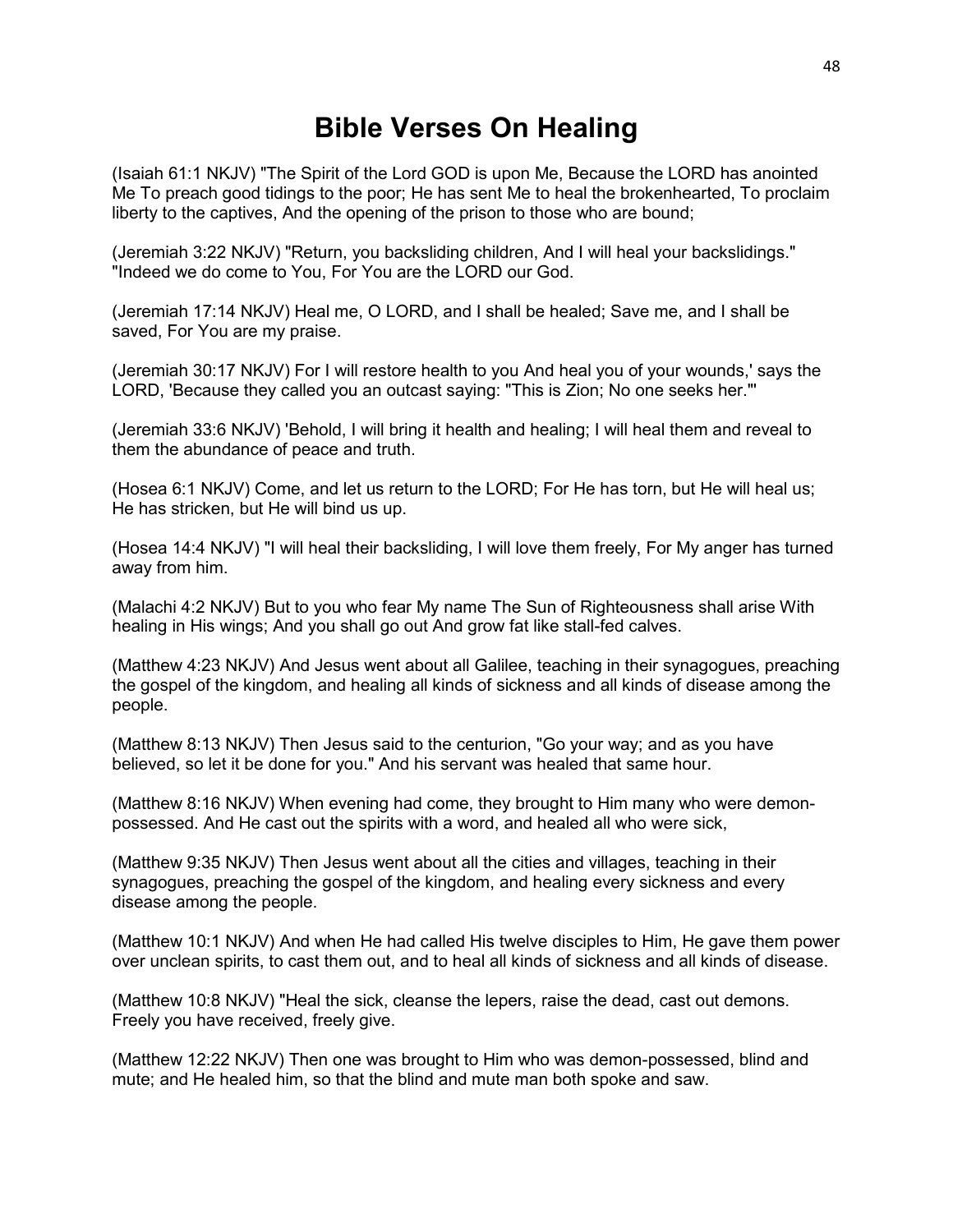(Matthew 14:14 NKJV) And when Jesus went out He saw a great multitude; and He was moved with compassion for them, and healed their sick.

(Luke 6:19 NKJV) And the whole multitude sought to touch Him, for power went out from Him and healed them all.

(Luke 9:6 NKJV) So they departed and went through the towns, preaching the gospel and healing everywhere.(The twelve are sent out)

(Luke 10:8-9 NKJV) "Whatever city you enter, and they receive you, eat such things as are set before you. {9} "And heal the sick there, and say to them, 'The kingdom of God has come near to you.'(The seventy are sent out)

(Luke 17:15 NKJV) And one of them, when he saw that he was healed, returned, and with a loud voice glorified God,(The story of the ten lepers)

(Acts 3:12 NKJV) So when Peter saw it, he responded to the people: "Men of Israel, why do you marvel at this? Or why look so intently at us, as though by our own power or godliness we had made this man walk?

(Healing of the lame man at the Gate Beautiful) (Acts 4:29-31 NKJV) "Now, Lord, look on their threats, and grant to Your servants that with all boldness they may speak Your word, {30} "by stretching out Your hand to heal, and that signs and wonders may be done through the name of Your holy Servant Jesus." {31} And when they had prayed, the place where they were assembled together was shaken; and they were all filled with the Holy Spirit, and they spoke the word of God with boldness.

(1 Corinthians 12:9 NKJV) to another faith by the same Spirit, to another gifts of healings by the same Spirit,

(James 5:14-16 NKJV) Is anyone among you sick? Let him call for the elders of the church, and let them pray over him, anointing him with oil in the name of the Lord. {15} And the prayer of faith will save the sick, and the Lord will raise him up. And if he has committed sins, he will be forgiven. {16} Confess your trespasses to one another, and pray for one another, that you may be healed. The effective, fervent prayer of a righteous man avails much.

(Revelation 22:2 NKJV) In the middle of its street, and on either side of the river, was the tree of life, which bore twelve fruits, each tree yielding its fruit every month. The leaves of the tree were for the healing of the nations.

(Luke 8:47 NKJV) Now when the woman saw that she was not hidden, she came trembling; and falling down before Him, she declared to Him in the presence of all the people the reason she had touched Him and how she was healed immediately.

(Luke 8:48 NKJV) And He said to her, "Daughter, be of good cheer; your faith has made you well. Go in peace."

(Luke 5:17 NKJV) Now it happened on a certain day, as He was teaching, that there were Pharisees and teachers of the law sitting by, who had come out of every town of Galilee, Judea, and Jerusalem. And the power of the Lord was present to heal them.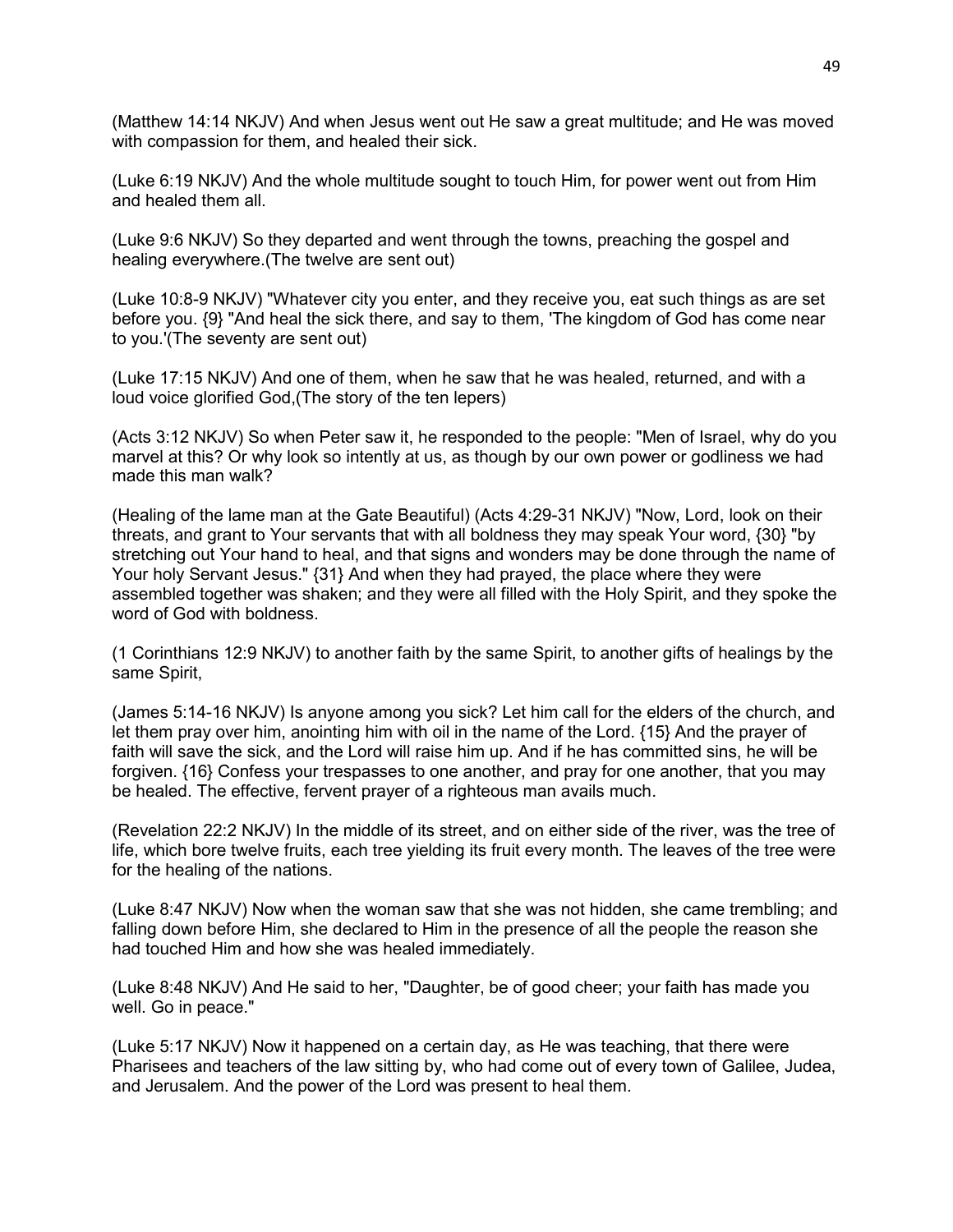# **Healing Service Procedure**

**The following is a recommended healing service procedure and is a brief service that is easy for an unwell person to cope with and which ministers healing, hope, love and comfort to the sick through faith-filled prayer in the name of Jesus Christ. The main part of the service is 45 minutes, the ministry time 15 minutes and the supper 20 minutes feel free to adapt it to suit your own needs.**

**Note:** The service should be something that you are comfortable with and perhaps initially a "once per month" event until it gathers momentum. Behind this order of service are two concerns a)That sick people will feel cared for and thought of and not be asked to engage in an unduly long service or in a high level of physical activity. b) That the church will operate out of truth and genuineness not out of "hype".

### **Before The Service**(45 minutes) 6:15-7:00

The team meets for prayer, Bible study and personal encouragement. The team prays specifically for Jesus to be manifest among them and through them. They ask for the authority and power to heal all sicknesses and all people. The team is thus "prayed up", faith-filled and ready before the service. Specific known needs can also be prayed for at this time of preservice intercession.

#### **Introduction** 7:00-7:02

Because of the unusual nature of the healing ministry a brief word of explanation at the start of each service is in order. I would anticipate it going something like this:

"*Welcome to the SmithTown Church and our healing ministry. We want you to feel at home here. We are just ordinary Christians who believe that God has called us to pray for those who are ill. We just do the praying - Jesus does all the healing. If you are a visitor we would like you to feel at ease. You won't have to pray aloud, give money, or join the church. We will sing a few songs which you can join in if you feel like it, then there will be a short sermon on healing and a time when we pray for the sick. We will not ask you to do anything embarrassing, dangerous or foolish. We want you to feel the love of God in this place and to be made whole***.**"

#### **Worship** 7:02-7:15

Three songs plus a two minute personal testimony of healing. Songs should not just be personal favorites but be deliberately chosen to connect people to God and make them aware of the healing power that is in Jesus Christ. Songs that have good Scriptural content and that faith can "latch on to" are very helpful. Avoid songs that merely consist of a connection of unsubstantiated claims of power. They produce the sensation of unreality and people feel they are being "hyped up' and start to distrust the service and God.

### **Communion** 7:15-7:25

Focus on the **wounds of Christ** and their healing power (Isaiah 53). Focus also on sins being dealt with through the cross. A time of confession is appropriate as forgiveness and healing are often linked in the NT. (see James 5:14-16 for one example).

#### **Sermon/Homily** 7:25-7:45

A twenty minute factual presentation of God's Word focusing on healing, forgiveness, answered prayer etc. Should be a convincing presentation of what God can do for those who call upon His Name. No rash promises just words you can believe in.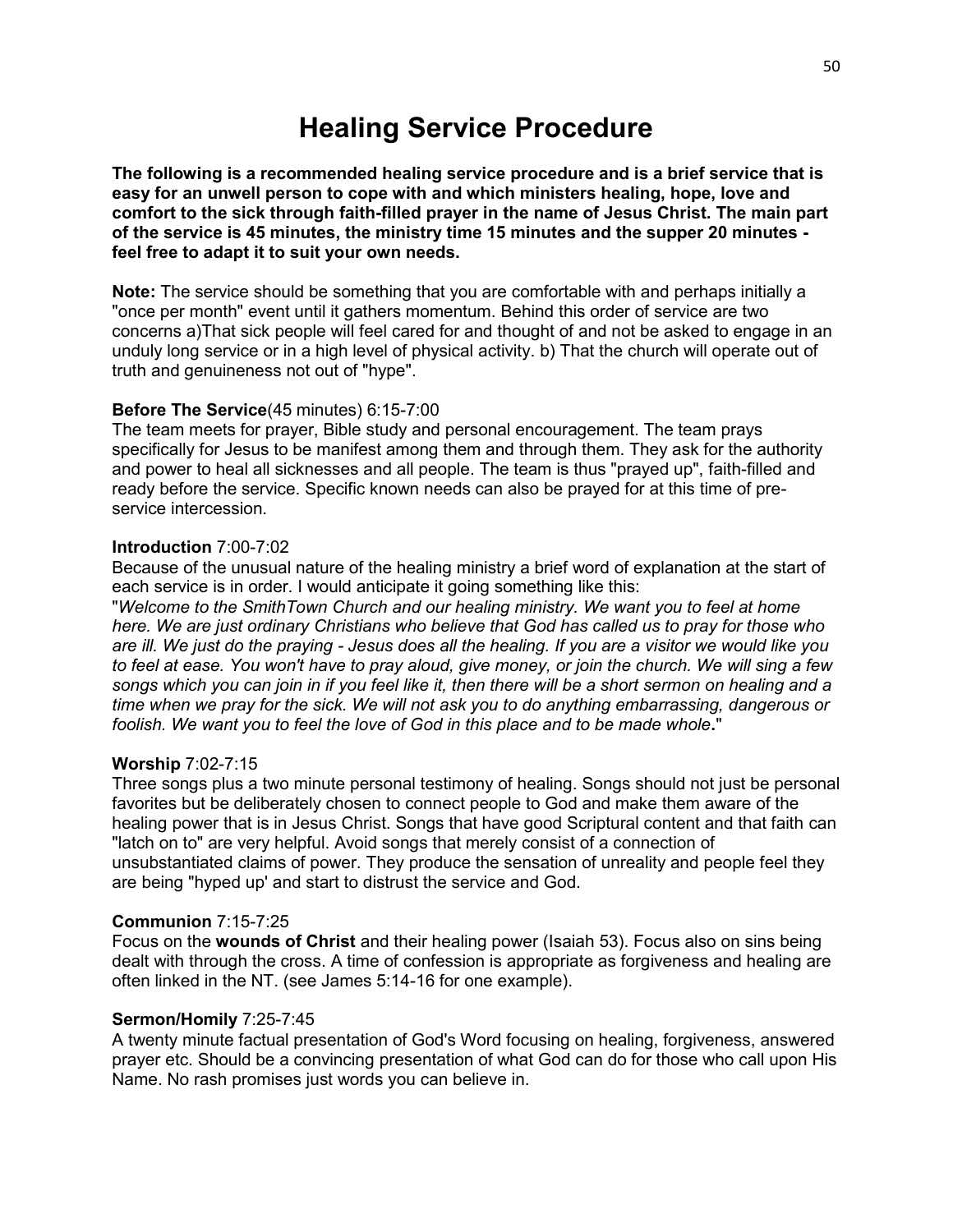# **Prayer Ministry** 7:45-8:00

People can either come to the front for prayer or just raise their hands where they are. The prayer team moves around praying quietly and confidentially with each one. Difficult cases can be taken to a side room.

### **Supper** 8:00-8:20

Just coffee and biscuits. Allows contacts to be made and follow up to occur.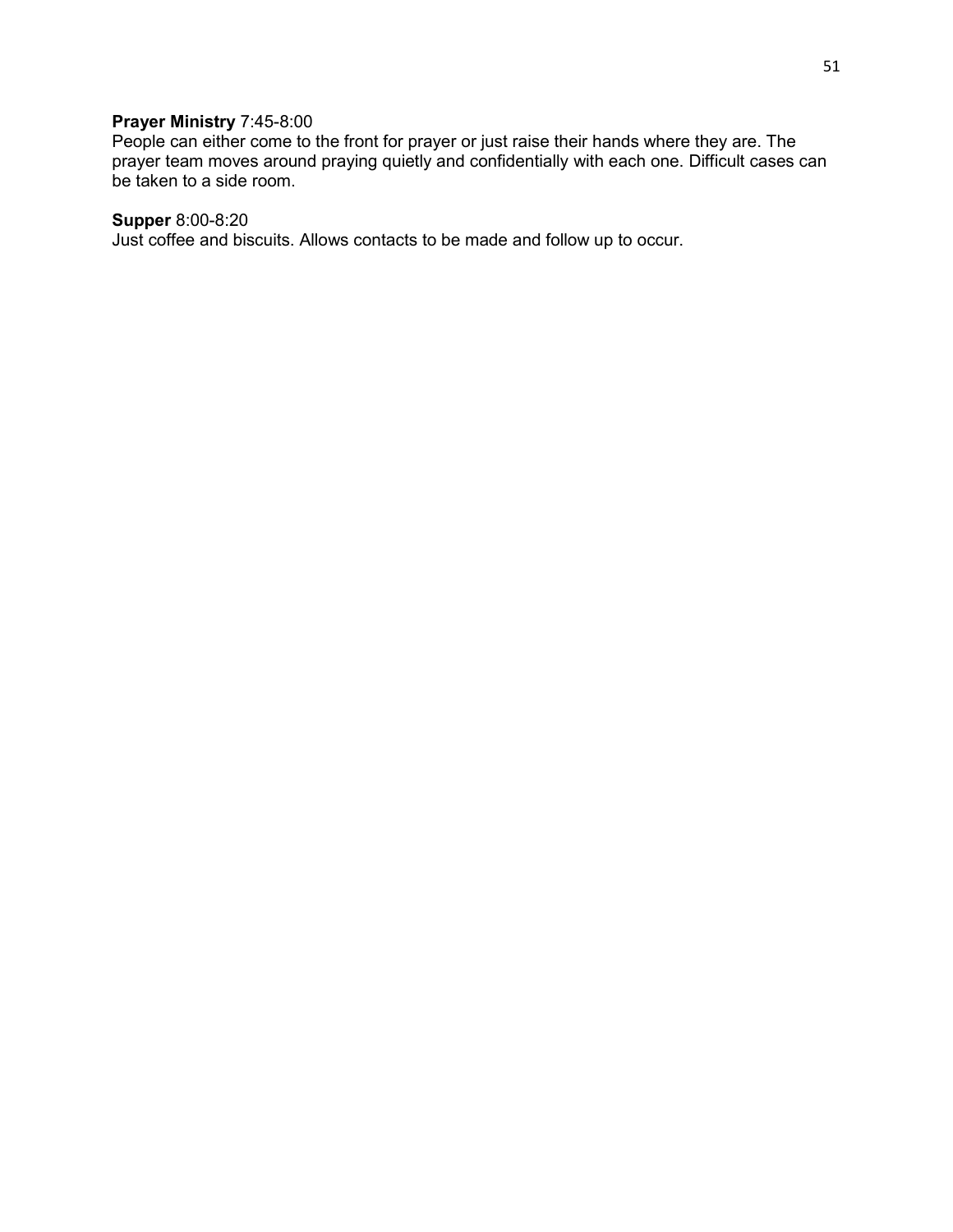# **How to Minister Healing**

First of all it must be said that there is no such thing as a "magical" healing technique that works every time for every person. If there was it would have been discovered centuries ago and passed down as something of great value. Nevertheless there are better and worse ways of going about healing. Firstly I will share the method that works for me, then I will share the method that worked for John Wimber.

# **My Technique (based on authority)**

1. Ask Jesus for the power and authority to heal to be given to you for that hour/that person.

- 2. Ask the person what is wrong.
- 3. Then ask them what they desire as an end result.
- 4. Then take authority and command the end result into being in Jesus name.
- 5. Listen for anything the Holy Spirit is saying to the person in the situation.
- 6. Check to see what is happening for the person.

7. Don't take "No" for an answer. Keep praying until the result is achieved or its obvious that nothing is happening.

8. After praying I give the person directions that I feel God is saying to them about their healing. This is pretty much identical to the post-prayer instructions of Wimber discussed below so I will leave it until then.

For example: a person comes along and you ask them "What do you want?" (Like Jesus did) and they say "I am blind". You ask "What is your desired end result?" That I might see." So you might command "Sight be restored in Jesus name" or "Be healed in Jesus name" or "Eyes be opened in Jesus name". You then listen for what God might be saying as you do this. Somewhere in the procedure you might ask "What can you see.." and they might say "Nothing" or "Its blurry" and you keep praying until either the see clearly or there is no improvement. You then give post-prayer instructions as the Lord leads. Here is an example of this in the Bible:

(Mark 8:22-26 NKJV) Then He came to Bethsaida; and they brought a blind man to Him, and begged Him to touch him. {23} So He took the blind man by the hand and led him out of the town. And when He had spit on his eyes and put His hands on him, He asked him if he saw anything. {24} And he looked up and said, "I see men like trees, walking." {25} Then He put His hands on his eyes again and made him look up. And he was restored and saw everyone clearly. {26} Then He sent him away to his house, saying, "Neither go into the town, nor tell anyone in the town."

# **John Wimber's Technique (From his book Power Healing) based on spiritual perception.**

John Wimber's technique is considerably more complicated than mine and takes into account factors such as unforgiveness and "the real reason" why people are sick. The problem I have with it is that I don't see Jesus telling people that the "real reason they are sick is because they have a poor relationship with their mother" or "your arthritis is caused by bitterness". This may very well be so because we are creatures of body, soul and spirit but I am reluctant to do this because a) Its very powerful psychologically and may create a "guru" mentality b) Jesus just heals them c) I could be horribly wrong d) It requires a lot of tact. However, John Wimber is FAR more experienced than I am at healing so I'm including it for what it is worth.

1. The Interview - Where does it hurt? What's wrong?